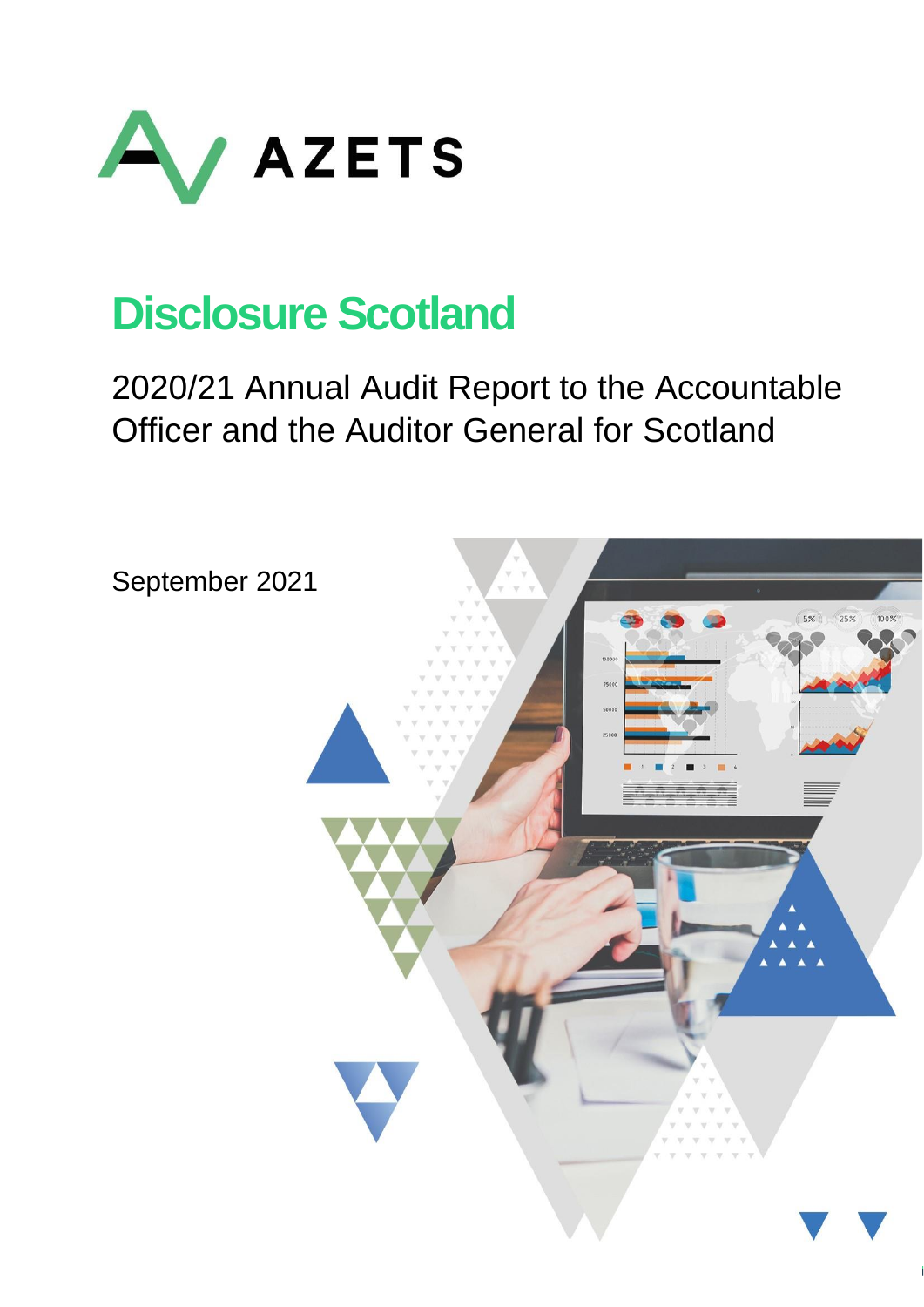

# **Table of Contents**

| Key messages                      | 3  |
|-----------------------------------|----|
| Introduction                      | 8  |
| <b>Financial statements audit</b> | 11 |
| <b>Financial sustainability</b>   | 24 |
| <b>Financial management</b>       | 29 |
| Governance and transparency       | 35 |
| Value for money                   | 39 |
| Appendices                        | 44 |

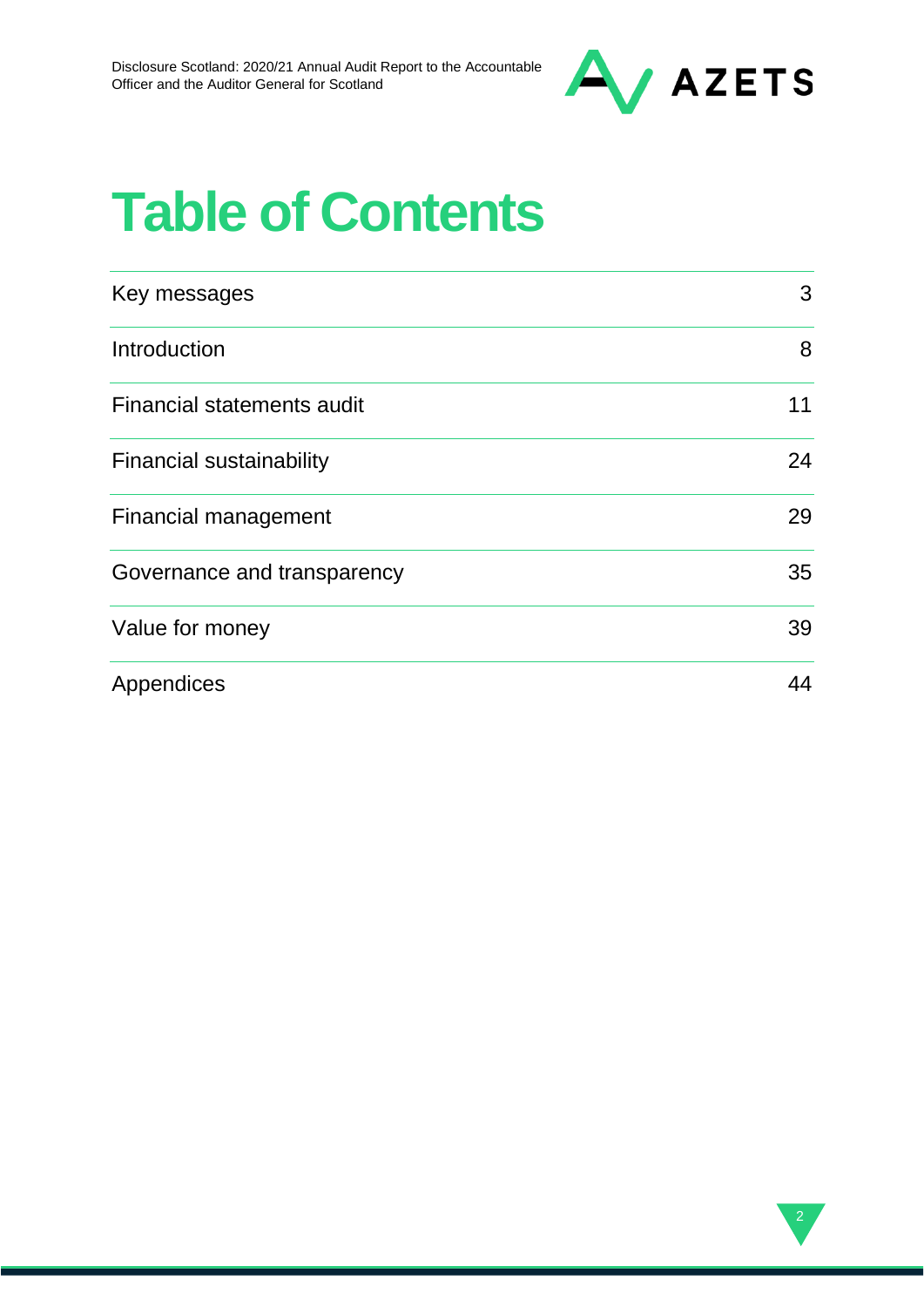



This report concludes our audit of the Disclosure Scotland for 2020/21.

This section summarises the key findings and conclusions from our audit.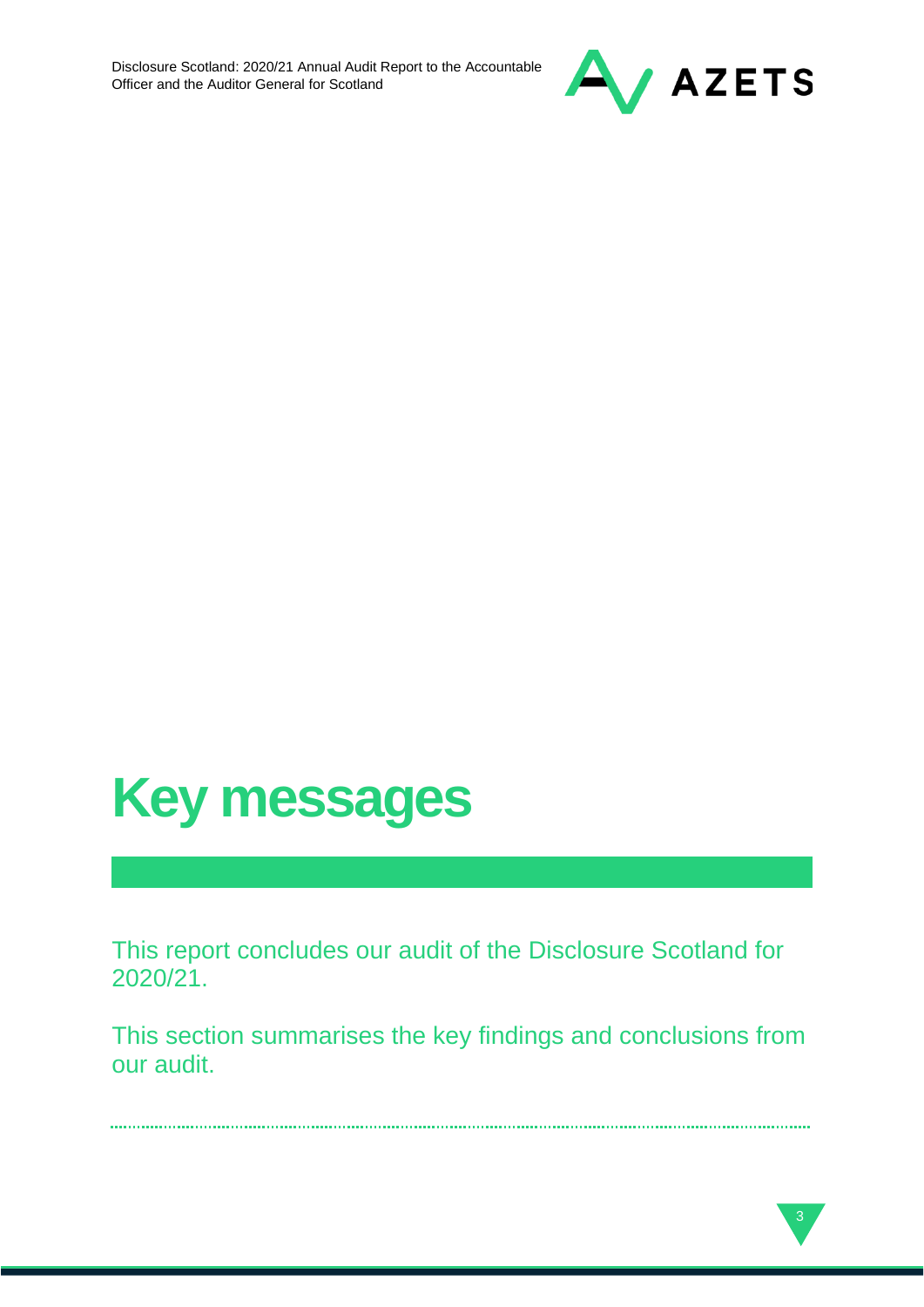

# Financial statements audit

|                                               | We do not propose any modifications to our audit opinion which is<br>unqualified.                                                                                                                                           |
|-----------------------------------------------|-----------------------------------------------------------------------------------------------------------------------------------------------------------------------------------------------------------------------------|
| <b>Audit opinion</b>                          | We have no matters to report regarding the adoption of the going concern<br>basis or inadequate disclosures relating to material uncertainties.                                                                             |
|                                               | Our audit work is substantially complete and there are currently no matters<br>which would require modification of our audit report.                                                                                        |
| <b>Key findings</b>                           | We have reported our audit findings on pages 11-23. We have not<br>identified any audit adjustments.                                                                                                                        |
| on audit risks<br>and other<br><b>matters</b> | We are pleased to report that the audit progressed well from our<br>perspective and in accordance with the agreed timetable. The accounts<br>and working papers presented for audit were of a good standard.                |
|                                               | We are required to communicate all potential adjustments, other than those<br>considered to be clearly trivial, to management and to request that<br>management corrects them.                                              |
| <b>Audit</b><br>adjustments                   | Any presentational and reclassification adjustments were proposed and<br>accepted by management.                                                                                                                            |
|                                               | There have been no adjusted or unadjusted audit differences identified<br>during the audit.                                                                                                                                 |
|                                               | We have applied our risk-based methodology to your audit. This approach<br>requires us to document, evaluate and assess your business processes<br>and internal controls relating to the financial reporting process.       |
|                                               | Our audit is not designed to test all internal controls or identify all areas of<br>control weakness. However, where, as part of our testing, we identify any<br>control weaknesses, we have included these in this report. |
| <b>Accounting</b><br>systems and              | No significant weaknesses in internal control were identified. Our audit did,<br>however, identify two lower risk areas for improvement in internal controls:                                                               |
| <b>internal</b><br>controls                   | the journals approval evidencing process should be improved; and                                                                                                                                                            |
|                                               | undercharging for Protecting Vulnerable Groups (PVG) checks in<br>$\bullet$<br>the year was facilitated by lack of proper controls around the price<br>set up process.                                                      |
|                                               | Both issues were addressed by management and are further explained on<br>pages 33 and 34.                                                                                                                                   |

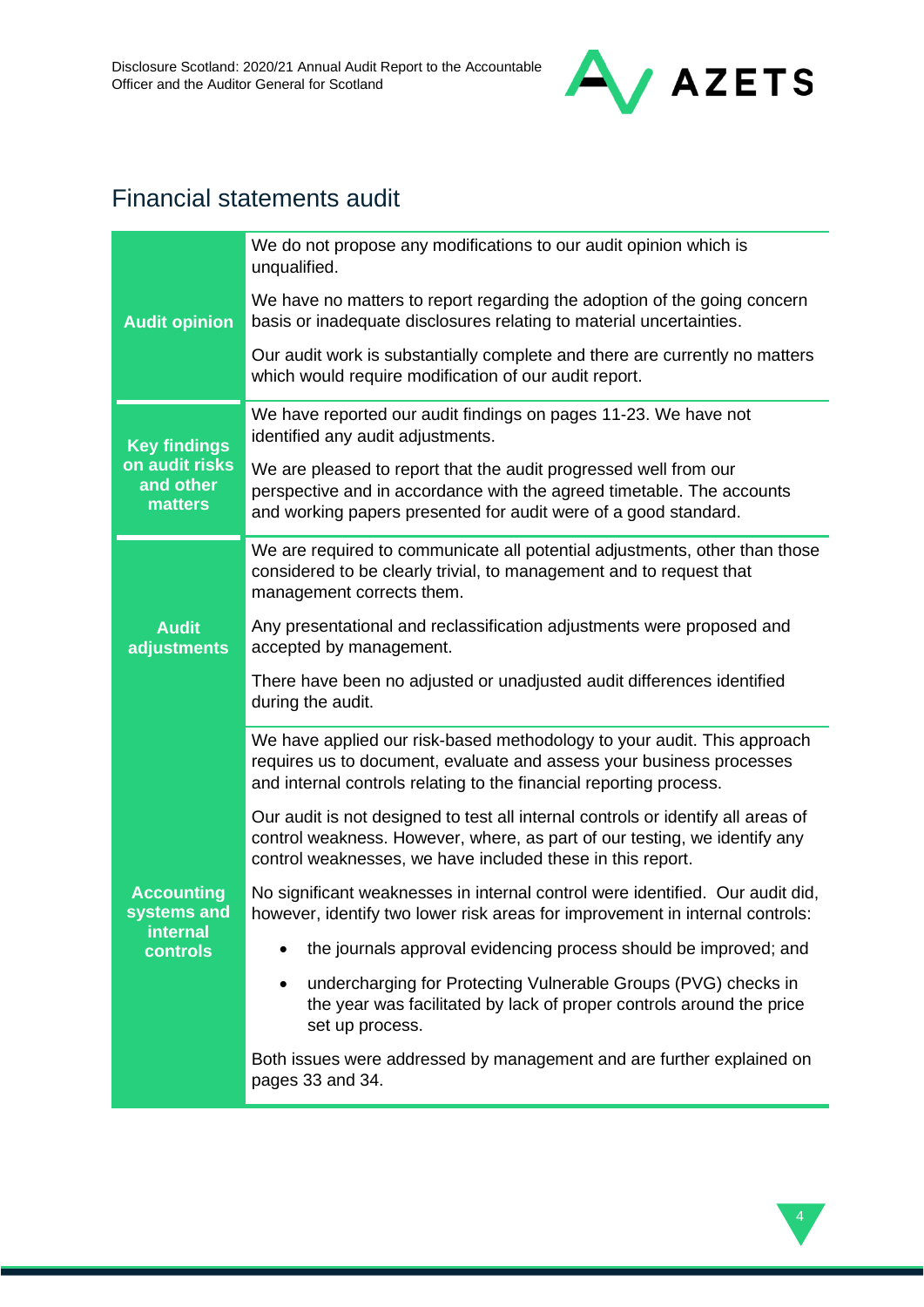

### **Wider scope audit**

#### **Auditor judgement**

A medium-term Strategic Finance plan for next three years is in place, however due to the impact of the pandemic, it has not been updated during this financial year to reflect the impact of the current economic environment.



**Financial Sustainability** Disclosure Scotland (the Agency) has historically been a net contributor of funds to the Scottish Government. Since 2018 and following the repatriation of English and Welsh basic disclosures income the Agency has required budget input from the SG due to the loss of economies of scale. The impact of the pandemic has resulted in a pause in charging for disclosure checks and a reduction in economic activity has reduced the volume of applications. These circumstances have required the Agency to apply for funding through the Budget Act in year.

A bid for additional capital funding has also been submitted to the Scottish Government for the development and upgrading of key IT systems required to deliver the requirements of the Disclosure (Scotland) Act. The funding bid is very high level and Disclosure Scotland should develop a more detailed and costed delivery plan.

#### **Auditor judgement**



Disclosure Scotland have generally effective arrangements in place for financial management and the use of resources. The Agency managed the impact of the COVID-free applications introduced by the Scottish Government in the year.

System of internal control operate effectively, with further improvements made in year in to improve the internal control environment.

**Financial Management**

In this context, we note that a weakness in the approval process for updating charging rates led to undercharging of £0.5 million for PVG checks during the year. The majority of these undercharges have now been recovered, however, the Agency has had to redirect significant resource to resolve the issue.

5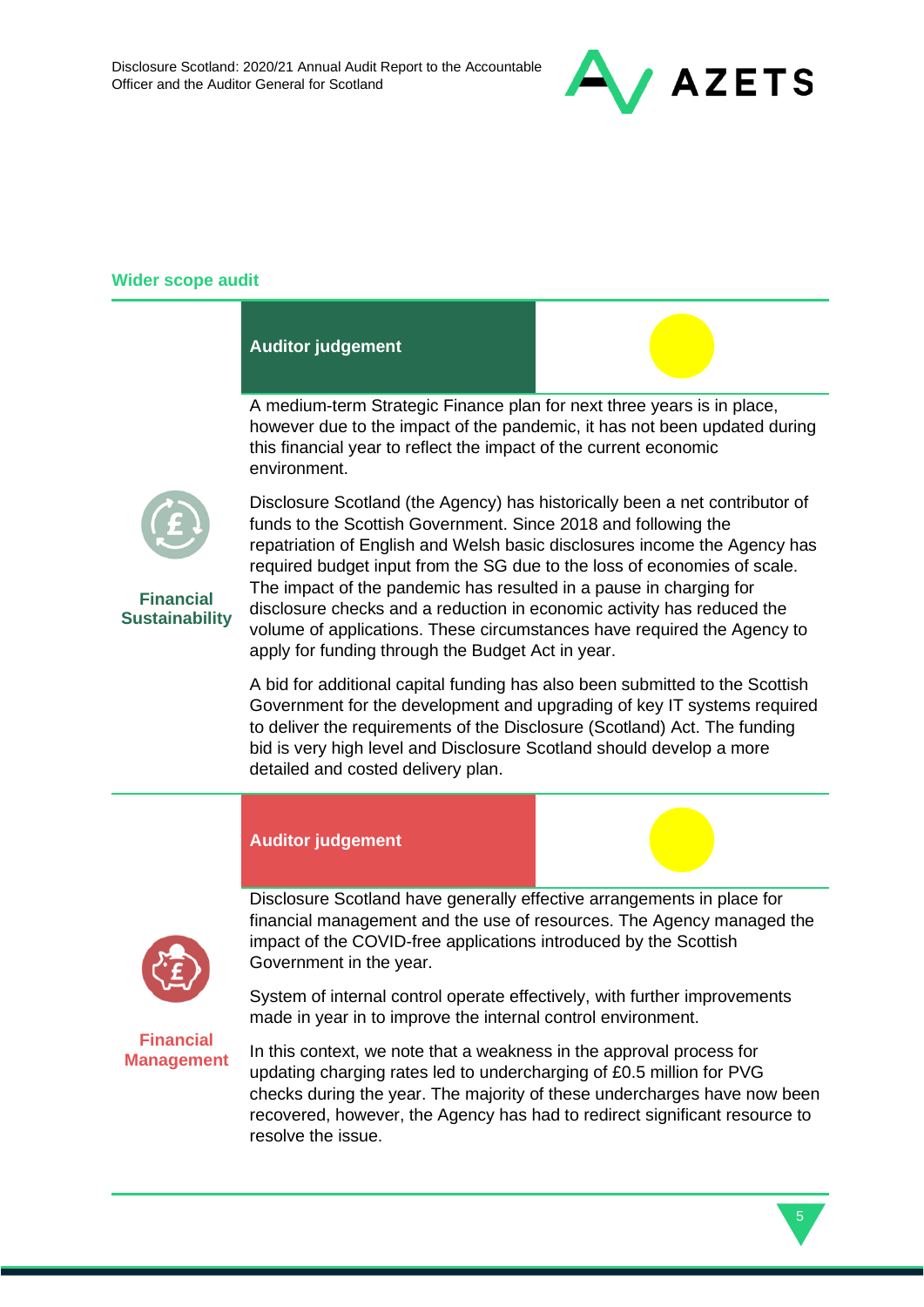

### **Auditor judgement**

**Governance & Transparency** Governance arrangements at Disclosure Scotland were found to be satisfactory and appropriate, including throughout the COVID-19 pandemic.

Agile governance structures and robust frameworks have been developed and revised during the COVID pandemic response.

The Agency managed effectively introduction of the Management of Offenders (Scotland) Act and is preparing for the Disclosure (Scotland) Act implementation.

Disclosure Scotland has appropriate risk management arrangements in place.

#### **Auditor judgement**

The Board has appropriate performance management processes in place that support the achievement of value for money. Application processing performance declined to 78.9% below the required target of 90% applications processed within 14 days which was due to the impact of remote working and COVID-free applications prioritisation. Disclosure Scotland prepared 'lessons learned' analysis reports for the Board and undertook a number of initiatives to improve performance.



**Money**

The PASS system contributes to operational efficiency, but it still required manual workarounds costing the Agency £2.9 million during the year. Addressing the workarounds remains a priority and Disclosure Scotland estimates a decrease of this cost to £1.1 million during 2021/22.

The PASS system was operational throughout the year, but in the second half of the year the system required significant IT staff time to be diverted to fix PASS performance issues which in turn impacted adversely on other ongoing critical software developments.

There have been a number of successful digital projects implemented during the year, including PVG online, credit card payments support for certain products and implementation of functionality for the Management of Offenders Act. The management of IT investments projects essential for the effective implementation of new responsibilities under the Disclosure (Scotland) Act 2020 remains a key challenge and priority for the organisation.

6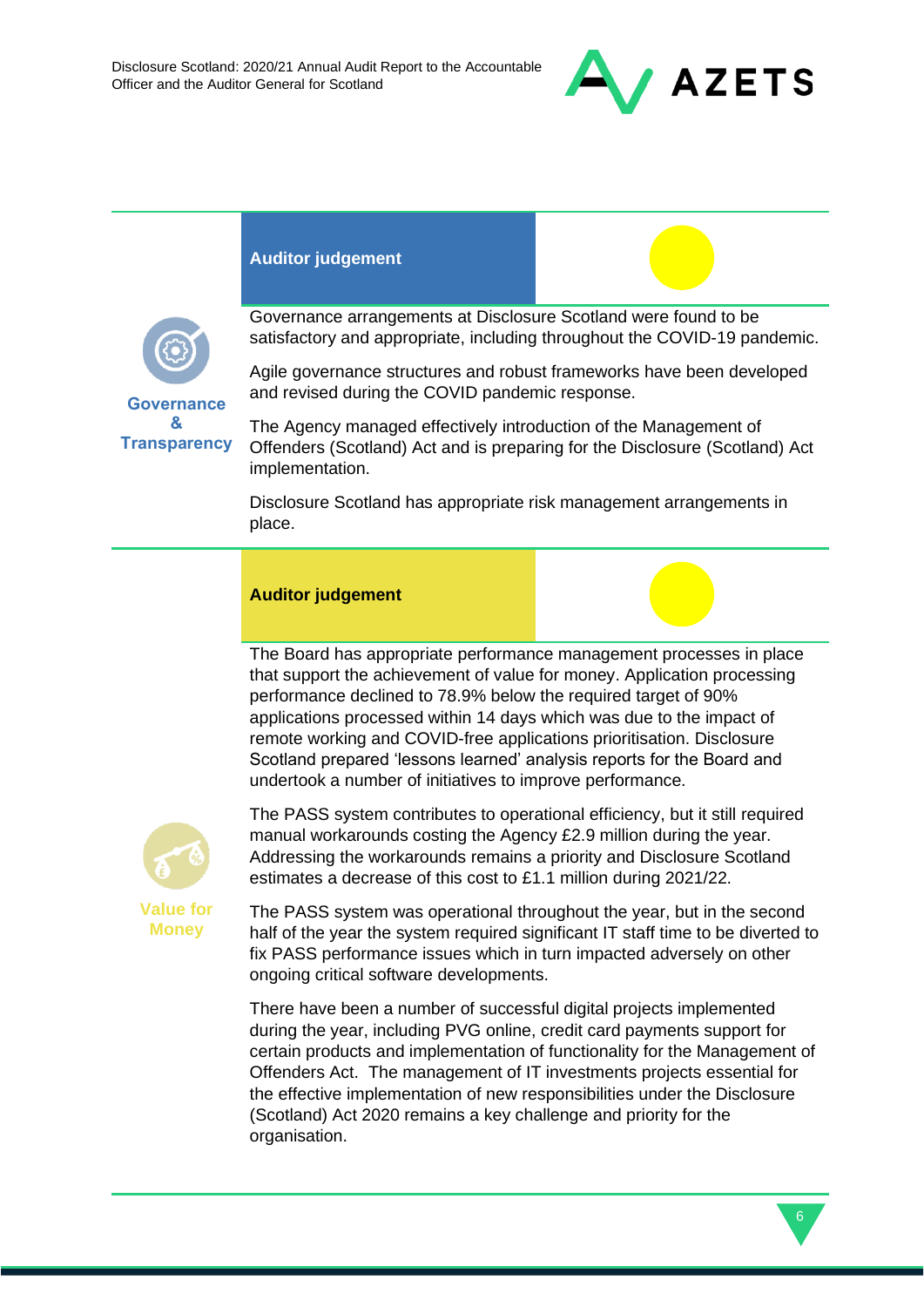

### **Definition**

T

Our wider scope audit involves consideration of the Disclosure Scotland's arrangements as they relate to financial sustainability; financial management, governance and transparency and value for money. We have used the following grading to provide an overall assessment of the arrangements in place as they relate to the four dimensions.

> There is a fundamental absence or failure of arrangements in place There is no evidence to support improvement Substantial unmitigated risks affect achievement of corporate objectives

> > Arrangements are inadequate or ineffective Pace and depth of improvement is slow Significant unmitigated risks affect achievement of corporate objectives

No major weaknesses in arrangements but scope for improvement exists Pace and depth of improvement are adequate Risks exist to achievement of operational objectives

Effective and appropriate arrangements are in place Pace and depth of improvement are effective Risks to achievement of objectives are managed

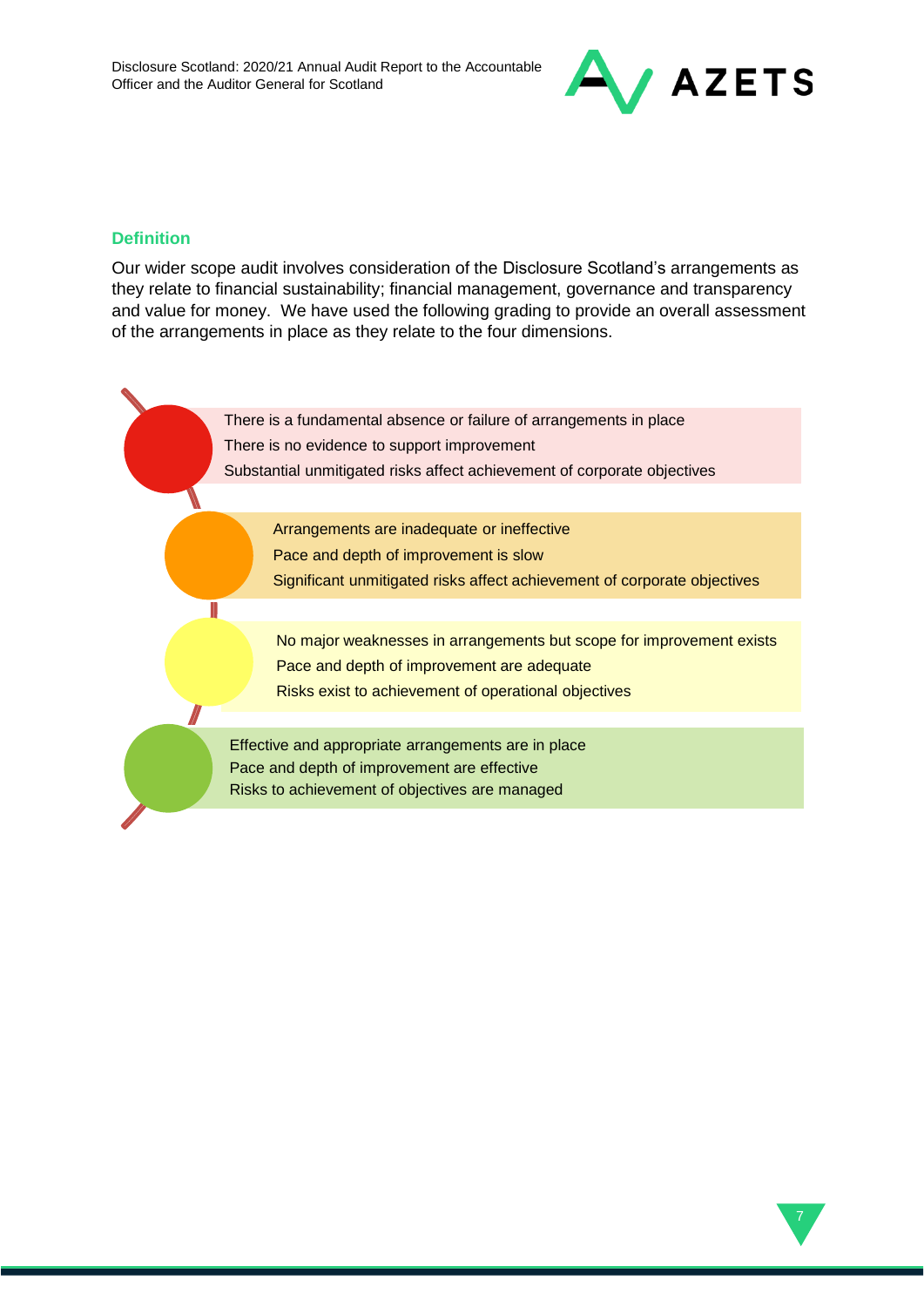

# **Introduction**

We carried out our audit in accordance with Audit Scotland's Code of Audit Practice and maintained auditor independence.

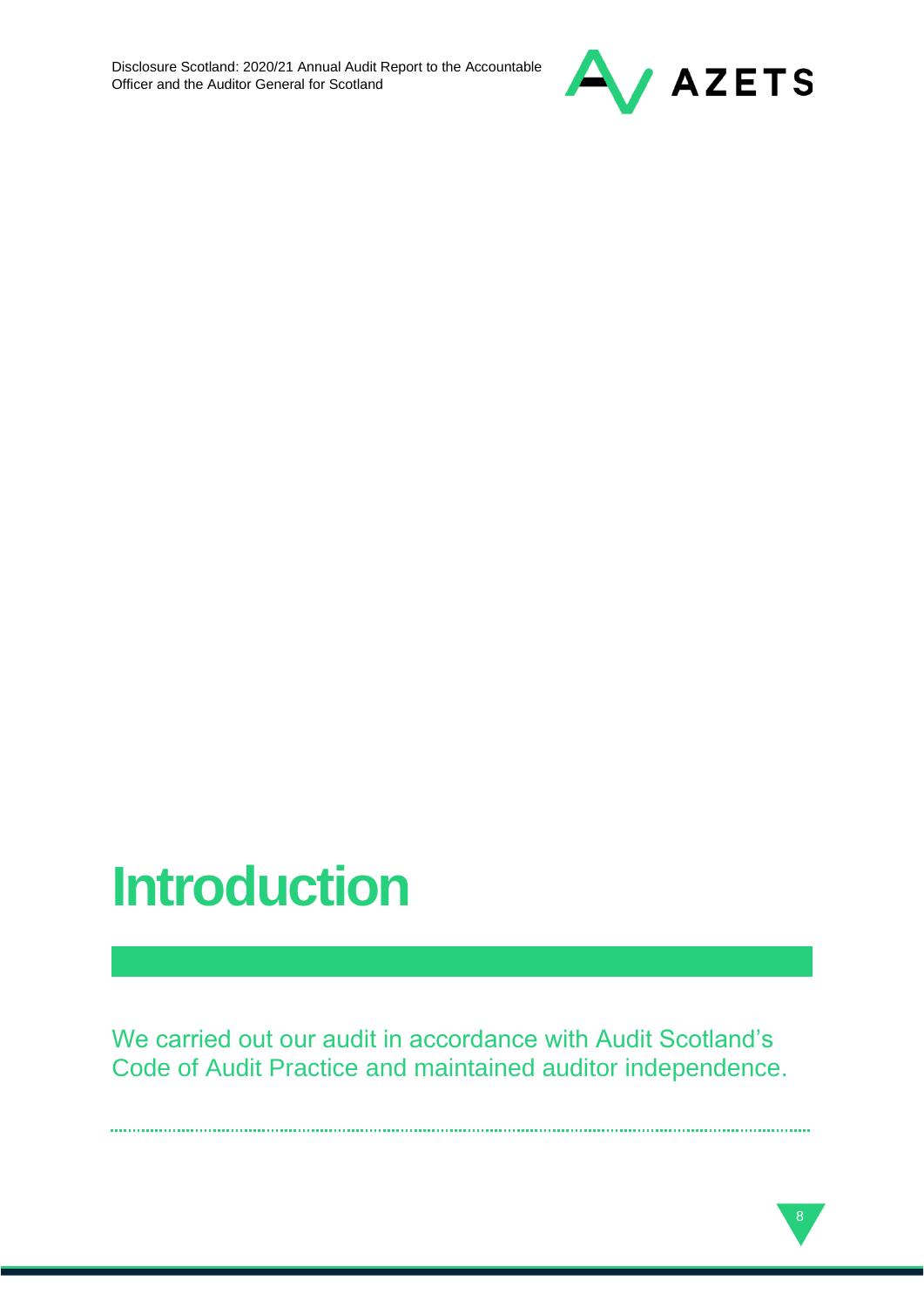

# Scope

- 1. We outlined the scope of our audit in our External Audit Plan, which we presented to the Audit and Risk Committee at the outset of our audit. The core elements of our work include:
	- an audit of the 2020/21 annual report and accounts and related matters;
- consideration of the wider dimensions of public audit work, as set out in Exhibit 1; and
- any other work requested by Audit Scotland.



### **Exhibit 1: Audit dimensions within the Code of Audit Practice**

# **Responsibilities**

2. Disclosure Scotland is responsible for preparing an annual report and accounts which show a true and fair view and for implementing appropriate internal control systems. The weaknesses or risks identified in this report are only those that have come to our attention during our normal audit work and may not be all that exist. Communication in this report of matters arising from the audit or of risks or weaknesses does not absolve management from its responsibility to address the issues raised and to

maintain an adequate system of control.

- 3. We do not accept any responsibility for any loss occasioned to any third party acting, or refraining from acting on the basis of the content of this report, as this report was not prepared for, nor intended for, any other purpose.
- 4. We would like to thank all management and staff for their cooperation and assistance during our audit.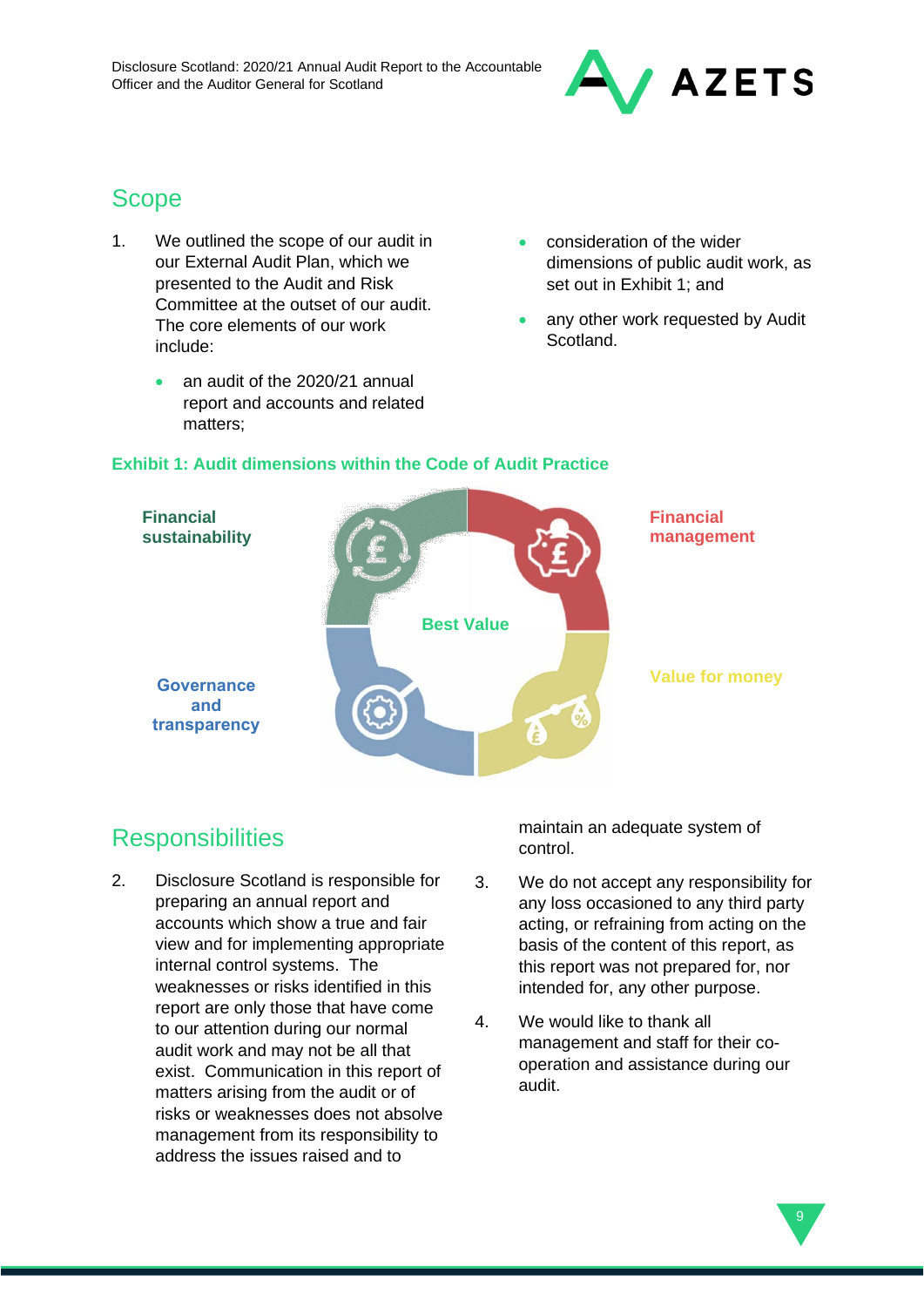

# Auditor independence

- 5. International Standards on Auditing in the UK (ISAs (UK)) require us to communicate on a timely basis all facts and matters that may have a bearing on our independence.
- 6. We confirm that we complied with the Financial Reporting Council's (FRC) Ethical Standard. In our professional judgement, we remained independent and our objectivity has not been compromised in any way.
- 7. We set out in Appendix 1 our assessment and confirmation of independence.

# Adding value through the audit

8. All of our clients demand of us a positive contribution to meeting their ever-changing business needs. Our aim is to add value to Disclosure Scotland through our external audit work by being constructive and forward looking, by identifying areas of improvement and by recommending and encouraging good practice. In this way, we aim to help Disclosure Scotland promote improved standards of governance, better management and decision making and more effective use of resources.

### Feedback

9. Any comments you may have on the service we provide, the quality of our work and our reports would be greatly appreciated at any time. Comments can be reported directly to any member of your audit team.

### Openness and transparency

10. This report will be published on Audit Scotland's website www.auditscotland.gov.uk.

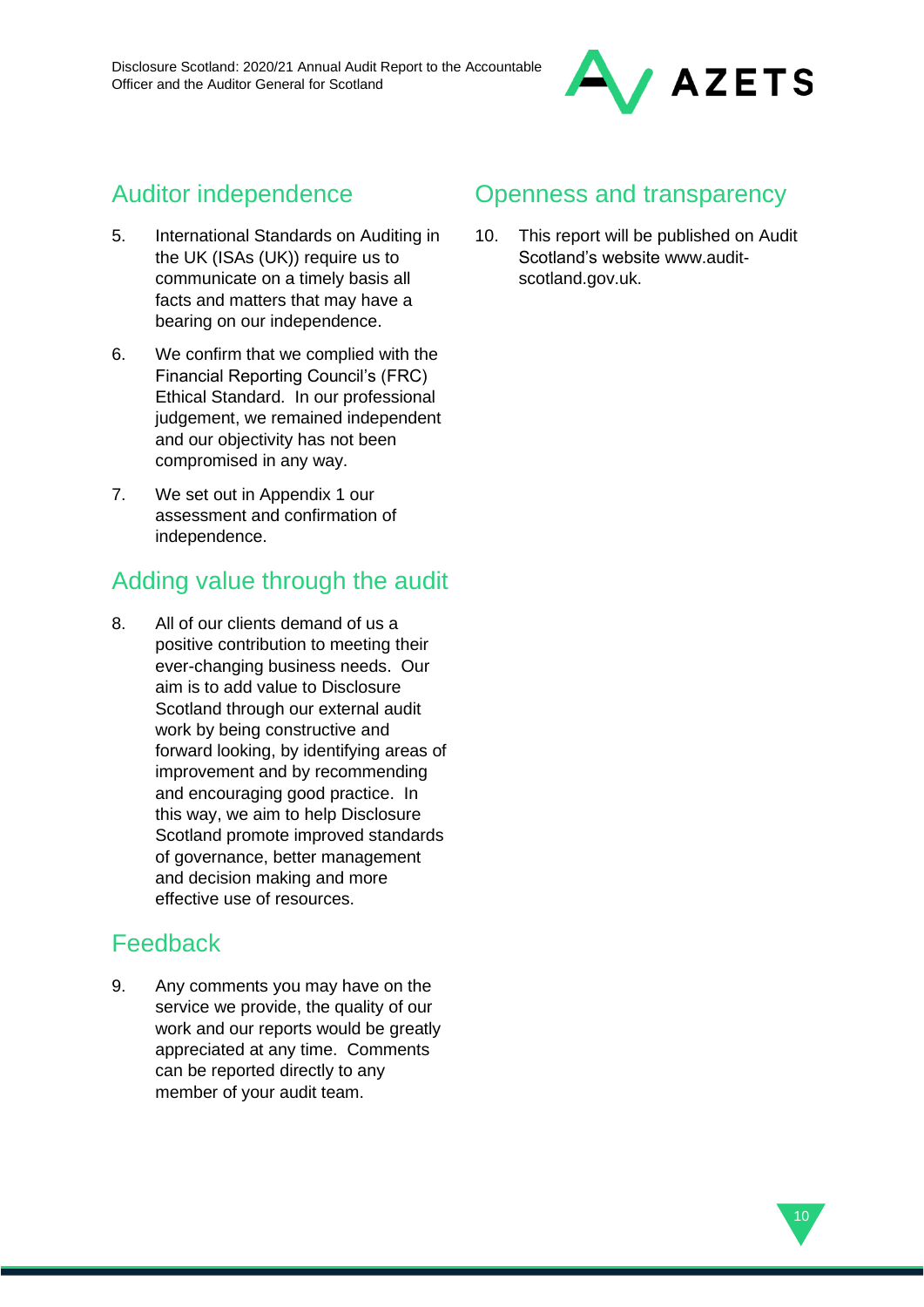

# **Financial statements audit**

The Disclosure Scotland's annual report and accounts are the principal means of accounting for the stewardship of its resources and its performance in the use of those resources.

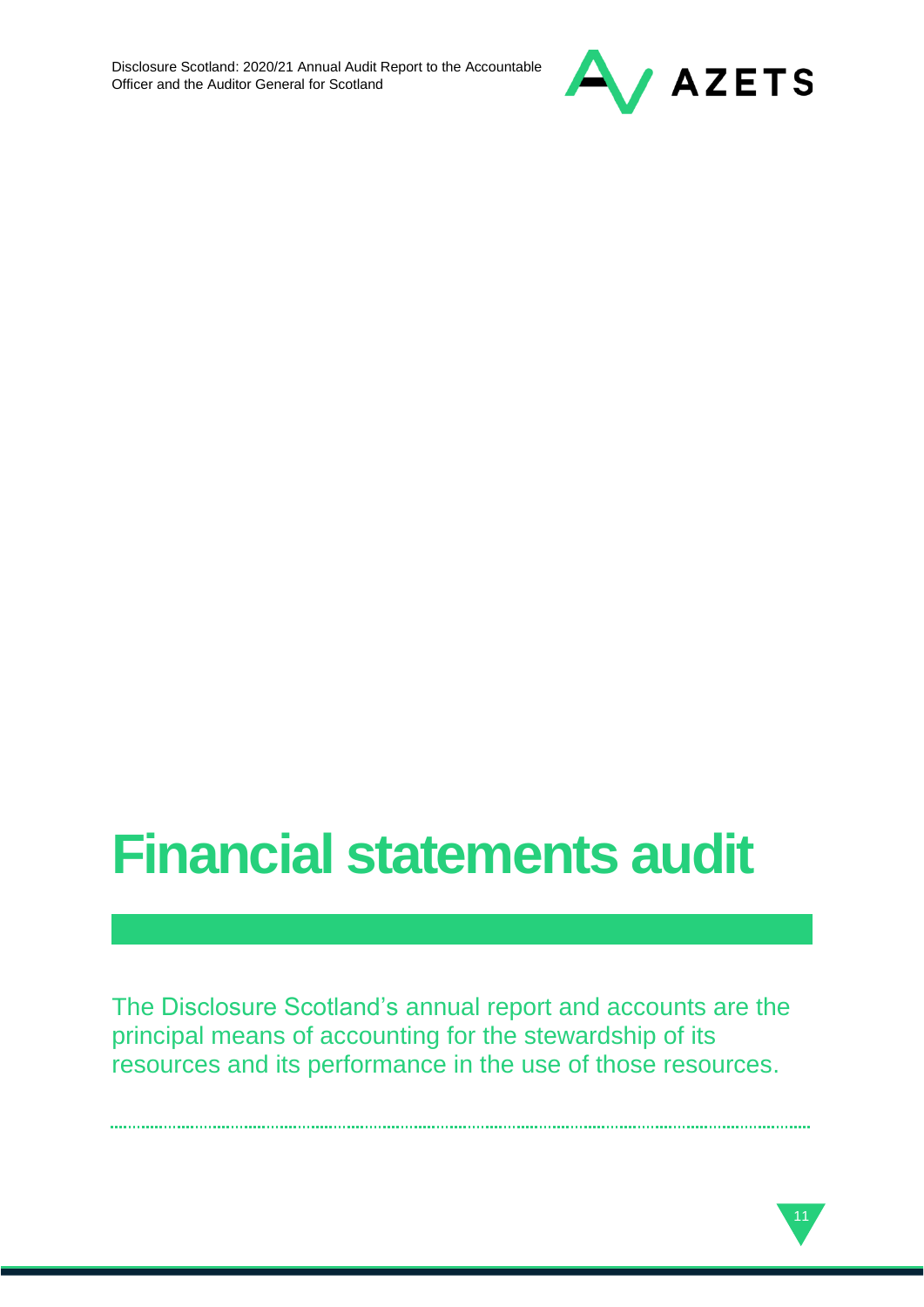

# Overall conclusion

- 11. The annual report and accounts were approved by the Audit and Risk Committee (ARC) on 18 August. The Accountable Officer approved the accounts on the same date.
- 12. Our independent auditor's report is unqualified.

### **Timescales/Administrative processes**

13. In Scotland, the administrative deadline for the submission of audited accounts of central government bodies to Audit Scotland was changed to 30 September 2021. The legislative deadline for laying accounts in the Scottish Parliament remains at 31 December 2021.

- 14. We worked closely with management throughout the audit to put us in the best position to adhere to this timetable.
- 15. Our thanks go to staff at Disclosure Scotland for their assistance with our work, particularly given the current environment we are working in.

12

| <b>Opinion</b>                          | <b>Basis for opinion</b>                                                                                                                                                                                                                                                                                                                                                 | <b>Conclusions</b>                                                                                                                                                                                                                                                                       |
|-----------------------------------------|--------------------------------------------------------------------------------------------------------------------------------------------------------------------------------------------------------------------------------------------------------------------------------------------------------------------------------------------------------------------------|------------------------------------------------------------------------------------------------------------------------------------------------------------------------------------------------------------------------------------------------------------------------------------------|
| Financial<br>statements                 | We conduct our audit in<br>accordance with applicable law<br>and International Standards on<br>Auditing as required by the Code<br>of Audit Practice.                                                                                                                                                                                                                    | We have issued an unqualified<br>audit opinion.                                                                                                                                                                                                                                          |
|                                         | Our findings / conclusion to inform<br>our opinion are set out in this<br>section of our annual report.                                                                                                                                                                                                                                                                  |                                                                                                                                                                                                                                                                                          |
| Going concern<br>basis of<br>accounting | In the public sector, when<br>assessing whether the going<br>concern basis of accounting is<br>appropriate, the anticipated<br>provision of the services is more<br>relevant to the assessment than<br>the continued existence of a<br>particular public body.<br>We assess whether there are<br>plans to discontinue or privatise<br>the Disclosure Scotland functions. | Our understanding of the<br>legislative framework and<br>activities undertaken provides us<br>with sufficient assurance that<br>Disclosure Scotland will continue<br>to operate for at least 12 months<br>from the signing date.<br>Our audit opinion is unqualified<br>in this respect. |
|                                         | Our wider scope audit work<br>considers the financial                                                                                                                                                                                                                                                                                                                    |                                                                                                                                                                                                                                                                                          |

# Our audit opinion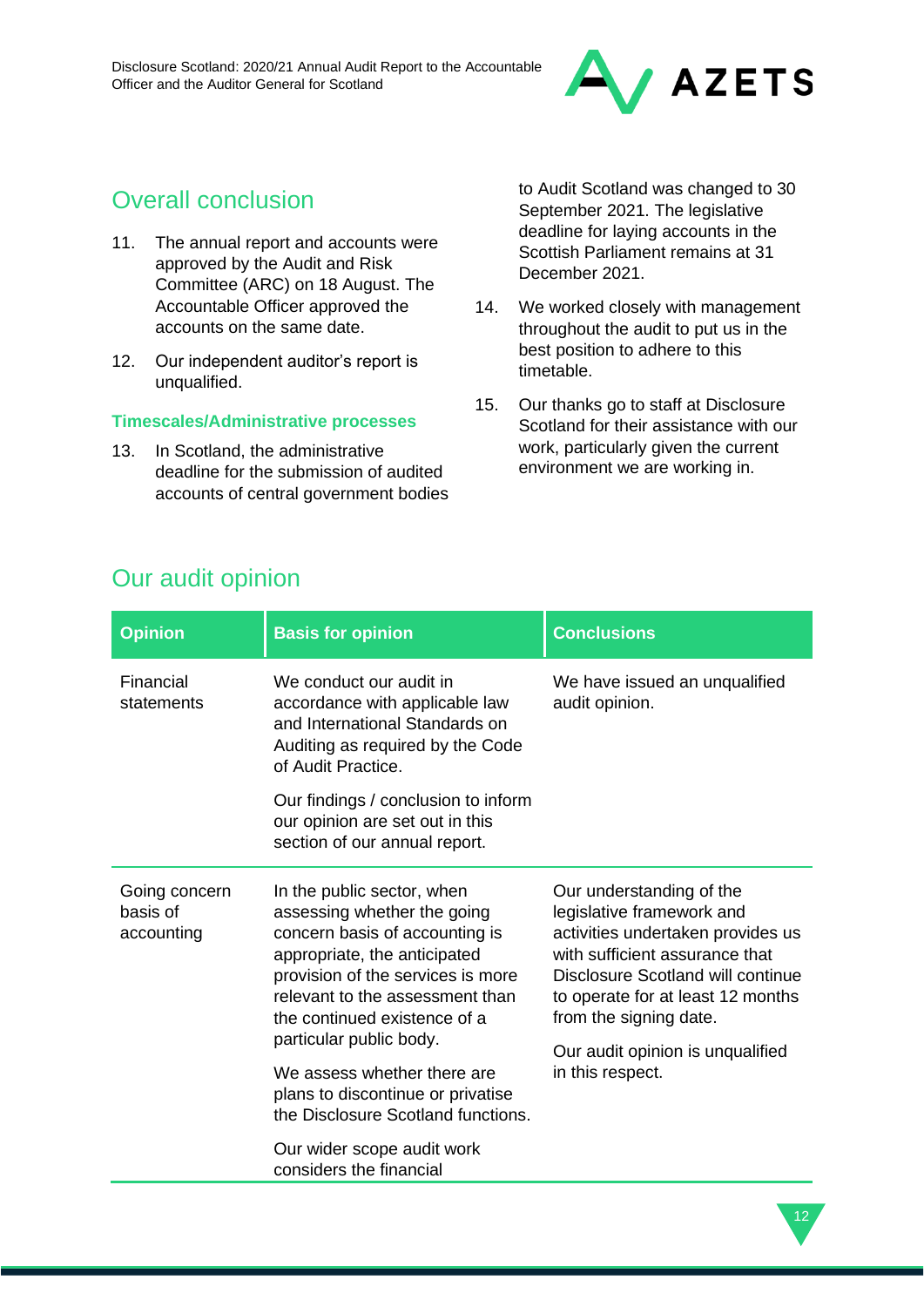

| <b>Opinion</b>                                                                                                                                                                   | <b>Basis for opinion</b>                                                                                                                                                                                                                                                                                                                                                                                                                                                                                                                                                       | <b>Conclusions</b>                                                                                                                                                                                                                                                                                                                                                                                                                                                                                                                                                                                                                                                                                             |
|----------------------------------------------------------------------------------------------------------------------------------------------------------------------------------|--------------------------------------------------------------------------------------------------------------------------------------------------------------------------------------------------------------------------------------------------------------------------------------------------------------------------------------------------------------------------------------------------------------------------------------------------------------------------------------------------------------------------------------------------------------------------------|----------------------------------------------------------------------------------------------------------------------------------------------------------------------------------------------------------------------------------------------------------------------------------------------------------------------------------------------------------------------------------------------------------------------------------------------------------------------------------------------------------------------------------------------------------------------------------------------------------------------------------------------------------------------------------------------------------------|
|                                                                                                                                                                                  | sustainability of Disclosure<br>Scotland.                                                                                                                                                                                                                                                                                                                                                                                                                                                                                                                                      |                                                                                                                                                                                                                                                                                                                                                                                                                                                                                                                                                                                                                                                                                                                |
| Regularity                                                                                                                                                                       | We plan and perform our audit<br>recognising that non-compliance<br>with statute or regulations may<br>materially impact on the annual<br>report and accounts.                                                                                                                                                                                                                                                                                                                                                                                                                 | We did not identify any instances<br>of irregular activity.<br>In our opinion, in all material<br>respects, the expenditure and<br>income in the financial<br>statements were incurred or<br>applied in accordance with any<br>applicable enactments and<br>guidance issued by the Scottish<br>Ministers.                                                                                                                                                                                                                                                                                                                                                                                                      |
| <b>Matters</b><br>prescribed by the<br><b>Auditor General</b><br>for Scotland:<br>Remuneration<br>and Staff<br>Report<br>Performance<br>Report<br>Governance<br><b>Statement</b> | We read all the financial and non-<br>financial information in the annual<br>report and accounts to identify<br>material inconsistencies with the<br>audited financial statements and<br>to identify any information that is<br>apparently materially incorrect<br>based on, or materially<br>inconsistent with, the knowledge<br>acquired by us in the course of<br>performing the audit.<br>We plan and perform audit<br>procedures to gain assurance that<br>the statutory other information has<br>been prepared in accordance with<br>directions from Scottish Ministers. | The annual report contains no<br>material misstatements or<br>inconsistencies with the financial<br>statements.<br>We have concluded that:<br>the audited part of the<br>$\bullet$<br><b>Remuneration and Staff</b><br>Report has been prepared in<br>accordance with the Public<br><b>Finance and Accountability</b><br>(Scotland) Act 2000 and<br>directions made thereunder<br>by the Scottish Ministers;<br>the information given in the<br>Performance Report and in<br>the Governance Statement<br>has been prepared in<br>accordance with Public<br>Finance and Accountability<br>(Scotland) Act 2000 and<br>directions from Scottish<br>Ministers, and is consistent<br>with the financial statements. |

Matters reported by exception

We are required to report on whether:

We have no matters to report.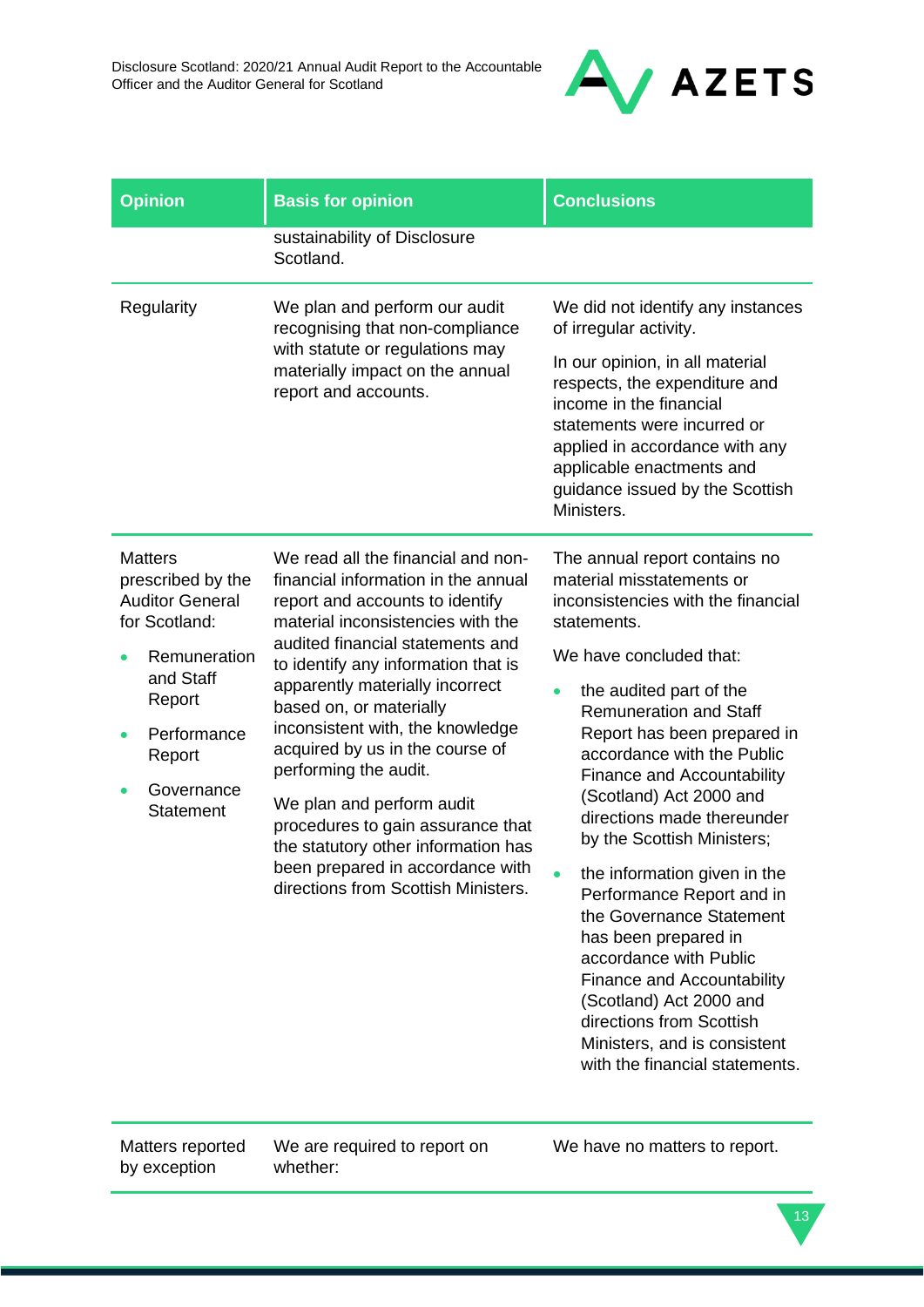

| <b>Opinion</b> | <b>Basis for opinion</b>                                                                                                                                                | <b>Conclusions</b> |
|----------------|-------------------------------------------------------------------------------------------------------------------------------------------------------------------------|--------------------|
|                | adequate accounting records<br>$\bullet$<br>have not been kept; or                                                                                                      |                    |
|                | the financial statements and<br>$\bullet$<br>the audited part of the<br><b>Remuneration and Staff</b><br>Report are not in agreement<br>with the accounting records; or |                    |
|                | we have not received all the<br>$\bullet$<br>information and explanations<br>we require for our audit.                                                                  |                    |

### An overview of the scope of our audit

- 16. The scope of our audit was detailed in our External Audit Plan, which was presented to the Audit and Risk Committee in May 2021. The plan explained that we follow a risk-based approach to audit planning that reflects our overall assessment of the relevant risks that apply to Disclosure Scotland. This ensures that our audit focuses on the areas of highest risk. Planning is a continuous process and our audit plan is subject to review during the course of the audit to take account of developments that arise.
- 17. At the planning stage we identified the significant risks that had the greatest effect on our audit. Audit procedures were then designed to mitigate these risks.
- 18. In our audit, we test and examine information using sampling and other audit techniques, to the extent we consider necessary to provide a reasonable basis for us to draw conclusions. We obtain evidence through performing a review of the

significant accounting systems, substantive procedures and detailed analytical procedures.

## Significant risk areas

- 19. Significant risks are defined by professional standards as risks that, in the judgement of the auditor, require special audit consideration. In identifying risks, we consider the nature of the risk, the potential magnitude of misstatement, and its likelihood. Significant risks are those risks that have a higher risk of material misstatement.
- 20. The significant risk areas described in the table below are those that had the greatest effect on our audit strategy, the allocation of resources in the audit and directing the efforts of the audit team. Our audit procedures relating to these matters were designed in the context of our audit of the annual report and accounts as a whole, and not to express an opinion on individual accounts or disclosures. Our opinion on the annual report and accounts is not modified with respect to any of the risks described below.

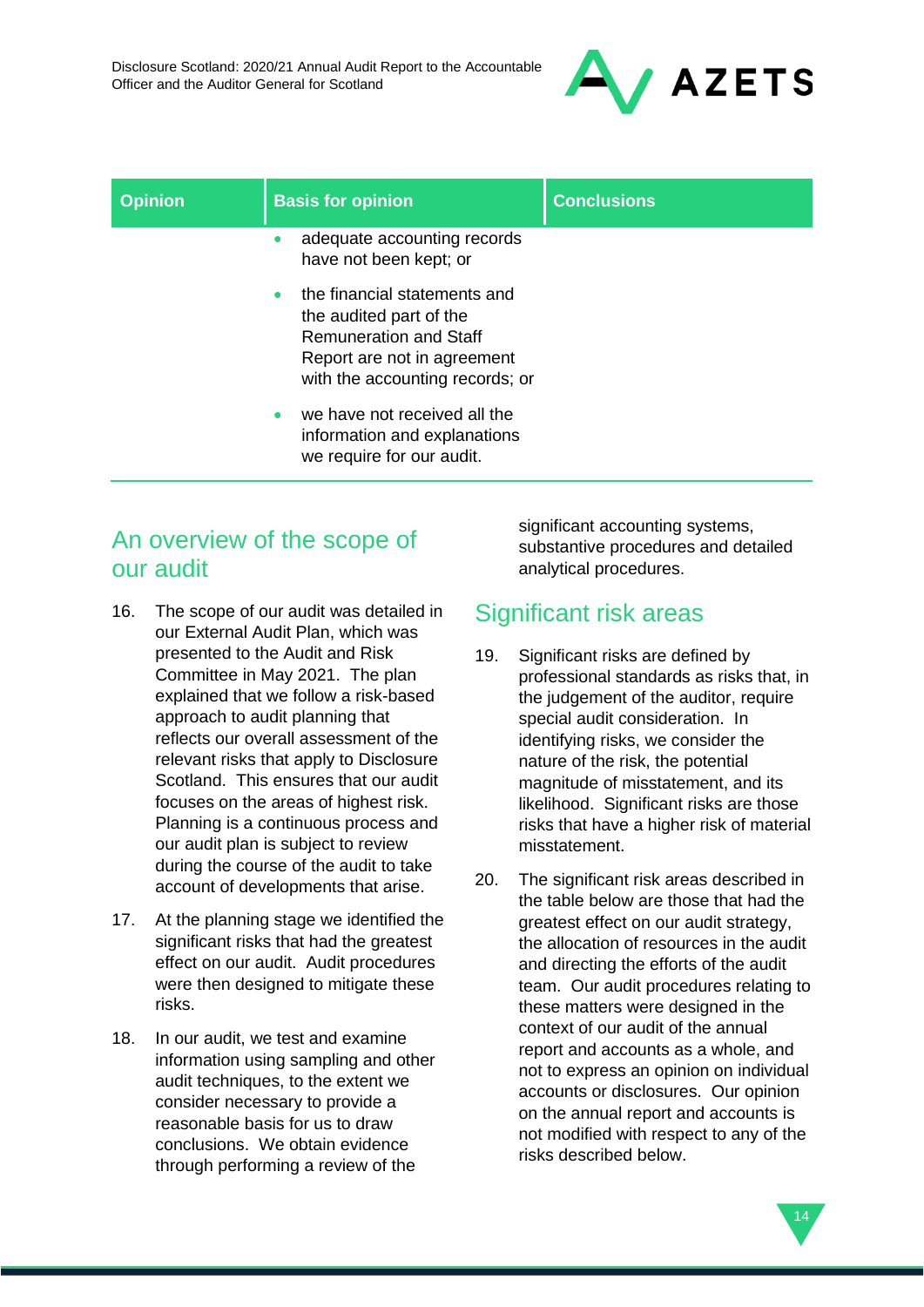

# Significant risk areas

| <b>Management override</b><br>1.                  |                                                                                                                                                                                                                                                                                                                                                                                                                                                                 |  |
|---------------------------------------------------|-----------------------------------------------------------------------------------------------------------------------------------------------------------------------------------------------------------------------------------------------------------------------------------------------------------------------------------------------------------------------------------------------------------------------------------------------------------------|--|
| <b>Significant risk</b><br>description            | In any organisation, there exists a risk that management have the<br>ability to process transactions or make adjustments to the financial<br>records outside the normal financial control processes. Such issues<br>could lead to a material misstatement in the financial statements.<br>This is treated as a presumed risk area in accordance with ISA (UK)<br>240 - The auditor's responsibilities relating to fraud in an audit of<br>financial statements. |  |
|                                                   | <b>Risk assessment: High</b>                                                                                                                                                                                                                                                                                                                                                                                                                                    |  |
| How the scope of                                  | <b>Key judgement</b>                                                                                                                                                                                                                                                                                                                                                                                                                                            |  |
| our audit<br>responded to the<br>significant risk | There is the potential for management to use their judgement to<br>influence the financial statements as well as the potential to override<br>the Disclosure Scotland's controls for specific transactions.                                                                                                                                                                                                                                                     |  |
|                                                   | <b>Audit procedures</b>                                                                                                                                                                                                                                                                                                                                                                                                                                         |  |
|                                                   | Review of the Disclosure Scotland's accounting records and audit<br>testing on transactions.                                                                                                                                                                                                                                                                                                                                                                    |  |
|                                                   | Adoption of data analytics techniques in carrying out testing.<br>$\bullet$                                                                                                                                                                                                                                                                                                                                                                                     |  |
|                                                   | Review of judgements and assumptions made in determining<br>$\bullet$<br>accounting estimates as set out in the financial statements to<br>determine whether they are indicative of potential bias. This<br>included a retrospective review of the prior year estimates against<br>the current year estimates.                                                                                                                                                  |  |
| <b>Key</b><br>observations                        | We have not identified any indication of management override in the<br>year. We did not identify any areas of bias in key judgements made<br>by management and judgements were consistent with prior years.                                                                                                                                                                                                                                                     |  |
| 2. Revenue recognition                            |                                                                                                                                                                                                                                                                                                                                                                                                                                                                 |  |
| <b>Significant risk</b><br>description            | Under ISA (UK) 240 - The auditor's responsibilities relating to fraud in<br>an audit of financial statements there is a presumed risk of fraud in<br>relation to revenue recognition. The presumption is that Disclosure<br>Scotland could adopt accounting policies or recognise income and<br>expenditure transactions in such a way as to lead to a material<br>misstatement in the reported financial position.                                             |  |
|                                                   | <b>Risk assessment: High</b>                                                                                                                                                                                                                                                                                                                                                                                                                                    |  |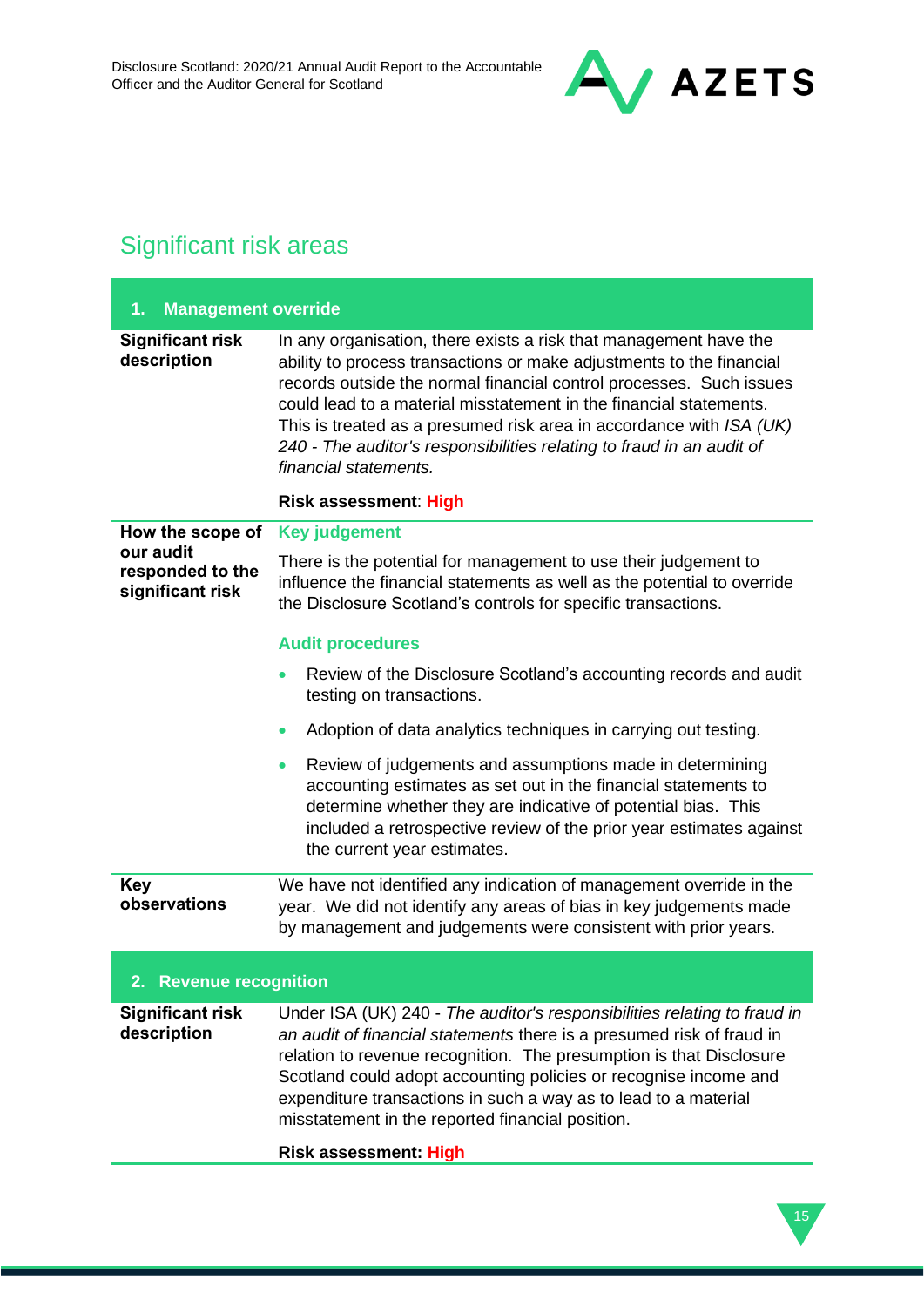

# Significant risk areas

| How the scope of                                  | <b>Key judgements</b>                                                                                                                                                                                                                                                                                       |  |
|---------------------------------------------------|-------------------------------------------------------------------------------------------------------------------------------------------------------------------------------------------------------------------------------------------------------------------------------------------------------------|--|
| our audit<br>responded to the<br>significant risk | Given the financial pressures facing the public sector as a whole,<br>there is an inherent fraud risk associated with the recording of<br>accruals and prepayments around the year end.                                                                                                                     |  |
|                                                   | <b>Audit procedures</b>                                                                                                                                                                                                                                                                                     |  |
|                                                   | Evaluate each material revenue stream and review controls over<br>$\bullet$<br>revenue accounting.                                                                                                                                                                                                          |  |
|                                                   | Substantive testing on all material revenue streams.<br>$\bullet$                                                                                                                                                                                                                                           |  |
|                                                   | Audit testing over the revenue recognition policy to ensure it is<br>$\bullet$<br>appropriate and applied consistently throughout the year.                                                                                                                                                                 |  |
| Key<br>observations                               | At the planning stage of our audit we concluded that the revenue<br>recognition risk was present in all revenue streams except for the<br>Disclosure Scotland's funding from Scottish Government. Our<br>conclusion remained the same throughout the audit.                                                 |  |
|                                                   | Based on audit work performed, we have gained reasonable<br>assurance on the completeness and occurrence of income and we<br>are satisfied that income is fairly stated in the financial statements.                                                                                                        |  |
|                                                   | To inform our conclusion we evaluated Disclosure Scotland's key<br>revenue streams and reviewed the controls in place over revenue<br>accounting. We also carried out testing to confirm that the revenue<br>recognition policy is appropriate and that it was applied consistently<br>throughout the year. |  |
| 3. Expenditure recognition                        |                                                                                                                                                                                                                                                                                                             |  |
| <b>Significant risk</b><br>description            | As most public sector bodies are net expenditure bodies, the risk of<br>fraud is more likely to occur in expenditure. There is a risk that<br>expenditure may be misstated resulting in a material misstatement in<br>the financial statements.                                                             |  |
|                                                   | <b>Risk assessment: High</b>                                                                                                                                                                                                                                                                                |  |
| How the scope of<br>our audit                     | <b>Key judgements</b>                                                                                                                                                                                                                                                                                       |  |
| responded to the<br>significant risk              | Given the financial pressures facing the public sector as a whole,<br>there is an inherent fraud risk associated with the recording of<br>accruals around the year end.                                                                                                                                     |  |
|                                                   | <b>Audit procedures</b>                                                                                                                                                                                                                                                                                     |  |

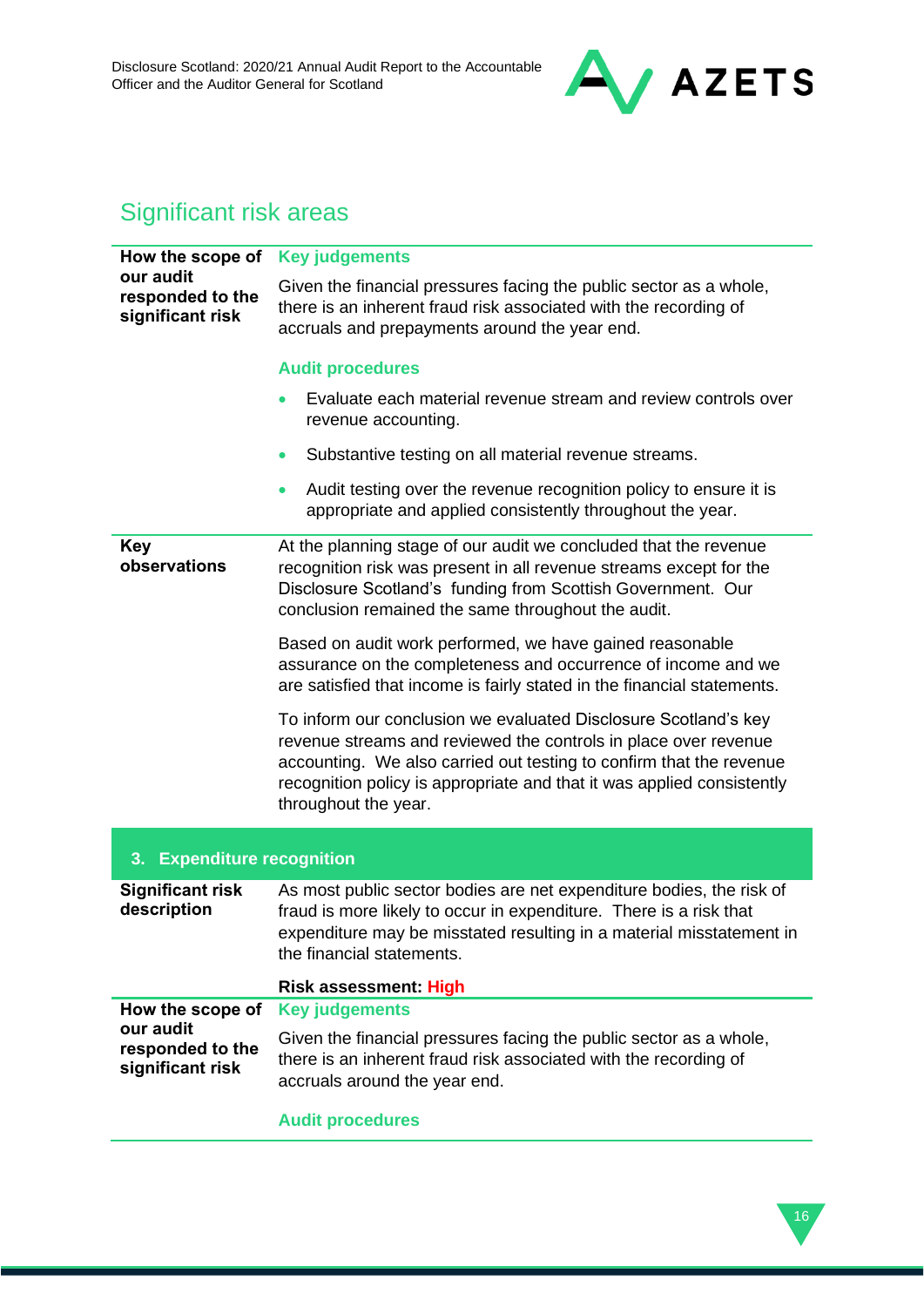

## Significant risk areas

|                            | Evaluate the significant non-pay expenditure streams and review<br>the controls in place over accounting for expenditure. (Payroll is<br>subject to separate tailored testing).                                                                                                                                                                                                    |
|----------------------------|------------------------------------------------------------------------------------------------------------------------------------------------------------------------------------------------------------------------------------------------------------------------------------------------------------------------------------------------------------------------------------|
|                            | Consideration of the Disclosure Scotland's key areas of<br>expenditure and obtain evidence that expenditure is recorded in<br>line with appropriate accounting policies and the policies have<br>been applied consistently across the year.                                                                                                                                        |
|                            | Review of accruals around the year end to consider if there is any<br>$\bullet$<br>indication of understatement of balances held through<br>consideration of accounting estimates.                                                                                                                                                                                                 |
| <b>Key</b><br>observations | We gained reasonable assurance over the completeness and<br>occurrence of expenditure and are satisfied that expenditure is fairly<br>stated in the financial statements. To inform our conclusion, we<br>carried out testing to confirm that Disclosure Scotland's policy for<br>recognising expenditure is appropriate and has been applied<br>consistently throughout the year. |

# Other risk factors

### **Other impacts of COVID-19 on the annual accounts**

21. COVID-19 continues to present unprecedented challenges to the operation, financial management and governance of organisations, including public sector bodies. In response to the pandemic, we identified potential areas of increased risk of material misstatement to the financial statements and/or our audit opinion. Our conclusions are set out in the table below.

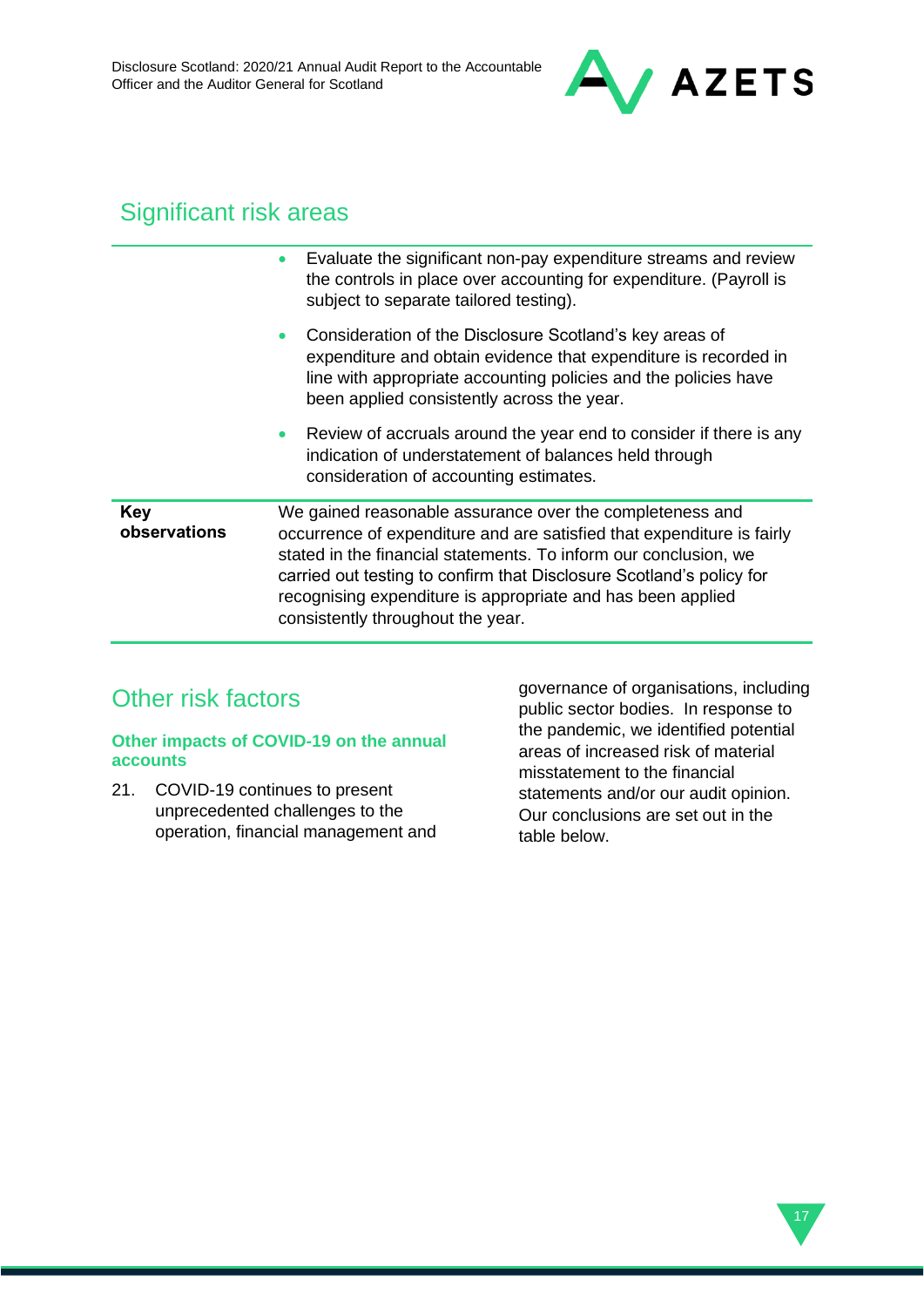

| <b>Area</b><br>considered                              | <b>Description</b>                                                                                                                                                                                                                                                                                        | <b>Conclusion</b>                                                                                                                                                                                                                                                                                                                                                                                    |
|--------------------------------------------------------|-----------------------------------------------------------------------------------------------------------------------------------------------------------------------------------------------------------------------------------------------------------------------------------------------------------|------------------------------------------------------------------------------------------------------------------------------------------------------------------------------------------------------------------------------------------------------------------------------------------------------------------------------------------------------------------------------------------------------|
|                                                        | In response to the continuing<br>impact of COVID-19; HM Treasury<br>has issued an addendum to the<br><b>Government Financial Reporting</b><br>Manual 2020-21 which sets out the<br>minimum reporting requirements in<br>respect of the performance report<br>and accountability report.                   | Disclosure Scotland took the<br>decision to include the<br>performance analysis section of<br>the Performance Report and make<br>the full disclosures in the<br>Accountability Report.                                                                                                                                                                                                               |
| <b>Content of the</b><br>annual report<br>and accounts | The addendum permits, but<br>$\bullet$<br>does not require, bodies to<br>omit the performance analysis<br>section from the Performance<br>Report. Where relevant<br>performance information has<br>already been published<br>elsewhere, bodies are<br>encouraged to refer to the<br>relevant publication. |                                                                                                                                                                                                                                                                                                                                                                                                      |
|                                                        | Where unaudited information<br>$\bullet$<br>otherwise required to be<br>included in the Accountability<br>Report is already published<br>elsewhere, bodies are<br>permitted to refer to the<br>relevant publication rather than<br>including the information in<br>their Accountability Report.           |                                                                                                                                                                                                                                                                                                                                                                                                      |
| <b>Access to</b><br>audit<br>evidence                  | Our audit this year has been<br>carried out remotely. As a<br>consequence, we identified a risk<br>that access to and provision of<br>sufficient, appropriate audit<br>evidence in support of our audit<br>opinion may be impacted by the<br>inherent nature of carrying out our<br>audit remotely.       | We have employed a greater use<br>of technology to examine<br>evidence, but only where we have<br>assessed both the sufficiency and<br>appropriateness of the audit<br>evidence produced.<br>We stayed in close contact with<br><b>Disclosure Scotland finance</b><br>colleagues right up until the point<br>of accounts signing, to ensure all<br>relevant issues were satisfactorily<br>addressed. |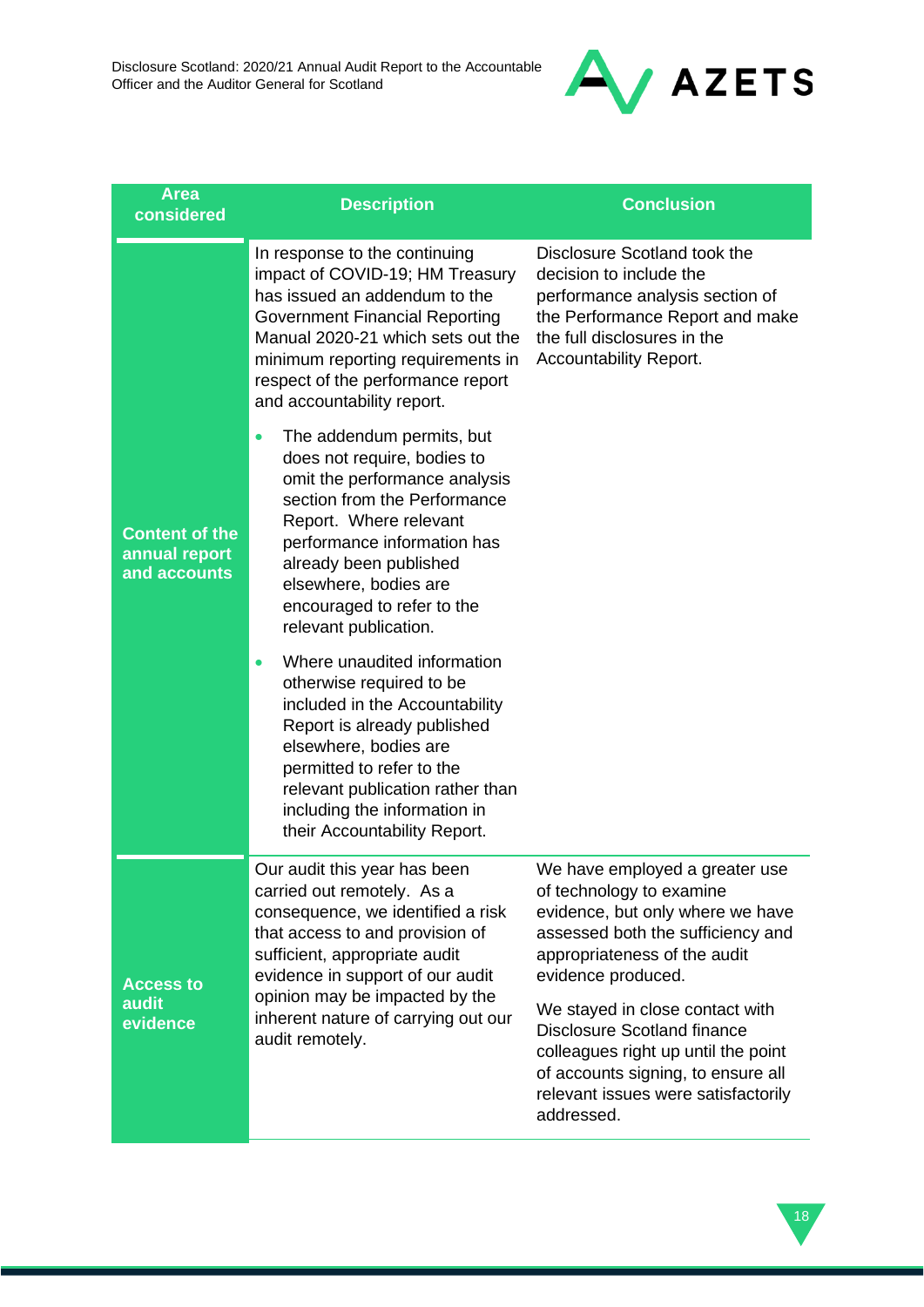

| In Scotland, the administrative<br>We expect that we will submit the<br>deadline for the submission of<br>audited accounts to Audit Scotland<br>audited accounts of central<br>in accordance with the timetable<br>and by 30 September 2021.<br>government bodies to Audit<br>Scotland was changed to 30<br>Timescales /<br>September 2021.<br>administrative<br><b>processes</b><br>The legislative deadline for laying | <b>Area</b><br>considered | <b>Description</b> | <b>Conclusion</b> |
|--------------------------------------------------------------------------------------------------------------------------------------------------------------------------------------------------------------------------------------------------------------------------------------------------------------------------------------------------------------------------------------------------------------------------|---------------------------|--------------------|-------------------|
| accounts in the Scottish<br>Parliament remains at 31<br>December 2021.                                                                                                                                                                                                                                                                                                                                                   |                           |                    |                   |

## Estimates and judgements

- 22. We are satisfied with the appropriateness of the accounting estimates and judgements used in the preparation of the financial statements.
- 23. As part of the planning stages of the audit we identified all accounting estimates made by management and determined which of those are key to

# **Materiality**

- 24. Materiality is an expression of the relative significance of a matter in the context of the financial statements as a whole. A matter is material if its omission or misstatement would reasonably influence the decisions of an addressee of the auditor's report. The assessment of what is material is a matter of professional judgement and is affected by our assessment of the risk profile of the organisation and the needs of users. We review our assessment of materiality throughout the audit.
- 25. Whilst our audit procedures are designed to identify misstatements

the overall financial statements. Consideration was given to asset valuations, impairment, depreciation and amortisation rates, provisions for legal obligations and doubtful debts, and accruals. We have not determined the accounting estimates to be significant. We revisited our assessment during the fieldwork and completion stages of our audit and concluded that our assessment remained appropriate.

which are material to our audit opinion, we also report to the ARC and management any uncorrected misstatements of lower value errors to the extent that our audit identifies these.

26. Our initial assessment of materiality for the financial statements was £0.660 million and based on 2019/20 audited accounts. On receipt of the 2020/21 unaudited accounts, we reassessed materiality and updated it to £0.565 million, based on the actual expenditure therein.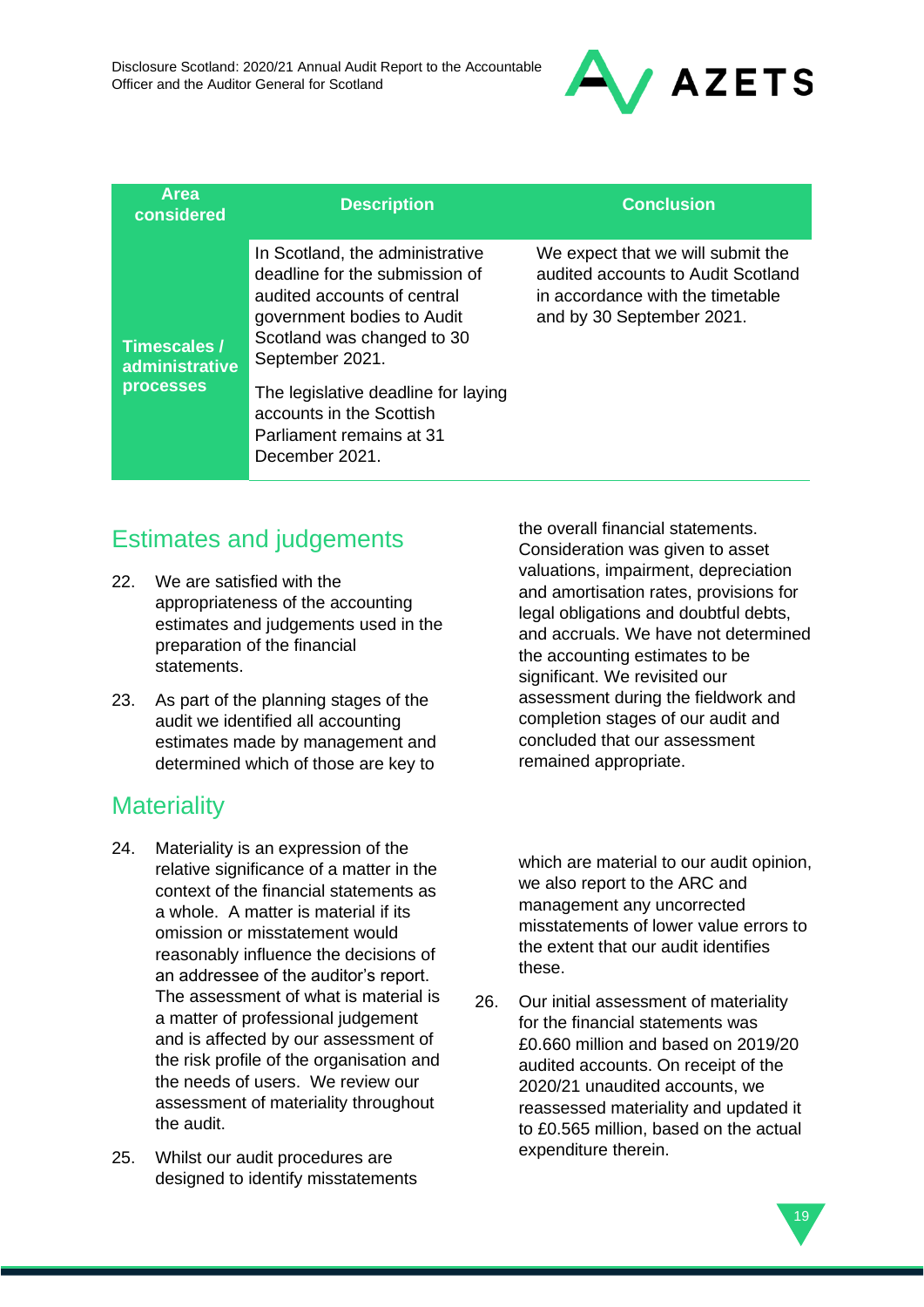

27. The revised materiality is detailed in the table below. We consider that our reassessment has remained appropriate throughout our audit.



| <b>Materiality</b>                | Our materiality was assessed based on approximately 1.8% of<br>Disclosure Scotland's gross expenditure as disclosed in the unaudited<br>accounts which is considered one of the principal considerations for<br>users of the financial statements when assessing financial<br>performance.                                                                         |
|-----------------------------------|--------------------------------------------------------------------------------------------------------------------------------------------------------------------------------------------------------------------------------------------------------------------------------------------------------------------------------------------------------------------|
| <b>Performance</b><br>materiality | Performance materiality is the working level of materiality used<br>throughout the audit. We use performance materiality to determine the<br>nature, timing and extent of audit procedures carried out. We perform<br>audit procedures on all transactions, or groups of transactions, and<br>balances that exceed our performance materiality. This means that we |

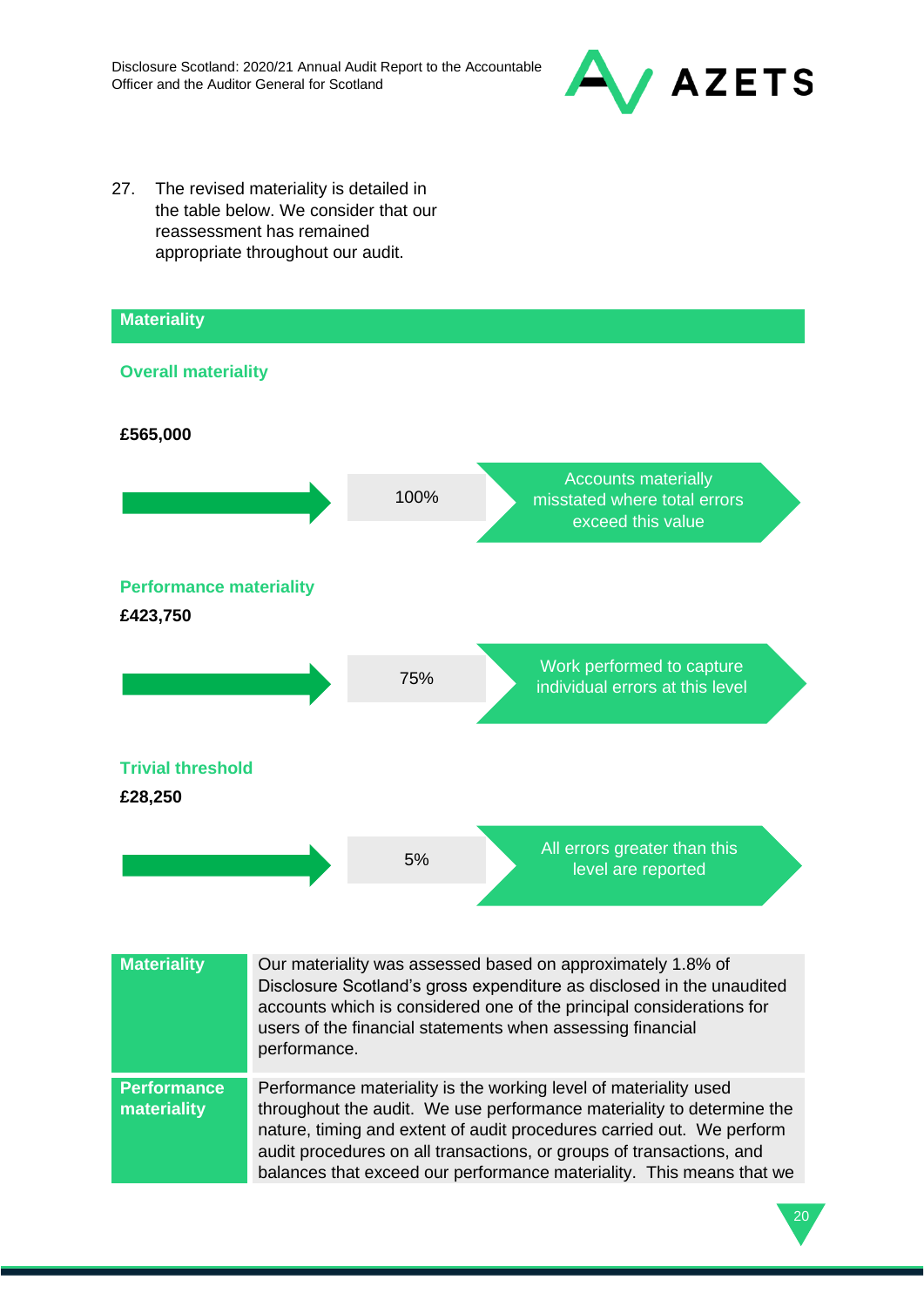

perform a greater level of testing on the areas deemed to be at significant risk of material misstatement.

Performance materiality is set at a value less than overall materiality for the financial statements as a whole to reduce to an appropriately low level the probability that the aggregate of the uncorrected and undetected misstatements exceed overall materiality.

**Trivial misstatements** Clearly trivial' as matters that are clearly inconsequential, whether taken individually or in aggregate and whether judged by any quantitative or qualitative criteria.

# Audit differences

28. We identified no material adjustments to the unaudited annual accounts. We identified some disclosure and presentational adjustments during our audit, which have been reflected in the final set of accounts. There were no unadjusted differences to the unaudited annual accounts.

### Internal controls

- 29. As part of our work, we considered internal controls relevant to the preparation of the financial statements such that we were able to design appropriate audit procedures. Our audit is not designed to test all internal controls or identify all areas of control weakness. However, where, as part of our testing, we identify any control weaknesses, we report these to the ARC. These matters are limited to those which we have concluded are of sufficient importance to merit being reported.
- 30. We have two instances of control weaknesses to report:
- our audit of journals identified that the evidencing of approval process during the pandemic was more informal for some types of the journals. Management addressed this point immediately when raised, see page 33; and
- Disclosure Scotland identified that a member of staff inputted an incorrect charge for PVG checks. This resulted in an undercharge of £0.5million before the error was identified and corrected. The error was facilitated by the lack of appropriate supervisory controls relevant to updates to the charging system. Management have now put appropriate control arrangements in place to prevent a recurrence and have recovered more than £0.394 million to date. Further details are included on pages 33 and 34.

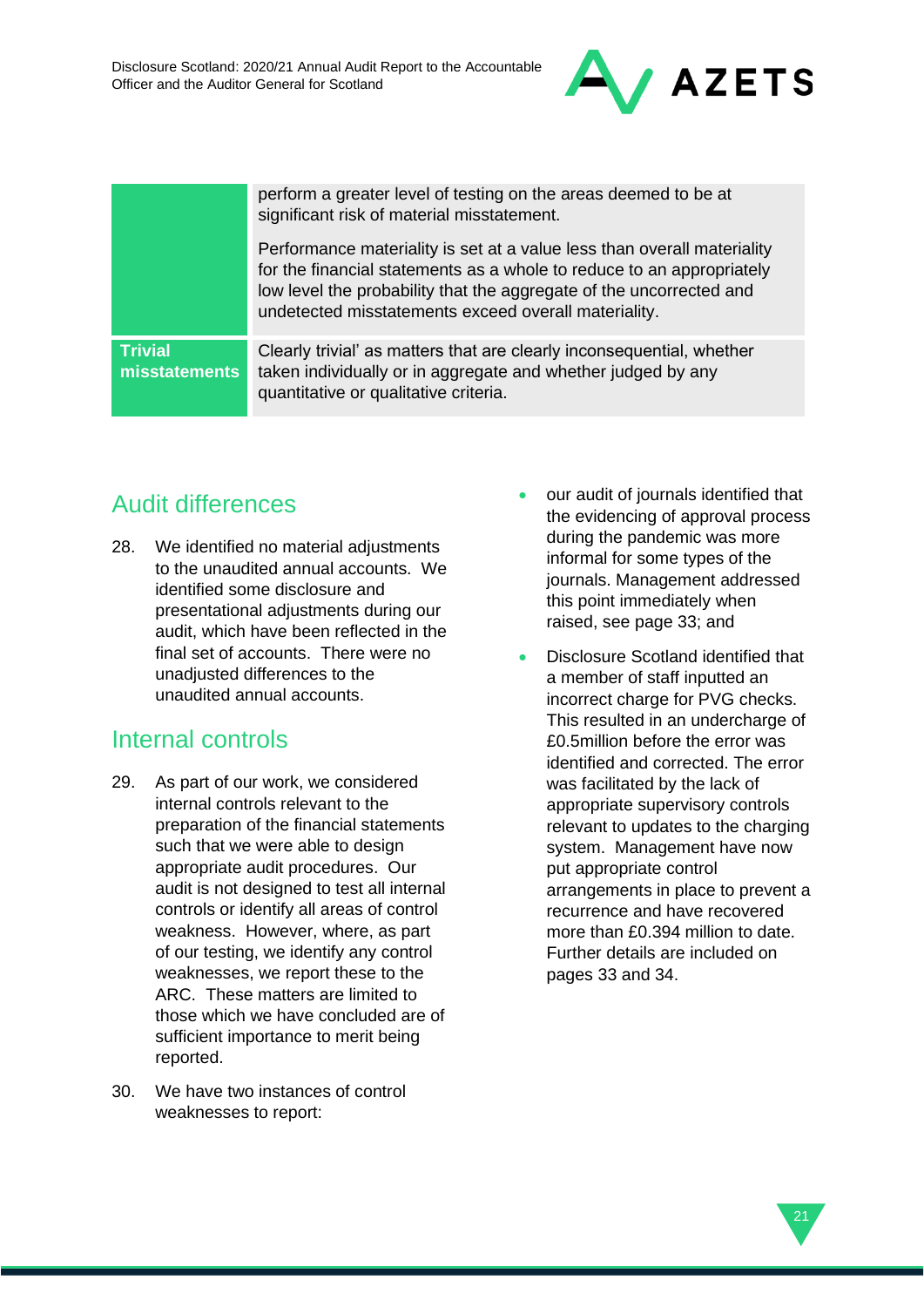

| <b>Area</b>                        | <b>Assessment</b>   | <b>Comment</b>                                                                                                        |
|------------------------------------|---------------------|-----------------------------------------------------------------------------------------------------------------------|
| Control and process<br>environment | <b>Satisfactory</b> | We consider the control<br>environment within the entity to<br>be satisfactory.                                       |
| Quality of supporting<br>schedules | Good                | The supporting schedules<br>received during the course of<br>the fieldwork were sufficient for<br>our audit purposes. |
| Responses to audit<br>queries      | Good                | Management's responses to<br>our audit queries were<br>appropriate and received on a<br>timely basis.                 |

# Service auditor reports

31. Disclosure Scotland use and rely upon Scottish Government core financial systems to carry out payment and payroll functions. Scottish Government external auditors have provided assurance that, with the exception of payroll, the Scottish Government's main systems of internal control operated effectively during 2020/21. Issues were identified regarding the payroll function and Scottish Government have developed an action plan to address these. We have completed sufficient substantive testing to gain assurance that Disclosure Scotland's payroll costs are free from material misstatement in the financial statements.

## Action plan and follow up of prior year recommendations

32. An action plan and our recommendations are included in Appendix 2. There have been no action points to follow-up outstanding from prior years.

# Other communications

### **Accounting policies, presentation and disclosures**

- 33. Our work included a review of the adequacy of disclosures in the financial statements and consideration of the appropriateness of the accounting policies adopted by Disclosure Scotland.
- 34. The accounting policies, which are disclosed in the annual accounts, are in line with the Government Financial Reporting Manual and are considered appropriate.
- 35. There are no significant financial statements disclosures that we consider should be brought to your attention. All the disclosures required by relevant legislation and applicable accounting standards have been made appropriately.
- 36. Overall, we found the disclosed accounting policies, and the overall disclosures and presentation to be adequate.

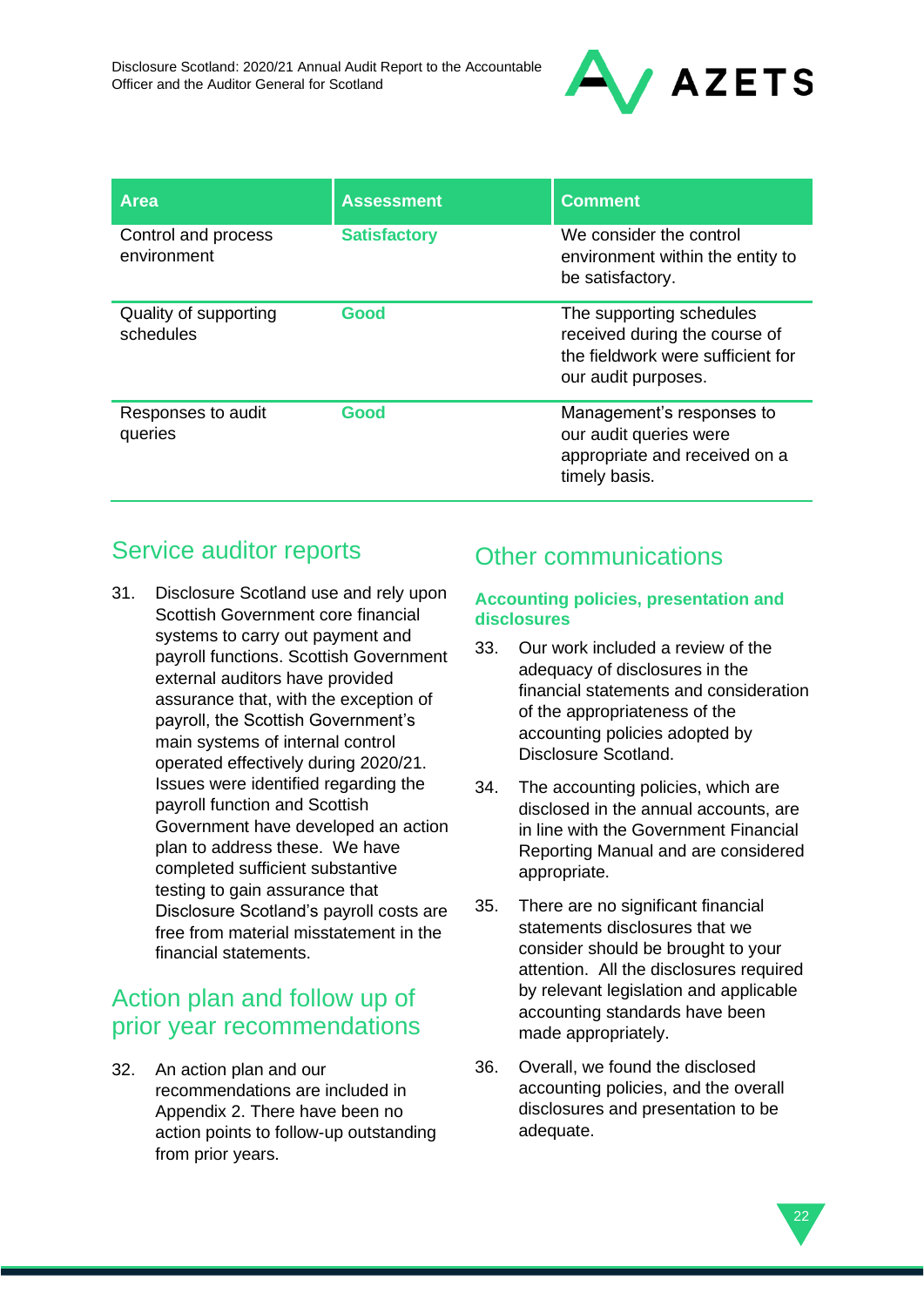

### **Fraud and suspected fraud**

- 37. We have discussed the risk of fraud with management on regular basis. In 2021 Disclosure Scotland identified one instance of a potential fraud. This matter is under investigation and Disclosure Scotland is also establishing whether there have been any related control weaknesses that require to be addressed.
- 38. Our work as auditor is not intended to identify instances of fraud of a nonmaterial nature and should not be relied upon for this purpose.

### **Non-compliance with laws and regulations**

39. As part of our standard audit testing, we have reviewed the laws and regulations impacting Disclosure Scotland. There are no indications from this work of any significant incidences of non-compliance or material breaches of laws and regulations that would necessitate a provision or contingent liability.

### **Written representations**

40. We will present the final letter of representation to Disclosure Scotland to sign at the same time as the financial statements are approved.

#### **Related parties**

41. We are not aware of any related party transactions which have not been disclosed.

### **Confirmations from third parties**

42. We have received all third-party confirmations required for the purpose of our audit.

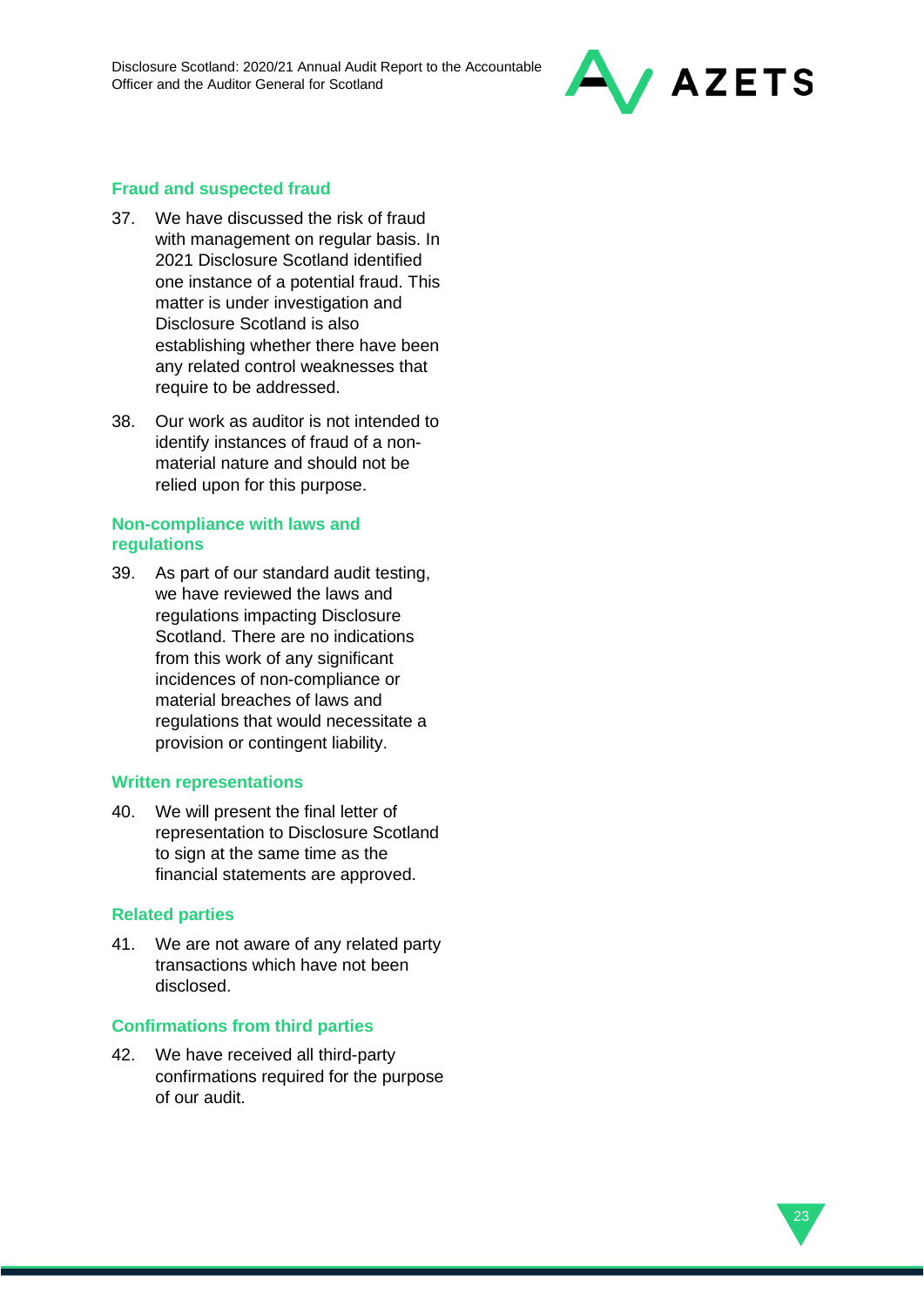

# **Financial sustainability**

Financial sustainability looks forward to the medium and longer term to consider whether Disclosure Scotland is planning effectively to continue to deliver its services and the way in which they should be delivered.

### **Auditor judgement**

A medium-term Strategic Finance plan for next three years is in place, however due to the impact of the pandemic, it has not been updated during this financial year to reflect the impact of the current economic environment.

Disclosure Scotland (the Agency) has historically been a net contributor of funds to the Scottish Government. Since 2018 and following the retribution of English and Welsh basic disclosures income the Agency has required budget input from the SG due to the loss of economies of scale. The impact of the pandemic has resulted in a pause in charging for disclosure checks and a reduction in economic activity has reduced the volume of applications. These circumstances have required the Agency to apply for funding through the Budget Act in year.

A bid for additional capital funding has also been submitted to the Scottish Government for the development and upgrading of key IT systems required to deliver the requirements of the Disclosure (Scotland) Act. The funding bid is very high level and Disclosure Scotland should develop a more detailed and costed delivery plan.

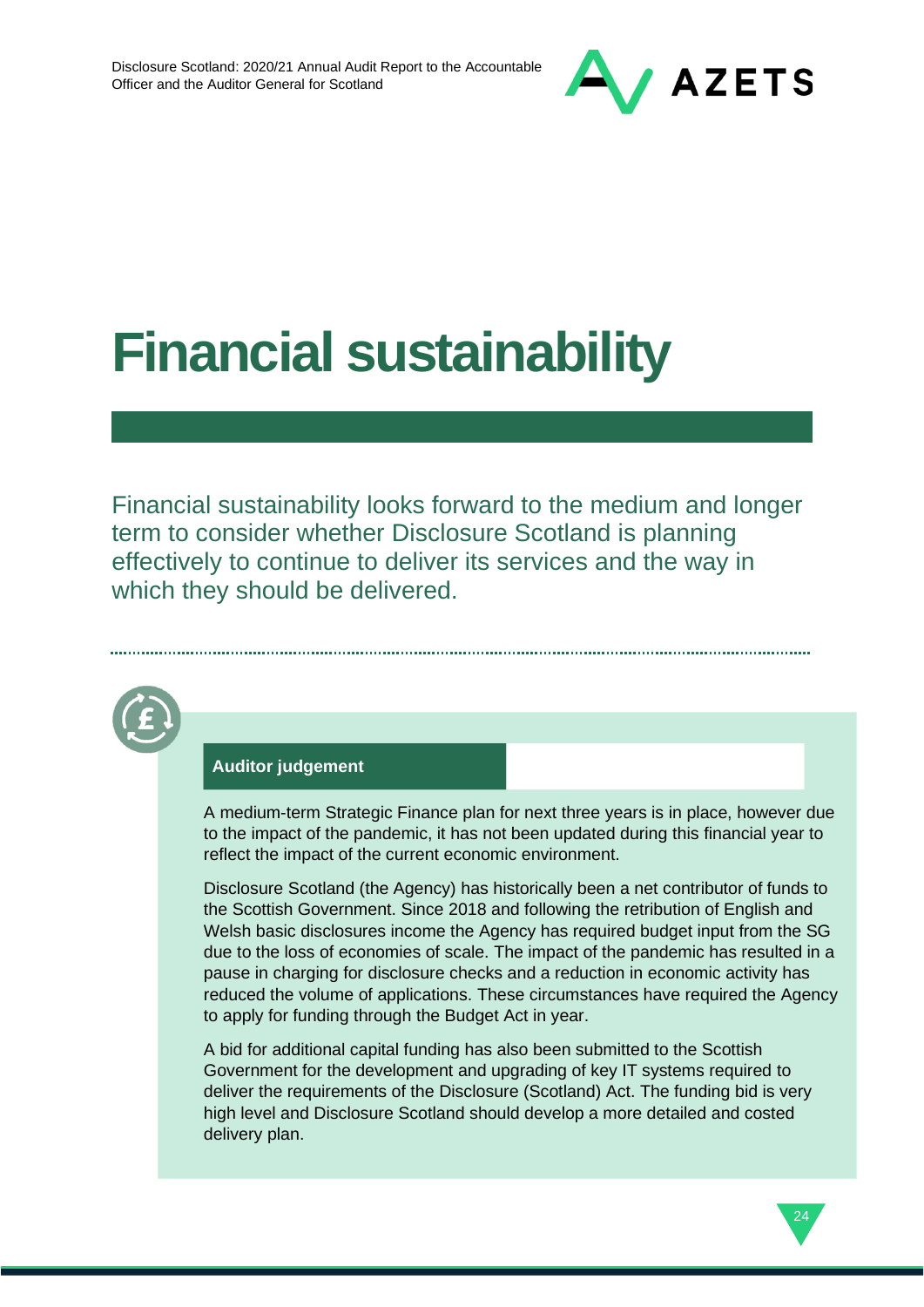

# 2021/22 financial plan

- 43. The Scottish Government Budget 2021/22 was agreed by the Scottish Parliament in February 2021, and provides Disclosure Scotland with a total budget allocation of £22.9 million This is an increase of £1.6 million (7.5%) on the 2020/21 opening budget and a decrease of £9.2 million (28.7%) against the 2020/21 final Spring Budget Revision. This last difference arises from the way the budget has been adjusted during the year through ABR and SBR.
- 44. Disclosure Scotland projected the following budget shortfalls in 2021/22:
	- £4.6 million of resource cash budget; and
	- £3.4 million in the capital budget.
- 45. The resource cash shortfall of £4.6 million relate to the macro-economic environment, mainly COVID-19 impact, and free checks introduced at the beginning of the pandemic and continuing for some categories of claims.
- 46. Disclosure Scotland expects to receive from Health and Social Care Directorate a £1 million transfer at the Autumn Budget Revision to address income shortfalls created providing health organisations a free service. The Agency have already identified the remaining £3.6 million shortfall with the Children and Families Directorate which they will meet in the Spring Budget Revision.
- 47. A shortfall of £3.4 million has been reported against capital budget of £9 million.
- 48. The capital budget includes the following:
	- phased work to deliver a proportion of the digital requirements of the Disclosure (Scotland) Act;
	- system upgrades through platform re-engineering;
	- replacement of Alfresco component in PASS;
	- continuous digital improvements to drive processing efficiencies and reduce manual interventions; and
	- software, software licences and hardware.
- 49. Based on current estimates, Disclosure Scotland will run out of the capital funding in late Autumn of 2021 and will need to secure additional funding through the Autumn Budget Revision. The Agency is working with the SG finance team to address the shortfall.
- 50. Disclosure Scotland identifies all financial requirements of the Agency and reflects them in an annual budget prepared internally. In the recent years however, the initial budgets assigned by the Scottish Government have been much lower when compared to Agency's requirements. The shortfalls are covered ad hoc in the year through budget revisions introducing an element of uncertainty into the Agency's financial planning. We do note that it is not entirely in control of Disclosure Scotland, and we would encourage further communication with the Scottish Government to make the budget planning more predictable.

### **Action plan point 1**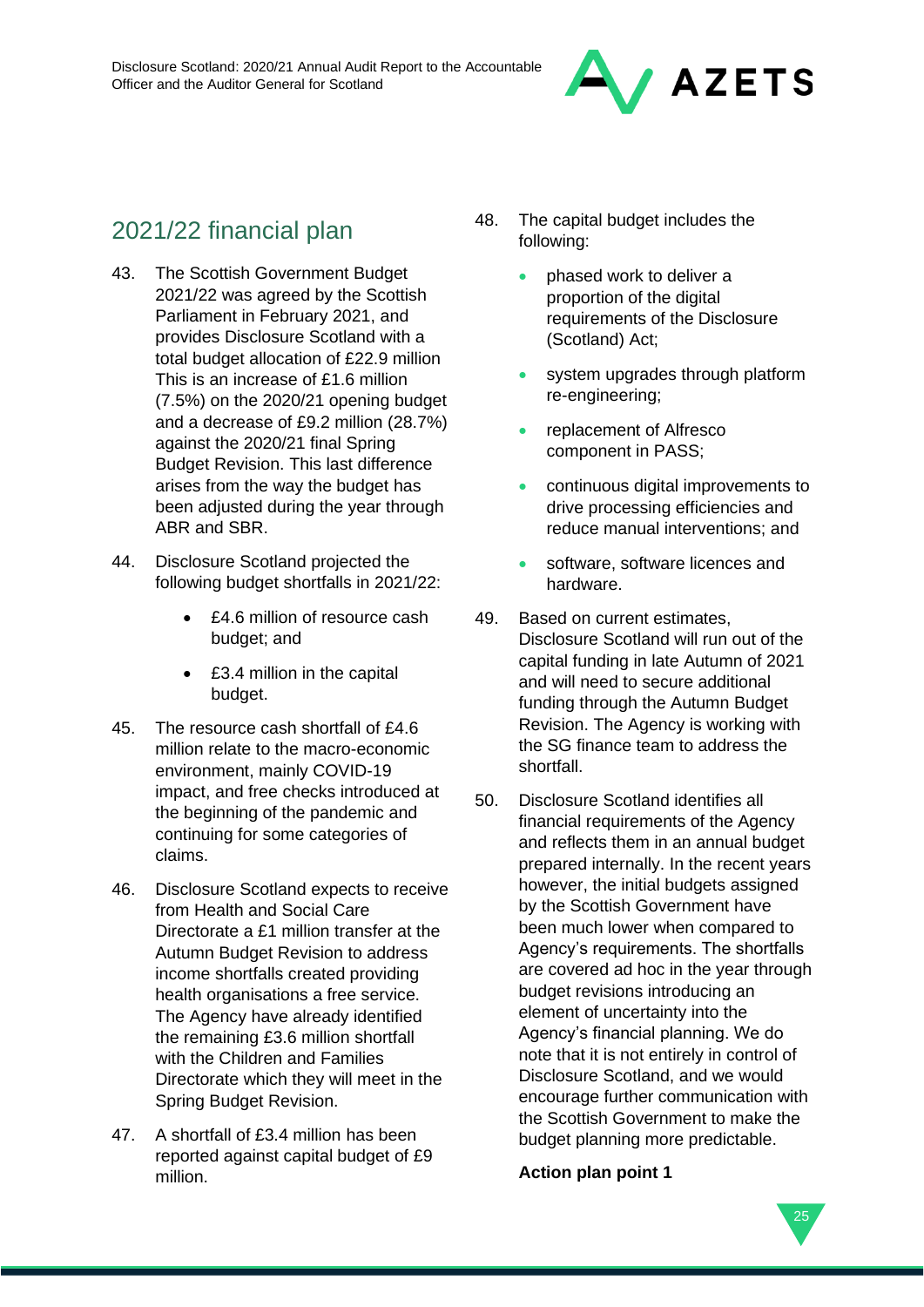

# Future financial plans

- 51. Long term financial planning at Disclosure Scotland is driven by a strategic need to improve efficiency within the organisation to reduce overall funding reliance on Scottish Government and by the requirements of the Disclosure (Scotland) Act 2020 which received Royal Assent in 2020, but is yet to be enacted.
- 52. Historically, Disclosure Scotland has been a net funder to the Consolidated Fund. However, the loss of economies of scale brought about by the transfer for processing English and Welsh applications, the short-term costs of the Transformation Programme, compliance requirements associated with the introduction of the new Disclosure (Scotland) Act and the impact of the COVID-19 pandemic introduces a risk to Disclosure Scotland's financial sustainability, with a funding gap that was identified in the last two financial years and is also expected going forward.
- 53. Disclosure fees are set by Scottish Ministers, and last updated in 2011. The impact of Disclosure Barring Service transition may lead to the requirement to review disclosure fees. PVG applications are provided for free to Qualifying Voluntary Organisations which account for 20% of all PVG checks. Disclosure Scotland receives funding from the Health Portfolio to contribute to the cost of "Free Checks" for Health Related volunteers and a contribution towards their continuous monitoring. A review of such costs has been included within the financial model mentioned above. The financial model takes into account the financial position of Disclosure Scotland

dependent upon the annual charge of the PVG Scheme.

- 54. The structure of the new fees that will be based on the Disclosure (Scotland) Act will be subject to consultation by the Scottish Government around the end of 2021.
- 55. Disclosure Scotland prepared a Strategic Finance paper last year. This paper explores key themes that will lead to the realisation of savings between 2020/21 and 2023/24 and beyond this period. The Strategic Finance paper was revisited in February 2021 to reflect on in-year performance and upcoming financial year budget.
- 56. The Agency has undertaken a detailed analysis of the potential ongoing impact of COVID-19 on current and future operations, this has included an analysis of a range of options to mitigate operational and financial risks and these options are subject to ongoing discussion with the Scottish Government.

### **The Disclosure (Scotland) Act 2020**

57. During the pandemic, the Government passed the Disclosure (Scotland) Act in June of 2020. One of the key features of the Act is the implementation of a new fee charging regime to support Disclosure Scotland potentially becoming a self-funding agency. Disclosure Scotland has developed financial models to understand the financial impact of the new legislation.

> The models take into account the different implementation options from the scheme. Under the current assumptions, Disclosure Scotland would be in a net contribution position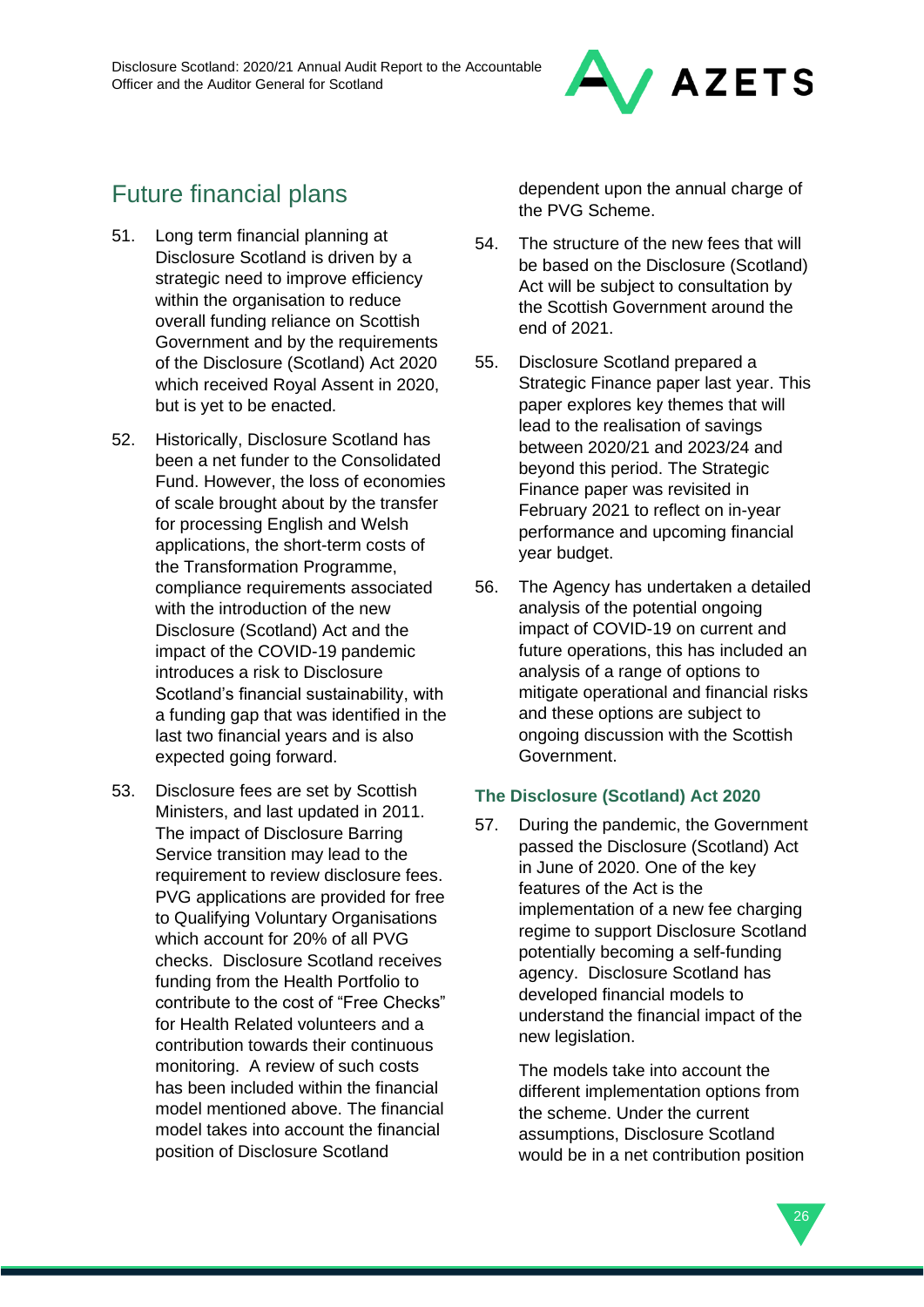

to the Scottish Government over a five year period.

- 58. The model also extends another five years, taking financial projections until the year 2032/33. Similar assumptions have been assumed in the long-term modelling.
- 59. Disclosure Scotland has a Change Team in place to coordinate the delivery of the Act. The responsibilities are allocated with individual aims and business plans are developed or in development. There is monthly progress reporting from all individual areas plan holders to the Change Team.
- 60. Financial sustainability remains a challenge and it is recognised that work is required to further update the

### **Capital plans**

- 62. Disclosure Scotland have submitted a high level capital bid to Scottish Government for the next five years starting in 2021/22.
- 63. The capital plan outlines significant capital investment required in the introduction of the Disclosure (Scotland) Act which will change the types of disclosures checks performed and will require PASS upgrades. Other category includes various individual projects relating to security, finance integration, PASS integration, Contact Centre services, New Search and update and performance improvements.

financial strategy to reflect the emerging position taking cognisance of the impact of the above factors and reflect dynamically changing circumstances.

61. We note that the Agency has have not updated the Strategic Finance long term plan's financial projections. This is planned to be performed during the current financial year to take into account current economic situation, needs of the new legislation implementation and uncertainty over fees income. While the Disclosure (Scotland) Act has no fixed date for implementation, Disclosure Scotland aims for delivery of the minimum viable product during 2023/24.

### **Action plan point 2**

64. The capital programme describes a high level roadmap for the next five years, including development of enhanced minimum viable product to meet the new Act requirements, continuation of platform development and consolidation of the existing products which is expected during 2023/24. Disclosure Scotland is yet to develop the detail behind the capital plan, including individual business cases.

**Action plan point 3**

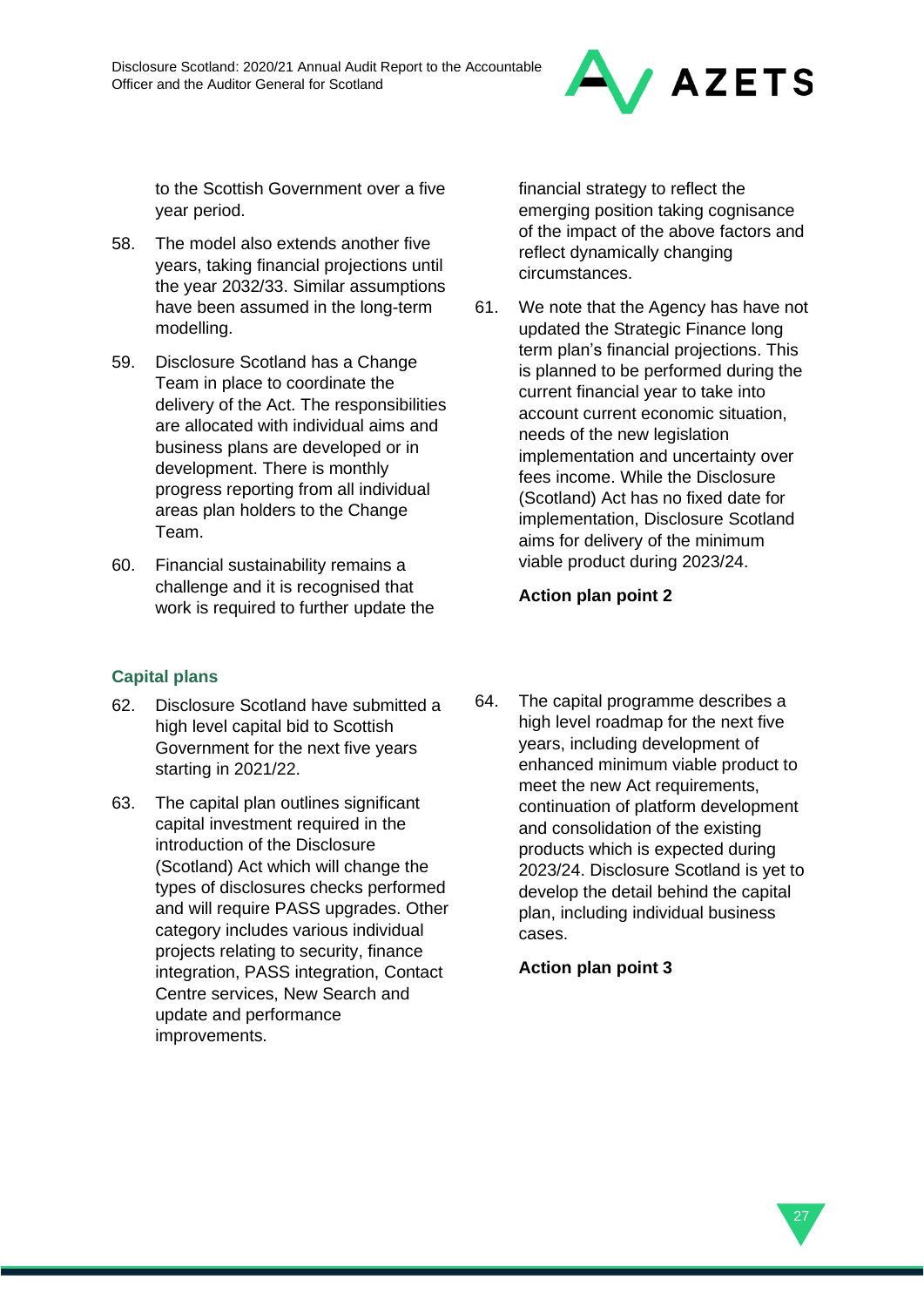

### **5 year capital bid (£million)**

| <b>Capital budget</b>               | 2021/22 | 2022/23 | 2023/24 | 2024/25    | 2025/26 | <b>Total</b> |
|-------------------------------------|---------|---------|---------|------------|---------|--------------|
| <b>Disclosure</b><br>(Scotland) Act | 3.0     | 4.0     | 4.0     | Nil        | Nil     | 11.0         |
| Platform re-<br>engineering         | 1.6     | 1.6     | 1.2     | <b>Nil</b> | Nil     | 4.4          |
| PASS upgrades                       | 1.8     | 0.3     | Nil     | <b>Nil</b> | Nil     | 2.1          |
| Other                               | 2.5     | 2.5     | 2.5     | 4.3        | 4.3     | 16.1         |
| <b>Total</b>                        | 8.9     | 8.4     | 7.7     | 4.3        | 4.3     | 33.6         |

**Source: Capital Investment bid 2022-26**

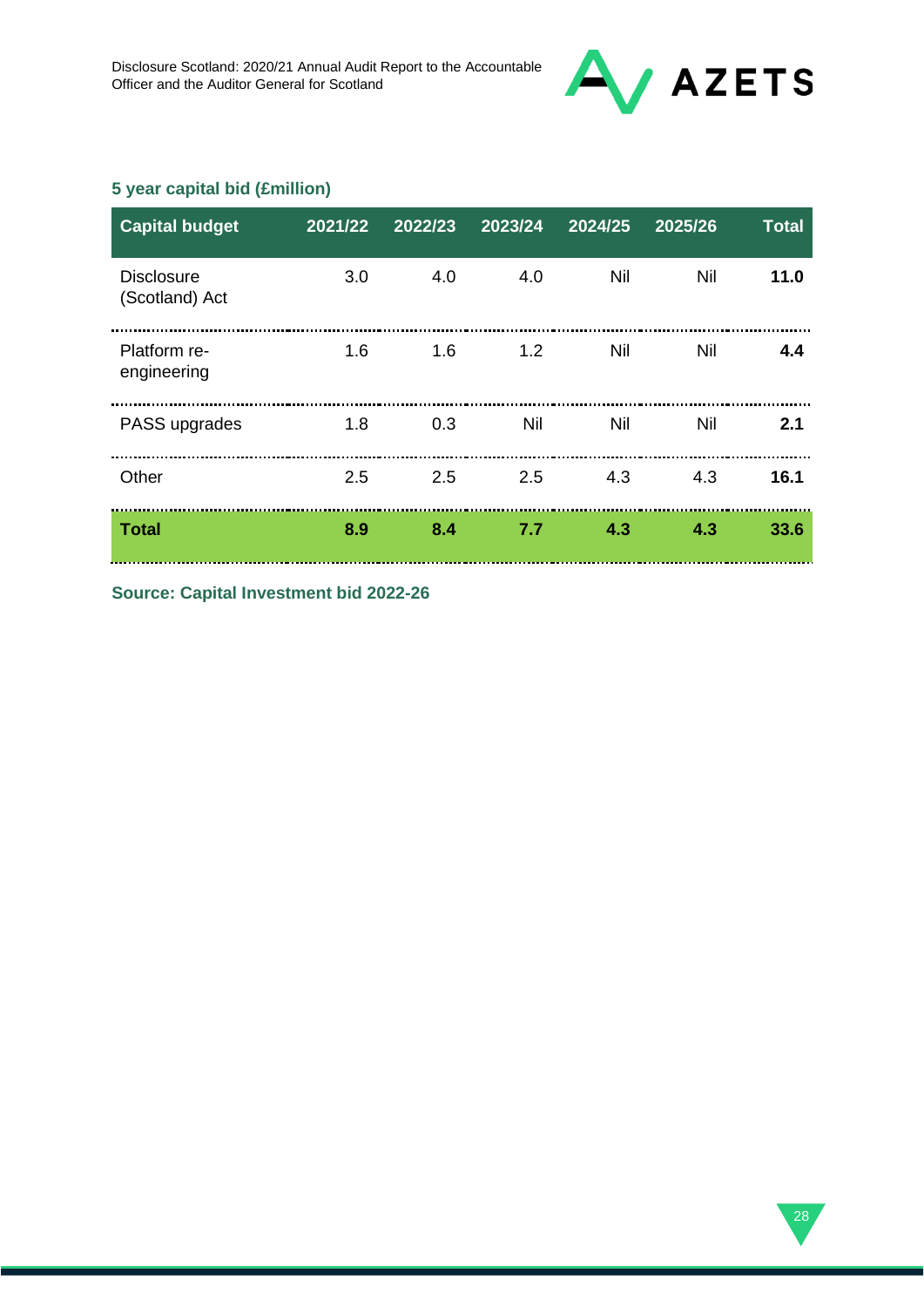

# **Financial management**

Financial management is concerned with financial capacity, sound budgetary processes and whether the control environment and internal controls are operating effectively.



### **Auditor judgement**

Disclosure Scotland have generally effective arrangements in place for financial management and the use of resources. The Agency managed the impact of the COVID-free applications introduced by the Scottish Government in the year.

System of internal control operate effectively, with further improvements made in year in to improve the internal control environment.

In this context, we note that a weakness in the approval process for updating charging rates led to undercharging of £0.5 million for PVG checks during the year. The majority of these undercharges have now been recovered, however, the Agency has had to redirect significant resource to resolve the issue.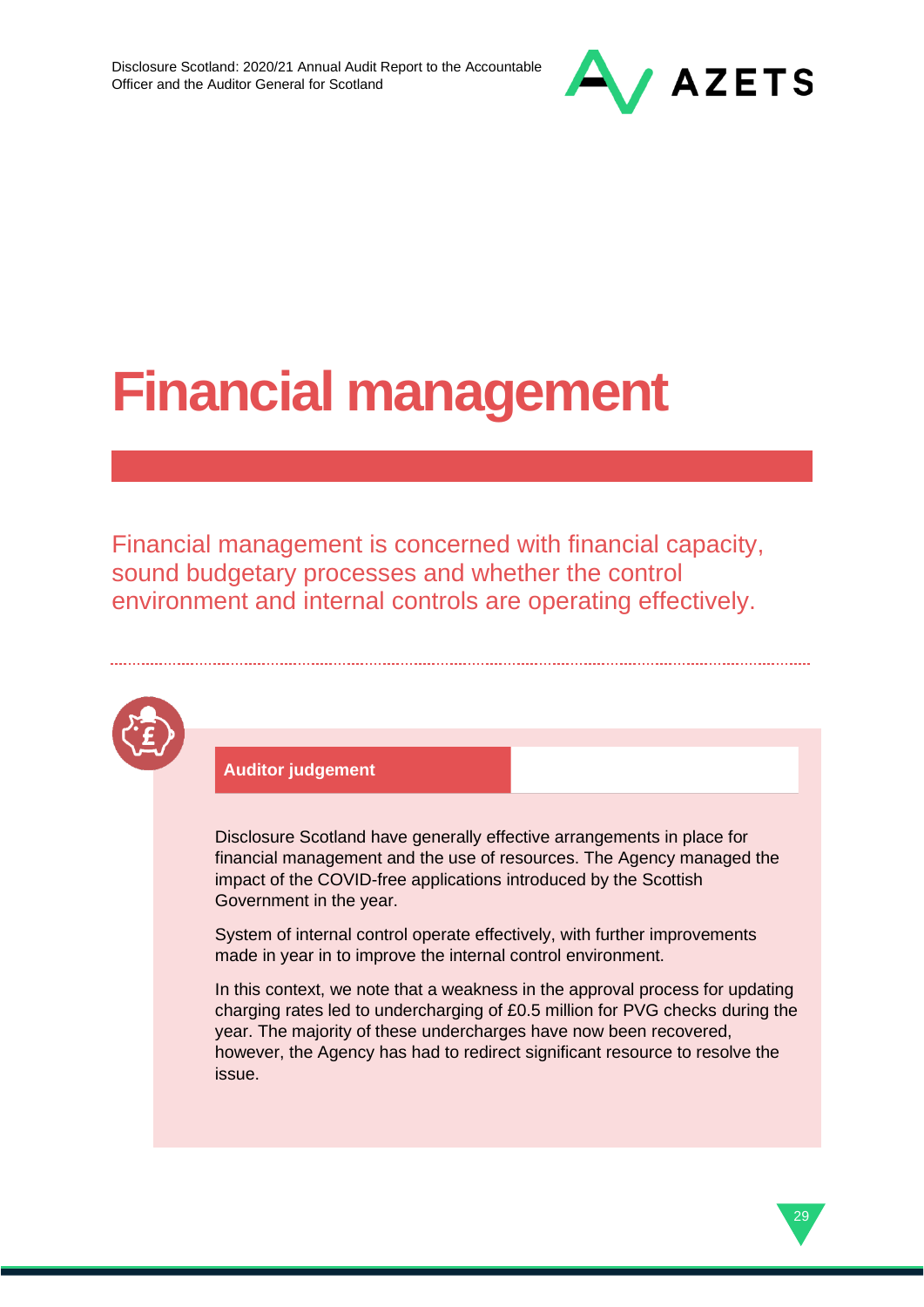

# **Financial performance**

### Financial outturn in 2020/21

- 65. During this challenging financial year, Disclosure Scotland reported an underspend of £2.8million. The total outturn was £27.6million against the SBR budget of £30.2million. The table below details the financial performance.
- 66. The revenue underspend included £1.6million relating to a higher than required allocation for the movement

in employee benefits, an unforeseen increase in income and an underspend in IT computer services (PASS service costs). The remaining £0.4million of the underspend was against non-cash budget allocation and due to amortisation of the developed software system being less than expected.

67. The capital underspend of £0.6million reflected slower than estimated spend on the PASS development.

### **2020/21 Performance against SBR budget**

|              | <b>Budget</b> |      | <b>Actual (Underspend)</b> |
|--------------|---------------|------|----------------------------|
|              | £m            | £m   | £m                         |
| Revenue DEL  | 24.4          | 22.4 | (2.2)                      |
| Capital DEL  | 5.8           | 5.2  | (0.6)                      |
| <b>Total</b> | 30.2          | 27.6 | (2.8)                      |

### **Operating expenditure**

- 68. Operating expenditure of £25.4million incurred in year consisted of £16.6million (65%) of staff costs, £2.9million of programme cost (11%), with 24% of the remaining expenditure consisting of all other operating costs. This cost pattern has changed compared to prior year as Disclosure Scotland's contract with BT was not renewed due to implementation of PASS. BT payments represented 21% or £7.2 million of the operating expenditure in 2019/20.
- 69. Staff costs have decreased by 2.4% compared with 2019/20, mainly reflecting a £0.9million decrease in agency cost. Other operating expenditure has decreased by 46% in year, because of the discontinuation of BT contract and a £0.5million decrease in other admin expenditure.
- 70. During the year the Agency spent £0.8 million on COVID-19 related costs, of which most significant items include:
	- £0.537million on staff costs;
	- £0.168million on IT costs; and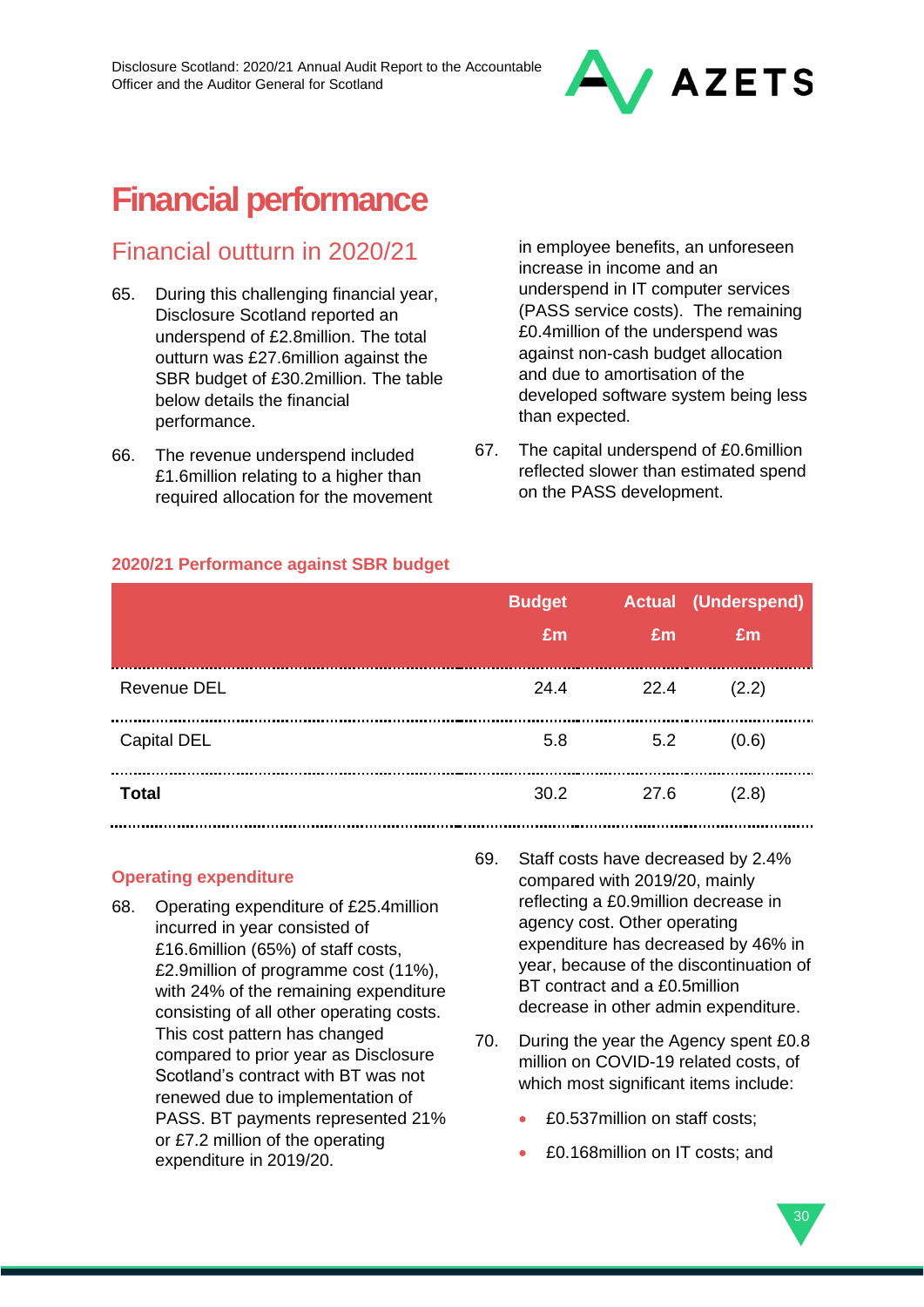

• £0.110million on other costs.

### **Operating revenue**

- 71. Revenue from applications was £9million in 2020/21 compared to the prior year's £15.3million. This 41% decrease was due to the economic impact of COVID-19 and COVID-free applications introduced by the Scottish Government. Applications volumes decreased to 494,000 compared to prior year's 579,000. This was 17.1% lower than the Agency's original forecast.
- 72. Disclosure Scotland carried out 167,000 checks classed as "COVID-Free", including 93,000 of basic, standard/enhanced applications and 74,000 of PVG applications. The majority of the free applications were processed in the first six months of the financial year. The remaining 327,000 applications were classed as business as usual.
- 73. Disclosure Scotland re-introduced fees for basic applications from 9 June

2020, followed by all other application types on  $26<sup>th</sup>$  June 2020.

- 74. The Agency estimates that the Scottish Government's introduction of free disclosure checks to support businesses and other entities during COVID-19 economic downturn cost £4.7 million in lost income.
- 75. To make up for the income lost by Disclosure Scotland the Scottish Government provided an additional £7.1million of resource budget.

### **Operating trends**

76. 2020/21 application income trends were impacted by the pandemic and we have adjusted the fee income below for the income that would have been received to the 2020/21 number if it not had been for the free applications scheme. The trends prior to 2018/19 are not included as the numbers would be not comparable. Prior to that year the Agency also processed Basic applications for England and Wales.



### **Revenue and expenditure trends**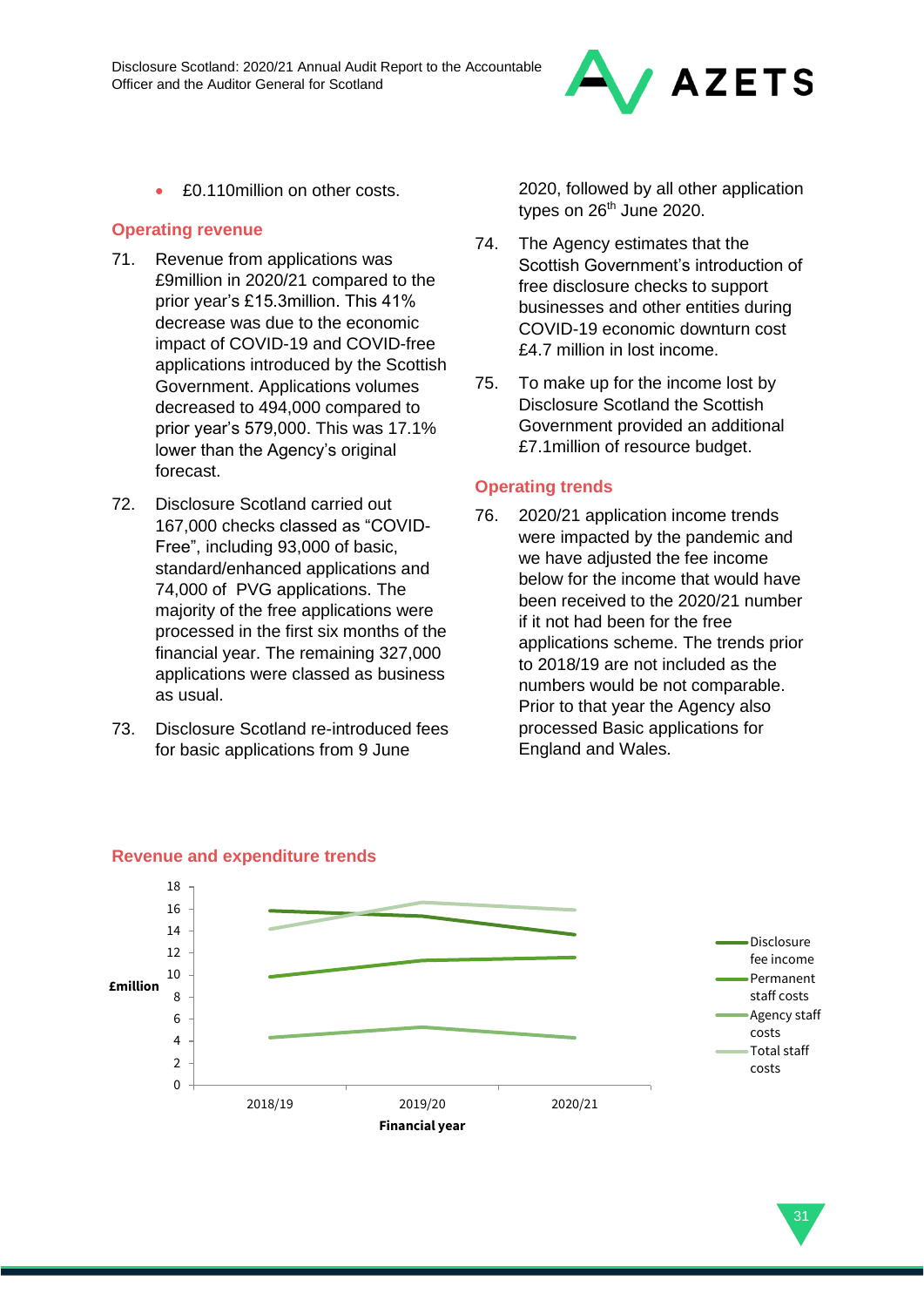

- 78. The use of temporary agency staff aligns with Disclosure Scotland's business model to proactively manage seasonal trends in demand and to support the additional costs of temporary 'workarounds' associated with the introduction of the PASS system. Disclosure Scotland incurred agency staff costs of £4.3million in 2020/21, representing 27% of 2020/21 staff costs (£15.914million), which decreased from 32% in the prior year. In absolute terms, agency staff costs were £0.9million (or 17%) lower compared with prior year. At the same time the Disclosure staff cost increased by £0.3million.
- 79. This decline in agency staff costs reflects the lower level of applications in the year and an introduction of an online PVG application process in September 2020. Also, the paper applications number decreased with the introduction of PASS and moved from 60% in 2019-20 to 48% in 2020/21, adding to the cost decrease

Budget setting

83. Disclosure Scotland budget is set by the Scottish Government and the approach to financial planning is aligned with the Scottish Government's budget setting process. Disclosure Scotland is expected to manage its budget in accordance with and reflecting the efficiency benefits of investment in the new PASS system.

- 80. However, a number of agency staff were employed in relation to the Transformation Programme. These skills are in high demand and required to support Disclosure Scotland as they work to limit, and eventually eliminate, reliance on manual workarounds associated with the PASS system. We expect this will continue with the need of preparing for the Disclosure (Scotland) Act implementation.
- 81. Going forward, Disclosure Scotland plans to decrease the number of agency staff from the c.100 in 2020/21 to 15 in the current financial year. This is to reflect changes in the operating model and savings obtained through PASS implementation, its improvement and move to the digital processes.
- 82. Also, this year's non-cash budget allocation was underspent due to slower than expected progress with PASS improvements implementation. With the expected increase in capital budget in 2021/22 the Agency has to ensure that the progress on the IT projects matches the plan and budgets.

the Framework Document and the Scottish Public Finance Manual.

84. At the Disclosure Scotland level the overall staffing levels are agreed with the Director of Corporate Services and the Board and Leadership Team. Budget model prepared separately on staff costs, expenditure, income, capital and then these are



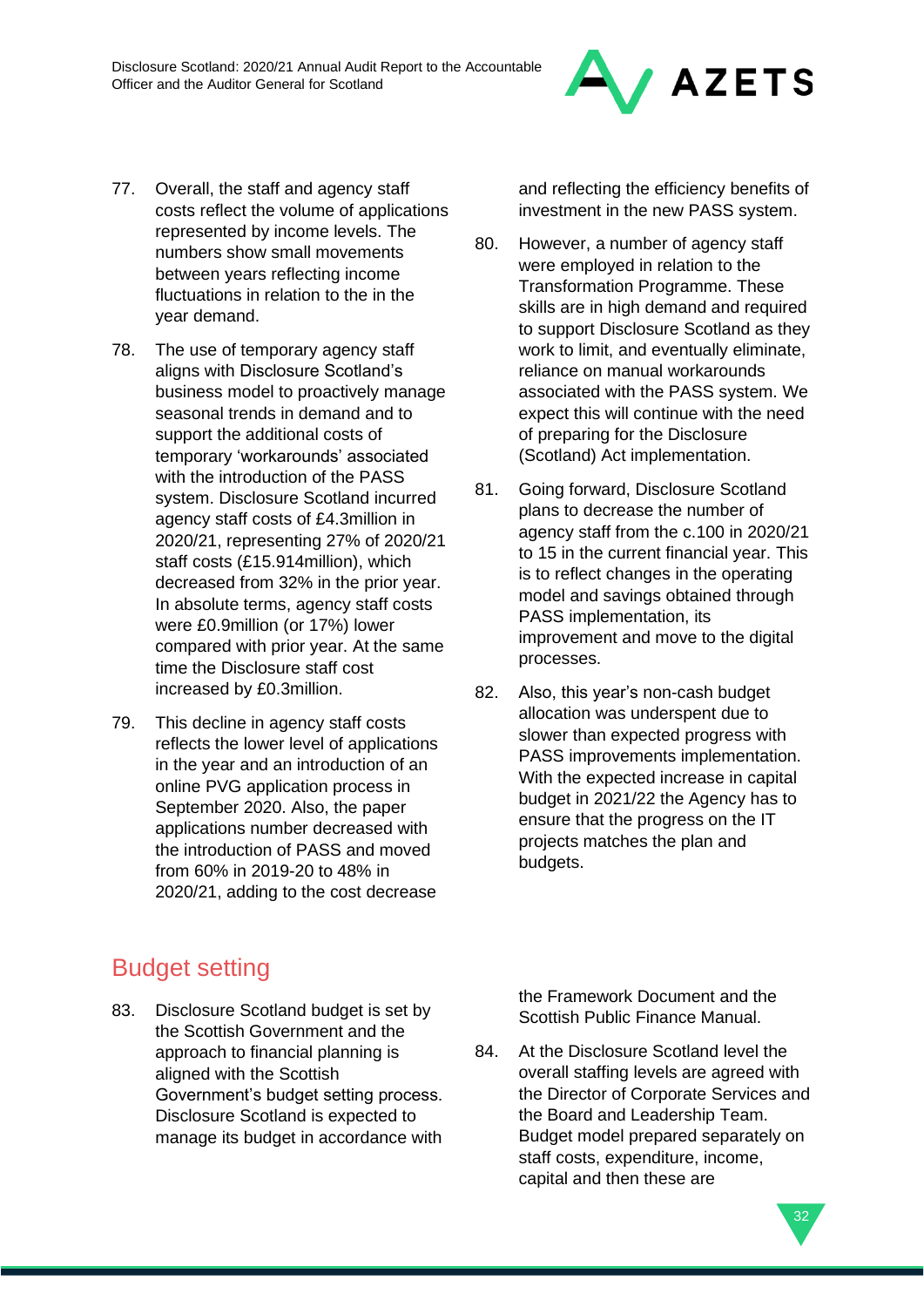

incorporated into an overall expenditure model.

- 85. Budgeted expenditure is being monitored on a monthly basis. However, the Agency is currently developing a more detailed monthly monitoring process to allow the Strategic Finance Advisory Panel (SFAP) to consider expenditure in greater detail.
- 86. The agreed budget is profiled for the Scottish Government in monthly monitoring returns which:
	- compare actual with profiled budget;
	- include explanations for variances and for the projected outturn; and
	- include explanations for movement from last return on movement on the projected outturn.
- 87. Overall, we conclude these arrangements are well designed, however we note in the financial management section that budget shortfalls indicate potential to improve the overall budget setting and management processes.

# Systems of internal control

- 88. Disclosure Scotland is responsible for developing and implementing effective systems of internal control as well as financial, operational and compliance controls. These systems should support the achievement of objectives and safeguard and secure value for money from the public funds at its disposal.
- 89. We have evaluated Disclosure Scotland's key financial systems and internal financial controls to determine whether they are adequate. We noted

two instances were processed could be or had been already improved. One relates to the journals authorisation process and the other relates to the PVG undercharge error identified by Disclosure Scotland and detailed below.

- 90. We did not identify any other significant weaknesses in Disclosure Scotland's accounting and internal control systems during our audit.
- 91. We note that the Director of Finance and Business Support left the organisation in June 2021. Currently, options are considered by management, including appointing an interim finance director. In the interim, the Director of Corporate Services is overseeing the finance team activities.

### **Journals authorisation evidencing**

- 92. Our audit found that the approval process for journals during the pandemic was more informal. Monthly accruals and prepayments journals were discussed between accountants and the approver, but the evidence of that discussion and approval was not retained for longer than 5 days. As a result, there was insufficient evidence retained to confirm appropriate journals authorisation.
- 93. In response to that point management has immediately implemented more formal arrangements and staff are noting preparers and authorisers on individual journals.
- 94. Our audit did not identify any further control issues through our substantive sampling and analytical testing of journals.

### **PVG undercharge**

95. During the year, Disclosure Scotland reported that PVG charges were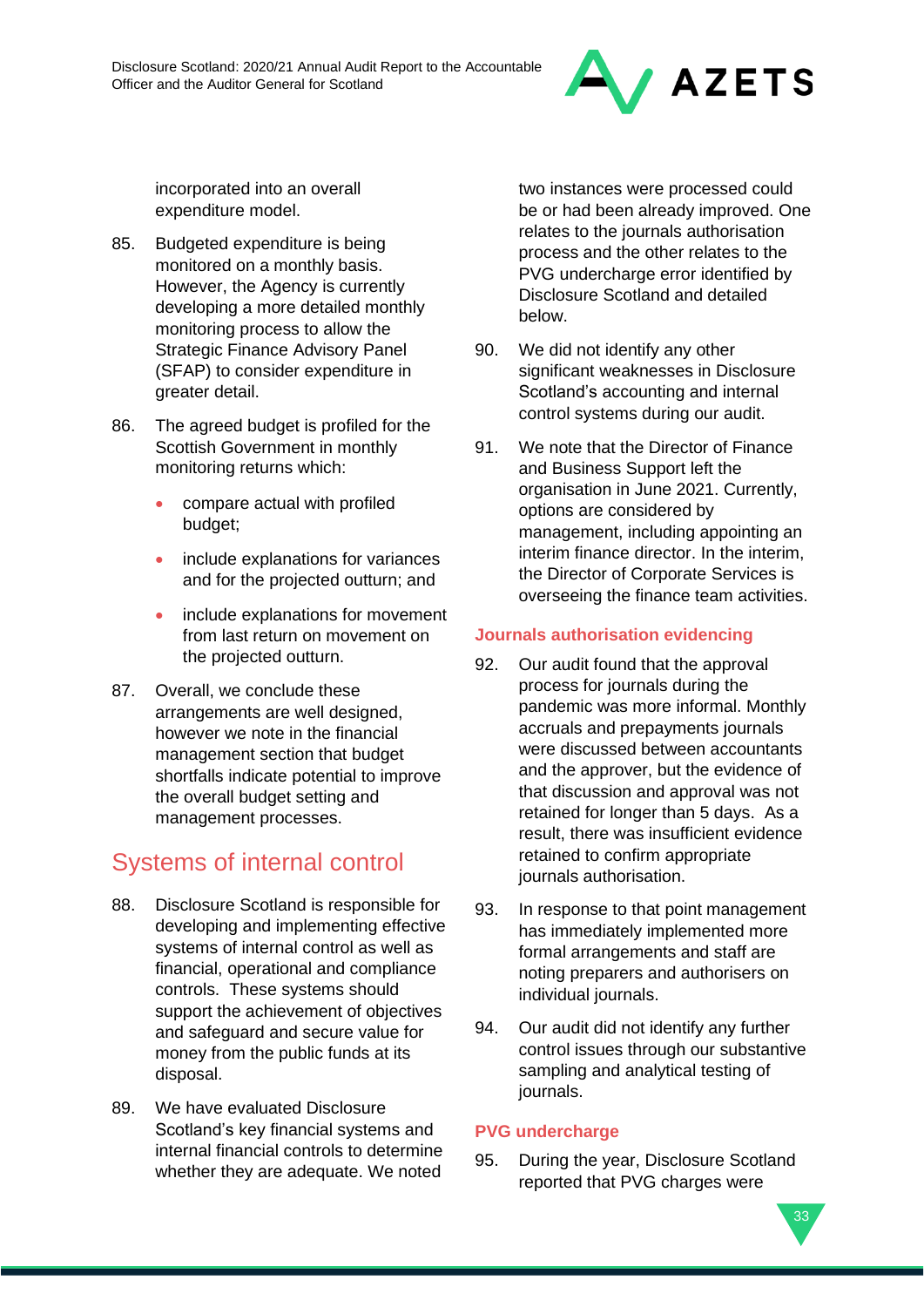

updated incorrectly in the income system during the year causing an undercharge of £0.5million for 666 organisations. The error goes back to March 2020 when a member of staff updated the fees system whilst extracting sales data directly from PASS, but this update was not independently tested. The affected organisations were charged a lower than required fee i.e. £18 instead of £59 per application.

- 96. When discovered, the Agency fixed the error and implemented mitigating actions, so a similar error does not occur in the future. The Accountable Officer's has commissioned an internal audit review to investigate the error and make recommendations to improve internal control and prevent a recurrence.
- 97. Disclosure Scotland wrote to all organisations impacted to apologise and explain the error and to ask for the full price to be paid. At the time of finalising this report Disclosure Scotland had recovered £0.394million of £0.500million undercharge and recovery of the remaining £0.098million is ongoing. As at the beginning of August 2021 £0.026million was in the process of being recovered through regular contact with debtors. The amount outstanding is reducing on a daily basis.
	- 629 of 666 affected organisations had now paid the correct amount;
	- 5 organisations ceased trading and Disclosure Scotland wrote off £410 of the relating debt; and
	- all organsiations have now been contacted directly regarding this debt.

98. The recovery process itself took a number of staff out of their day-to-day activities and required overtime work with the cost of the whole exercise is still to be assessed by Disclosure Scotland.

# Prevention and detection of fraud and irregularity

- 99. Our audit was planned to provide a reasonable expectation of detecting material misstatements in the financial statements resulting from fraud and irregularity. We found the Disclosure Scotland's arrangements for the prevention and detection of fraud and other irregularities to be adequate.
- 100. There was one instance of potential fraud identified in the year and it is currently investigated.
- 101. In accordance with the Audit Scotland's briefing *Covid-19: Emerging fraud risks* we have assessed whether Disclosure Scotland has established appropriate and effective arrangements for the prevention and detection of fraud and corruption, with particular focus on changes in the control environment during the pandemic and fraud and corruption in the procurement function. We found that the Agency arrangements are appropriate.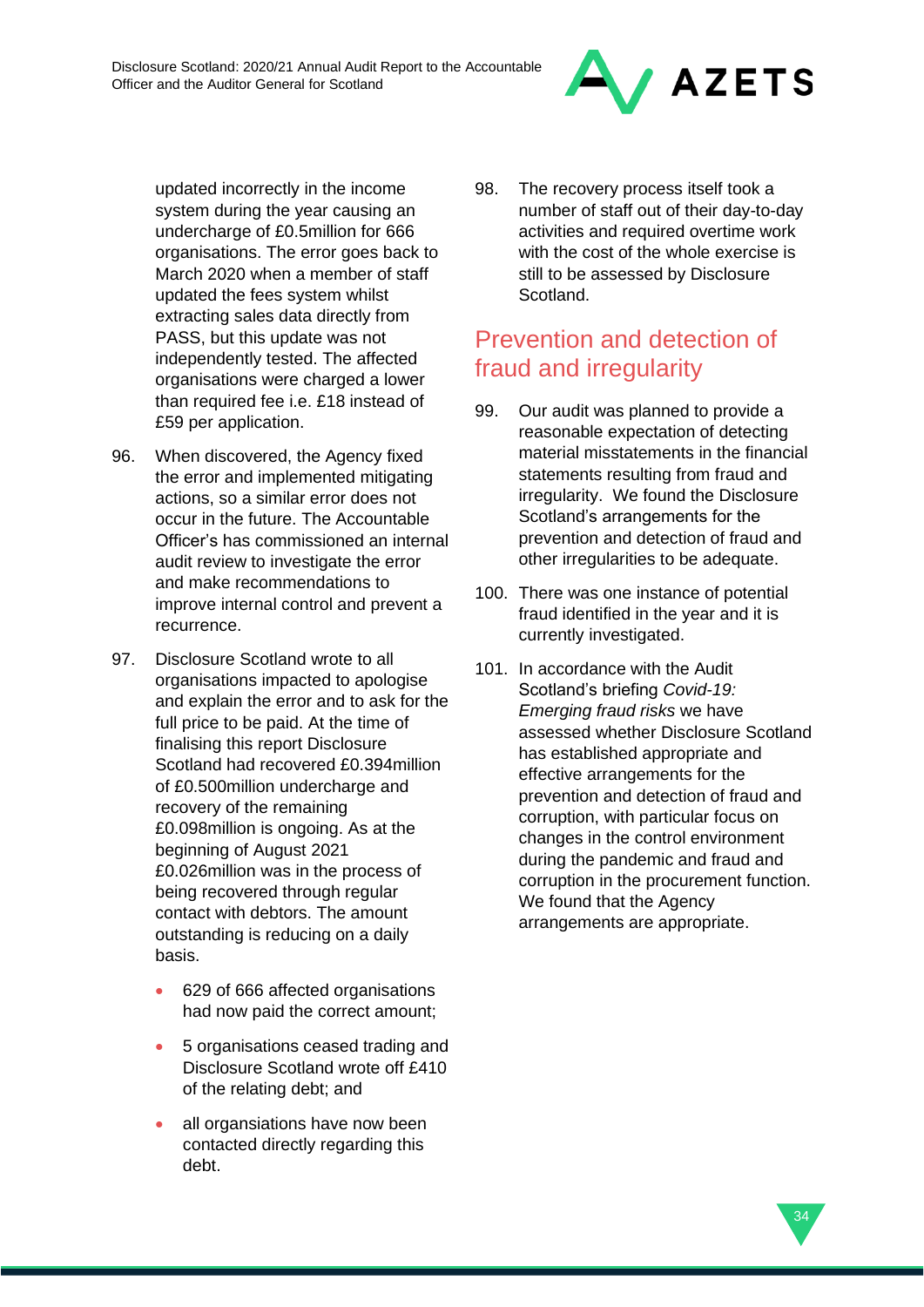

35

# **Governance and transparency**

Governance and transparency is concerned with the adequacy of governance arrangements, leadership and decision making, and transparent reporting of financial and performance information.

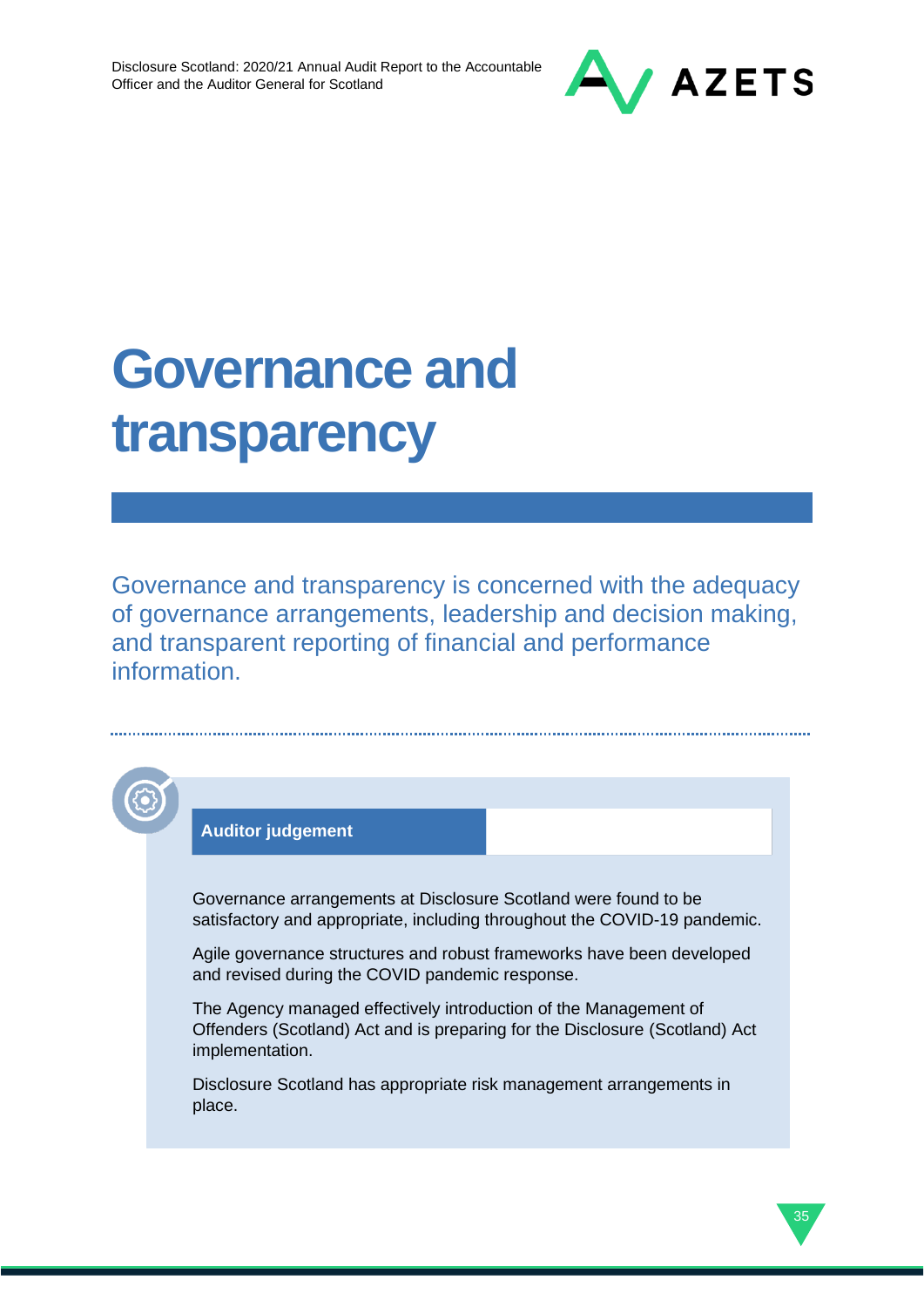

# **Governance and transparency**

## Responding to the COVID-19 pandemic

- 102. In response to the COVID-19 pandemic, Disclosure Scotland implemented changes to its governance model to ensure the organisation was responding effectively, discharging its governance responsibilities and making effective use of available resources.
- 103. A COVID-19 specific risk register was produced to identify, manage and control risks and challenges which the pandemic presented.
- 104. Disclosure Scotland also moved to a more agile mode of governance. One major change through the pandemic included the Board of Directors meeting on a weekly, remote basis. The Board also planned for the longer term in developing the recovery strategy and aiding the remobilisation efforts.
- 105. During 2020, Disclosure Scotland developed a strategic proposal on Agile Governance. The aim is for governance structures to be more transparent and provide Non-Executive Board Members (NEBM) a better understanding of the organisation; allowing for appropriate scrutiny, challenge and assurance to decision-making. Going forward, Disclosure Scotland will have five innovative change teams (hurricanes):
	- Digital;
	- Stakeholder Engagement and Social Mission;
	- Business Improvement;
- Disclosure Act; and
- Strategic Finance.
- 106. Each of these groups will be supported by an independent governance panel, chaired by a NEBM.
- 107. In June 2020 Disclosure Scotland developed its COVID-19 recovery strategy to:
	- provide detail of the key activities that are required to transition from the current position of business continuity to "normal" service, structure and ways of working;
	- identify the assumptions, dependencies, key risks and opportunities arising from the COVID-19 Business Continuity approach, that underpin the recovery activities; and
	- provide high level overview of the opportunities for organisational transformation that have emerged during business continuity and recovery and how these frame our recovery plan and inform priorities for the future.

### **Workforce management**

- 108. The following changes to senior management were made during the year:
	- The Director of Finance left the organisation in June 2021; and
	- The Director of Operations & Strategic Change was appointed as Deputy Chief Executive in January 2021.

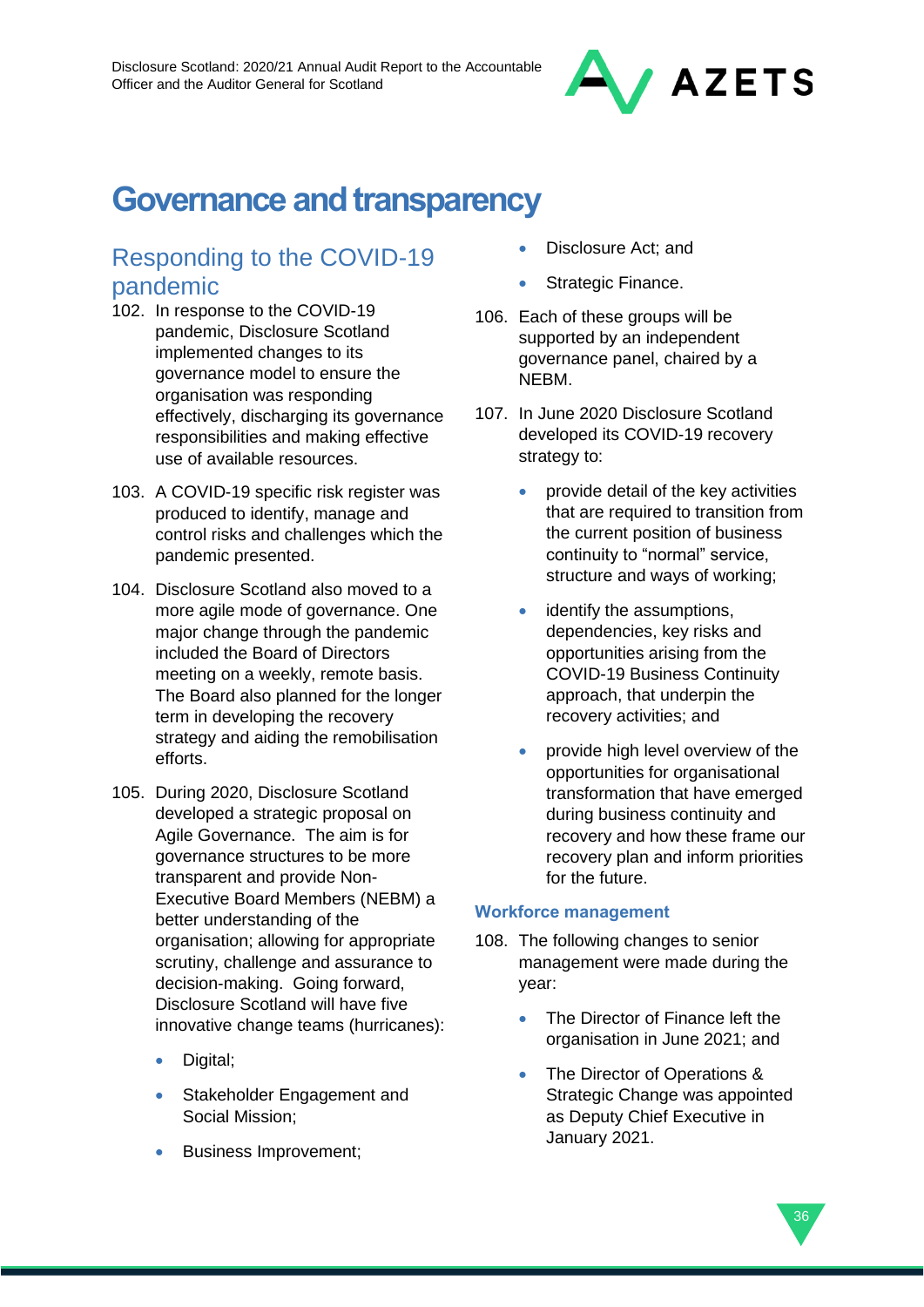

- 109. To respond to the rapidly changing environment, and to ensure a safe working environment, Disclosure Scotland established a remote workforce with 80% of staff being able to work from home, enabling the implementation of physical distancing advice. Disclosure Scotland procured, set up and distributed the equipment to staff across the organisation to enable home working.
- 110. As recommended by internal audit, a programme to boost training for line managers was commissioned during the year to ensure managers are equipped to deal with the new normal effectively and in the new Hurricane team environment. This demonstrates that the Agency are positively responding to recommendations made as well as actively providing their staff with the necessary skills and resources to cope with the rapidly changing working environment.

### **Legislative and framework changes**

- 111. The Disclosure (Scotland) Act 2020 received Royal Assent on 14 July 2020. This Act is the legislative framework to modernise and improve the proportionality of the disclosure system in Scotland. Disclosure Scotland developed an implementation and engagement plan to address the Act's implementation.
- 112. Additionally, Disclosure Scotland had to adapt and redesign their training programme to ensure staff had the relevant skills and experience to cope with both the Management of Offenders (Scotland) Act and the Age of Criminal Responsibility Act.
- 113. Disclosure Scotland's activities are also based on a Framework Document describing governance arrangements. The Agency reviewed the Framework

in April 2021 and updated it for the change in Chief Executive officer and to reflect the establishment of new governance arrangements.

### **Board / Committee structures**

- 114. The Chief Executive is supported by the Board which consist of five nonexecutive and four executive members. Three non-executive and one independent member's contracts were extended during the year. In 2020/21 the key activities of the Board focused on: business continuity and recovery strategy, strategic finance, revised business plan 2020/21 and system performance, architecture and online services.
- 115. Disclosure Scotland also has an Audit and Risk Committee in place with one independent member and three nonexecutive members. The ARC is responsible for overseeing risk, control and governance arrangements that are in operation.
- 116. Through our review of the committee and board papers, we are satisfied that there has been effective scrutiny, challenge and informed decision making through the financial period.

### **Internal audit**

- 117. An effective internal audit service is an important element of Disclosure Scotland's overall governance arrangements. Internal audit services are provided to Disclosure Scotland by the Scottish Government. As a part of their external audit of the Scottish Government, Audit Scotland assesses the IA function and did not find any areas of significant non-compliance with the Public Sector Internal Audit Standards.
- 118. During the year, internal audit carried out a three assurance reviews, two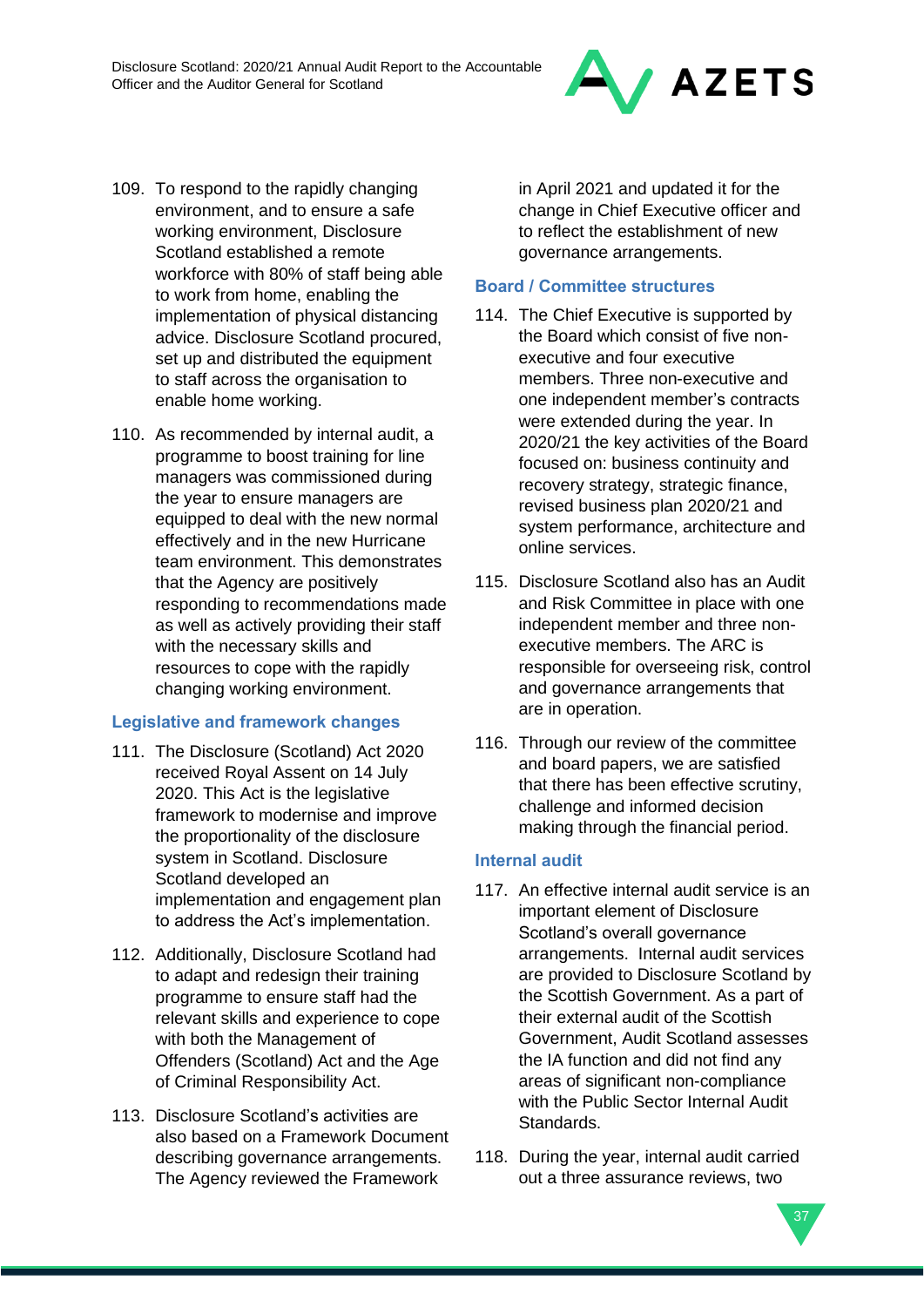

advisory reviews, one audit being a mix of both assurance and advisory and three follow-ups of the previous work. Each of the three assurance reviews provided Disclosure Scotland with 'reasonable' level of assurance.

119. Internal audit provided overall reasonable assurance over Disclosure Scotland's system of internal control for 2020/21.

### **Risk management**

- 120. Public sector bodies face increasing demand for quality service at a time of significant financial pressure. Welldeveloped risk management arrangements helps bodies to make effective decisions and secure better use of resources.
- 121. Disclosure Scotland has an established risk management framework in place which sets out the

risk management process and culture. Risk management reports are presented as a standing item to the ARC and the Board are kept sufficiently abreast of developments.

122. Updates to the corporate risk register ensure that the significant operational and financial challenges currently faced by the organisation are appropriately recognised within. To ensure that the implications and effects of the pandemic are being monitored, the Agency created a COVID-19 risk register in addition to their corporate risk register. At the same time a number of risks on the corporate risk register were put on hold to focus the response on the COVID ones.

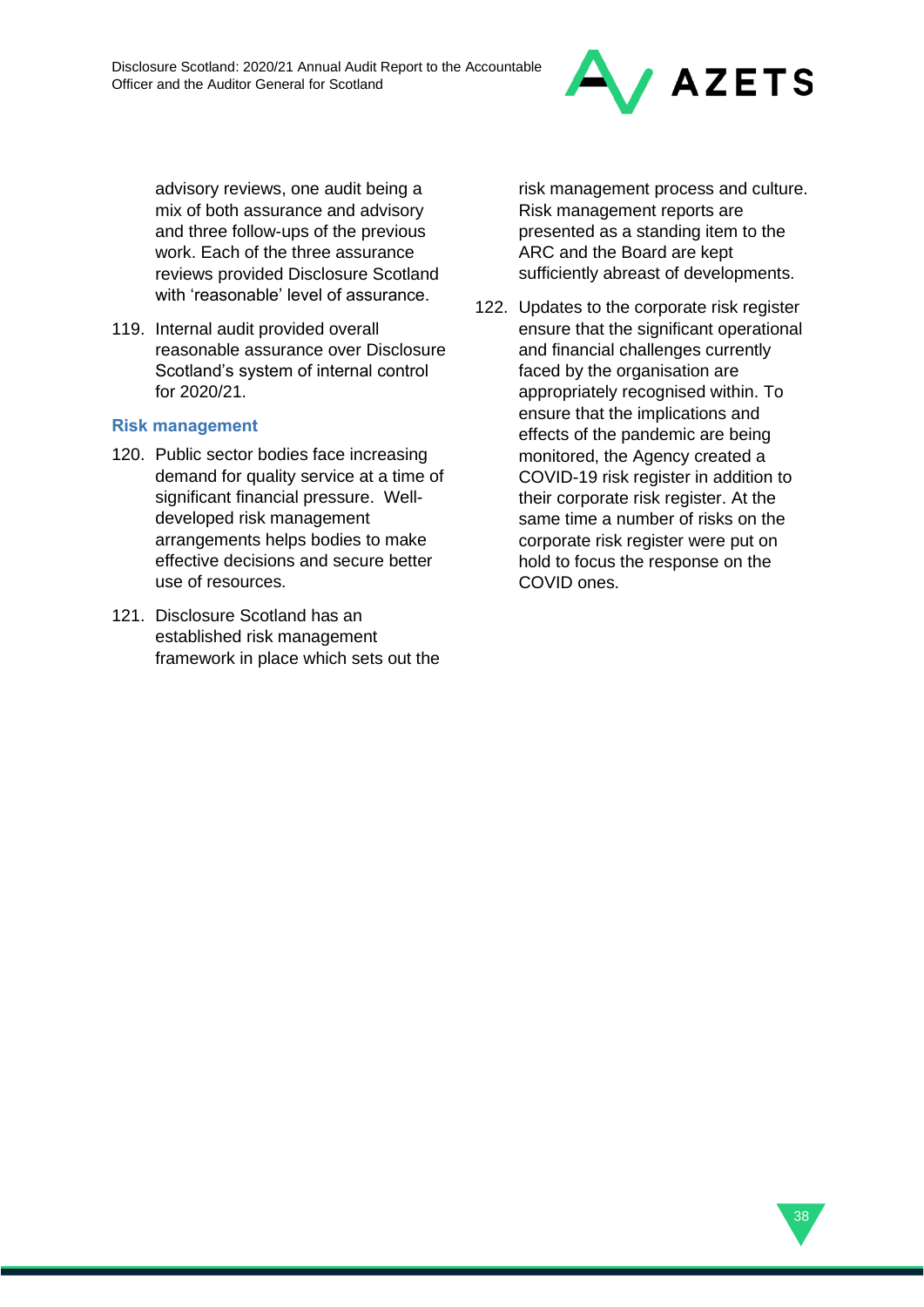

# **Value for money**

Value for money is concerned with using resources effectively and continually improving services. In this section we report on our audit work as it relates to the Disclosure Scotland's reporting of its performance.

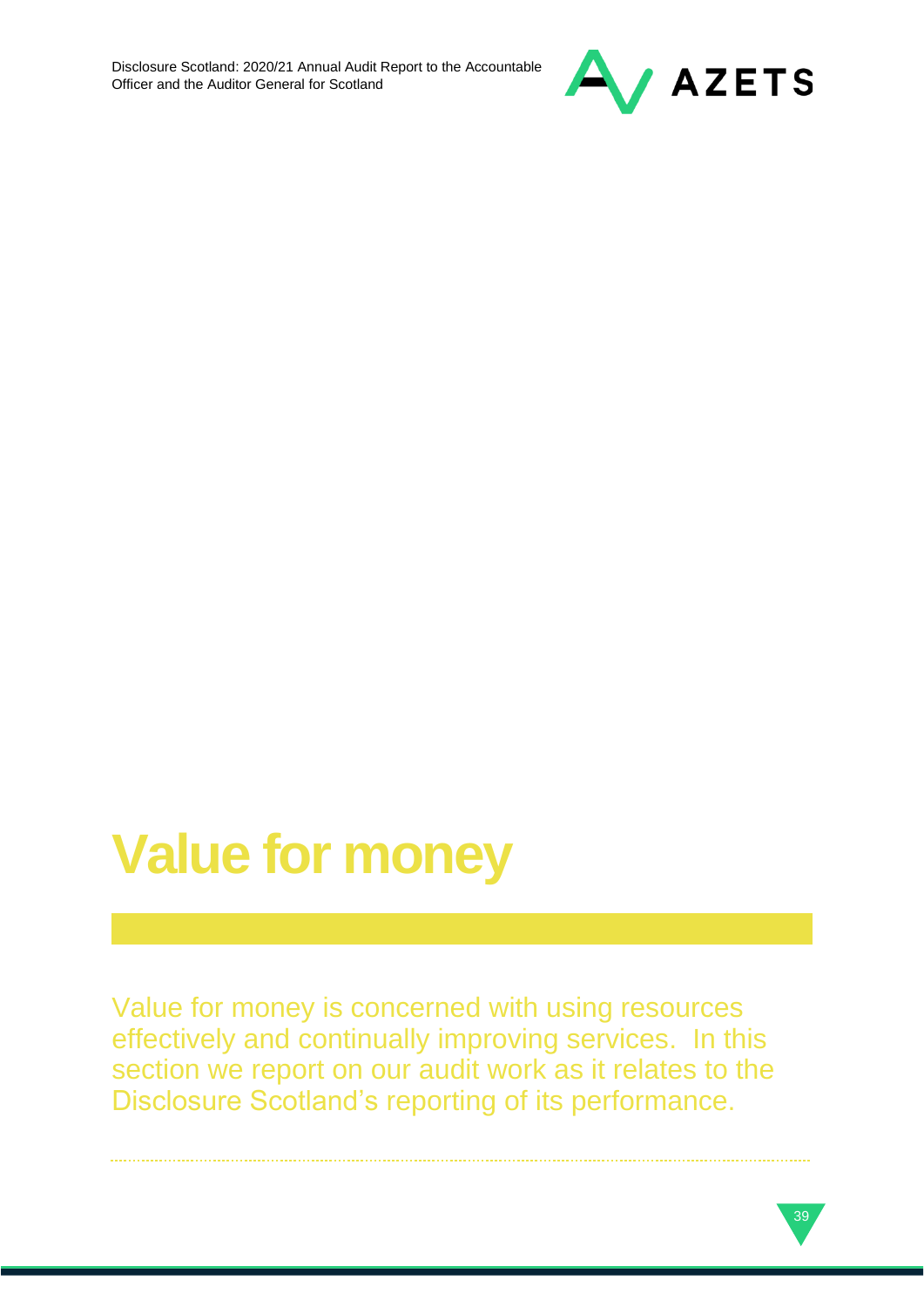



### **Auditor judgement**

The Board has appropriate performance management processes in place that support the achievement of value for money. Application processing performance declined to 78.9% below the required target of 90% applications processed within 14 days which was due to the impact of remote working and COVID-free applications prioritisation. Disclosure Scotland prepared 'lessons learned' analysis reports for the Board and undertook a number of initiatives to improve performance.

The PASS system contributes to operational efficiency, but it still required manual workarounds costing the Agency £2.9million during the year. Addressing the workarounds remains a priority and Disclosure Scotland estimates a decrease of this cost to £1.1million during 2021/22.

The PASS system was operational throughout the year, but in the second half of the year the system required significant IT staff time to be diverted to fix PASS performance issues which in turn impacted adversely on other ongoing critical software developments.

There have been a number of successful digital projects implemented during the year, including PVG online, credit card payments support for certain products and implementation of functionality for the Management of Offenders Act. The management of IT investments projects essential for the effective implementation of new responsibilities under the Disclosure (Scotland) Act 2020 remains a key challenge and priority for the organisation.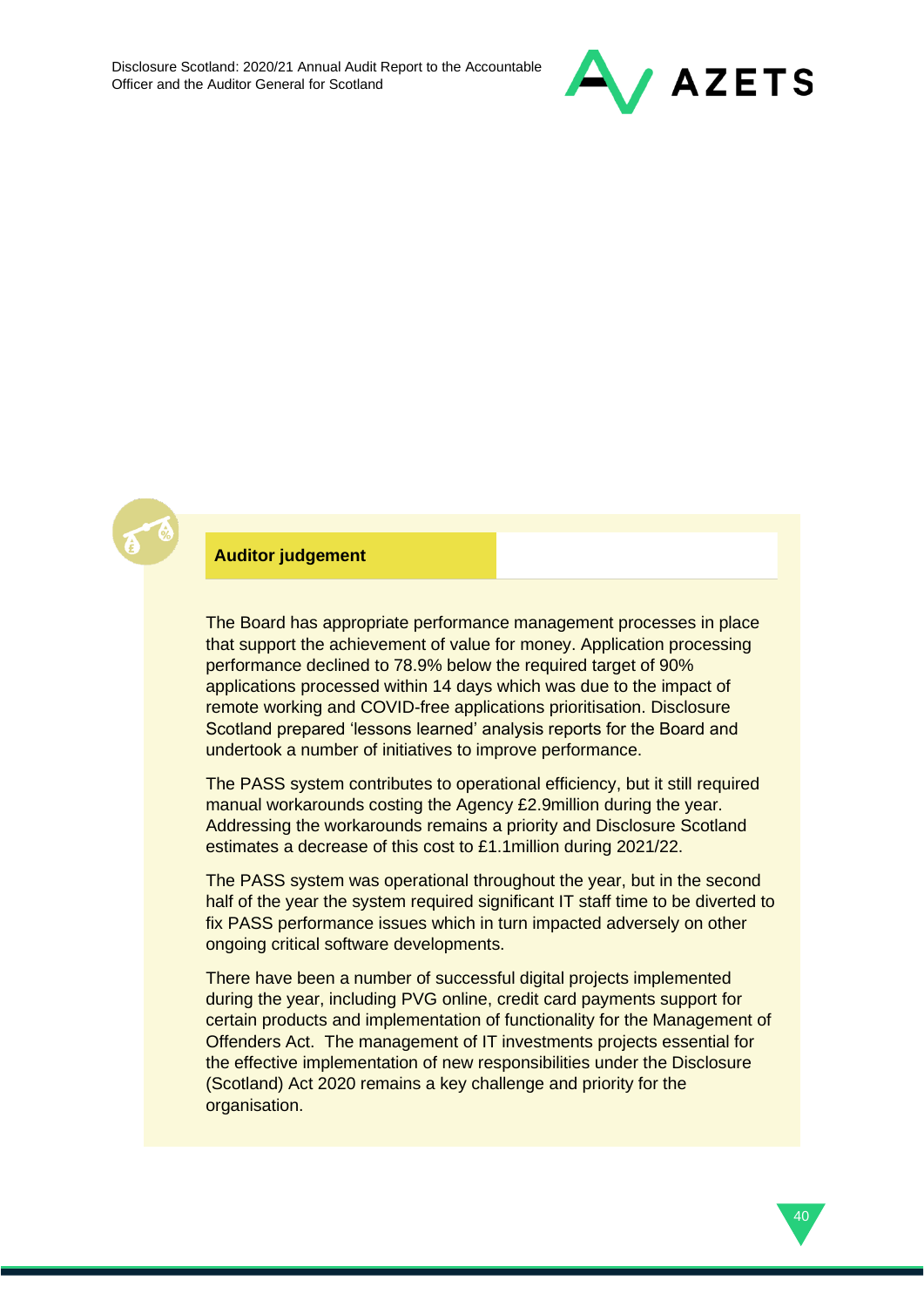

# Responding to the COVID-19 pandemic

- 123. Disclosure Scotland contributed to the national COVID-19 response by prioritising disclosure checks for priority workers from 23 March to 9 June, coinciding with the nationwide lockdown and phases 1 and 2 of the Scottish Government's response plan. This approach continued for the entirety of this financial year.
- 124. Disclosure Scotland opened up payment channels for basic disclosures on 9 June and for PVG, Standard and Enhanced on 26 June 2020.

#### **Performance in 2020/21**

125. Disclosure Scotland has a Service Level Agreement performance target to process 90% of correctly completed applications within 14 days. The average processing time for all applications was 9.1 days with 78.9% of applications completed within 14 days. The decline in performance was

caused by the move to remote working, IT issues, seasonal higher demand in PVG application and prioritising COVID-free applications.

- 126. Disclosure Scotland delivered the priority service to expedite COVID response worker applications within 5 days as opposed to standard Service Level Agreement of 14. COVID-free applications were prioritised, and their average processing time was 5.6 days with 89.1% of applications completed within 14 days.
- 127. The annual performance report presented to the Board considered causes and lessons learned from 2020/21 performance. There was also a number of actions noted demonstrating clearly an appetite for improvement. Performance levels in the first quarter of 2021/22 has been over 90% for all product types.

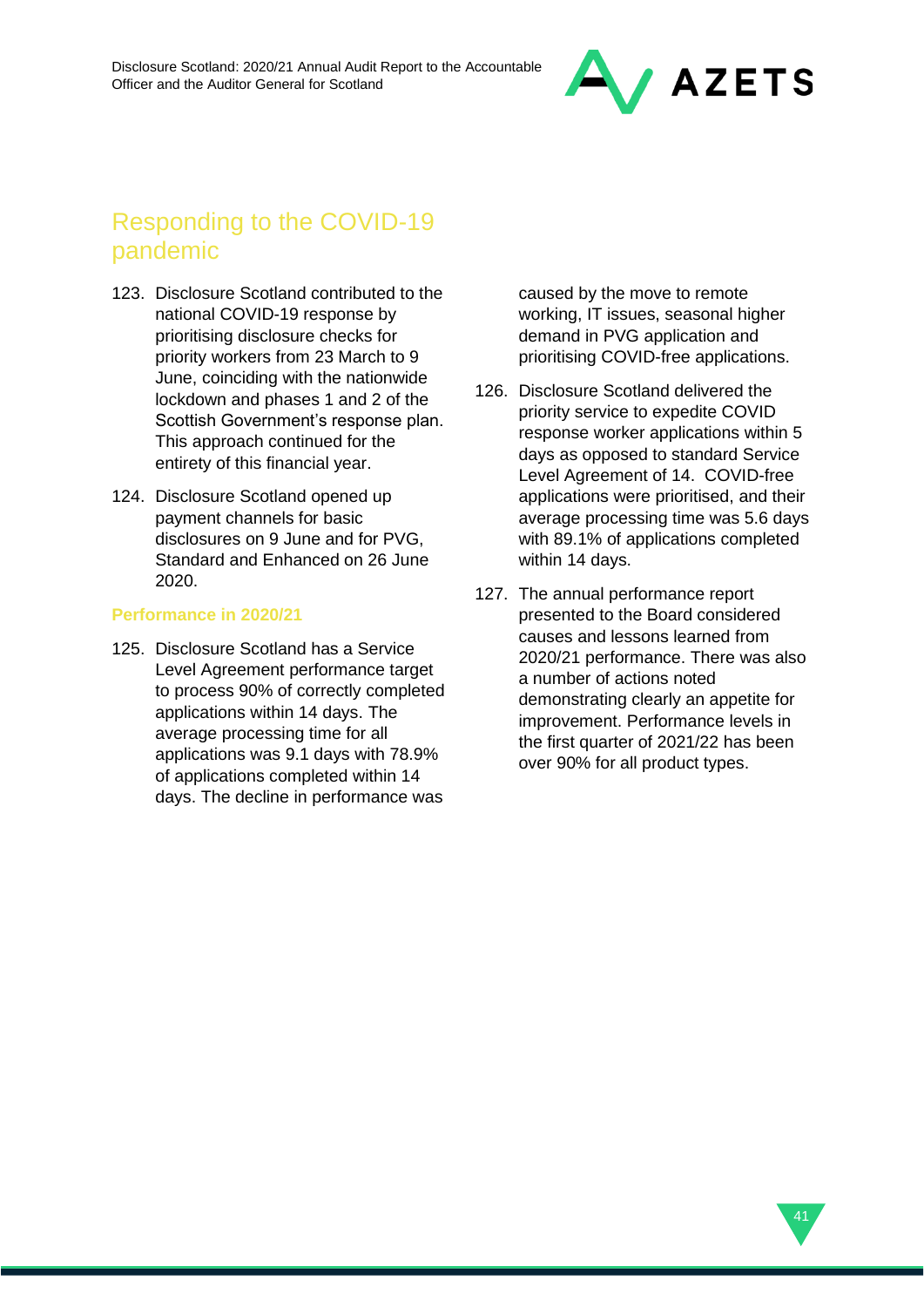

### **Summary of the performance**

| <b>Application type</b> |                                                       | <b>Applications</b><br>completed |         |                    | Average<br>processing time<br>(days) |                         | % processed within<br>14 day target |
|-------------------------|-------------------------------------------------------|----------------------------------|---------|--------------------|--------------------------------------|-------------------------|-------------------------------------|
|                         |                                                       | 2020/21                          | 2019/20 | 2020/21            | 2019/20                              | 2020/21                 | 2019/20                             |
|                         | Basic/Standard/Enhanced<br><b>COVID</b><br><b>BAU</b> | 270,000<br>93.000<br>177.000     | 277,000 | 8.8<br>6.5<br>10.0 | 5.3                                  | 78.5%<br>83.3%<br>76.0% | $97.6\%$                            |
| <b>PVG</b>              | COVID<br><b>BAU</b>                                   | 211,000<br>73.000<br>138.000     | 288,000 | 9.4<br>4.4<br>12.1 | 8.4                                  | 79.3%<br>96.4%<br>70.2% | 82.3%                               |
| <b>Total</b>            | <b>COVID</b><br><b>BAU</b>                            | 481.000<br>166,000<br>315,000    | 565,000 | 9.1<br>5.6<br>10.9 | 6.9                                  | 78.9%<br>89.1%<br>73.5% | 89.8%                               |

#### **Digital work update**

128. The main digital work achievements during the year include:

- moving to remote working for the Agency's staff;
- updating PASS for COVID type applications;
- introduction of a new payment portal for taking credit card payments for PVG applications;
- implementation of automated counter signatory notifications;
- addressing significant performance issues in November 2020;
- successful implementation of functionality for the Management of Offenders Act;
- implementing a number of PVG functionalities; and
- commenced work on platform re-engineering in February 2021.
- 129. All applications were moved to the PASS system as at September 2019 which concluded Disclosure Scotland's use of the BT Legacy system.
- 130. The introduction of the new PASS system for processing applications is making a significant contribution to operational efficiency. However, the system requires a number of manual workarounds until further capital investment is available to address known technical gaps. These manual workarounds cost over £2million per year, with £2.9million actual cost in 2020/21 and estimated £1.1million in 2021/22. They require the continued employment of agency staff to process the manual workarounds. Addressing these manual workarounds remains an operational priority for Disclosure Scotland.
- 131. During 2020/21, Disclosure Scotland faced further challenges with the PASS functionality with a high number of priority 1 incidents reported. The service performance deteriorated, partly because of the PASS issues. As a result, the IT development team was diverted to spend around 6-8 weeks on returning the functionality to normal, instead of spending time on platform re-engineering which is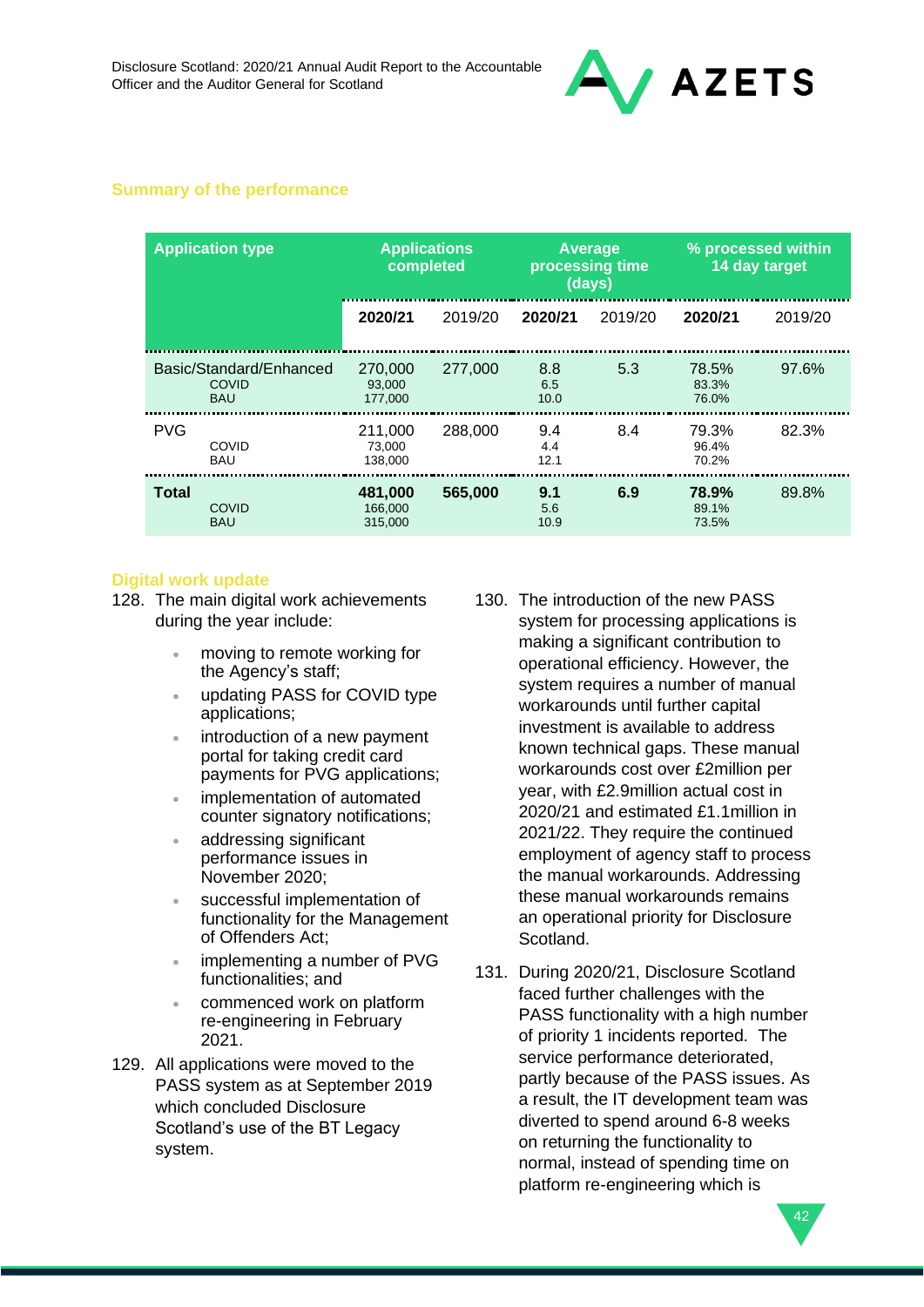

essential for the Disclosure (Scotland) Act implementation.

### **PVG online**

- 132. The move to PVG (Protecting Vulnerable Groups) applications has now been completed. Disclosure Scotland assessed the total cost of PVG development at £2.7 million and includes:
	- £1.3 million for online Beta development;
	- £0.8 million for PVG Join (Act) online model; and
	- £0.7 million PVG online enhancement for Beta accessibility.
- 133. Disclosure Scotland estimates the following savings as a result of PVG introduction and reducing the paperbased applications:

| <b>Staff</b>   | <b>Sep</b><br>2019 | Jun<br>2021 | <b>Reduction/</b><br>saving |
|----------------|--------------------|-------------|-----------------------------|
| <b>FTE</b>     | 158                | -71         | 87                          |
| Annual<br>cost | £5.1 <sub>m</sub>  | £2.3m       | £2.8m                       |

134. The £2.8 million saving in reduction of the manual processes does not mean a cash saving in total as of 87 agency and temporary staff, some have been converted to Disclosure Scotland employees, meaning that cash staff saving was around £1.2 million per annum.

### **Forward plans**

- 135. In 2021-22, Disclosure Scotland plans for further frontline staff savings of £0.9 million as further manual paper workaround reductions and efficiencies are expected from continued use of PVG online. Digital innovation and functional improvements are required to identify what other workarounds efficiencies could be realised through future iterations of PASS.
- 136. To address known software functionality issues, Disclosure Scotland has developed a detailed strategy and plan to move to a cloud native implementation that should reduce the cost and complexity of PASS without impacting the live system.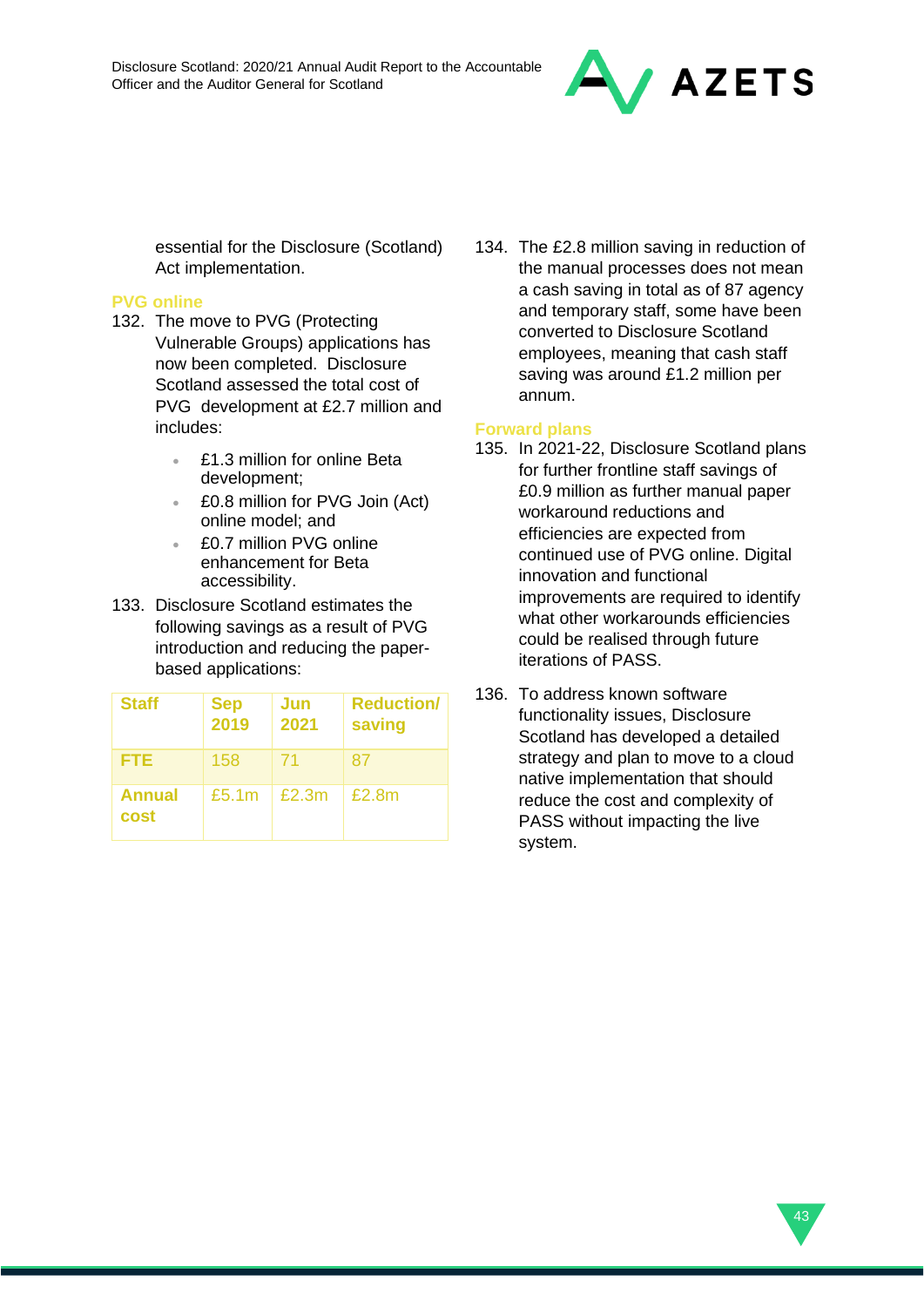

# **Appendices**

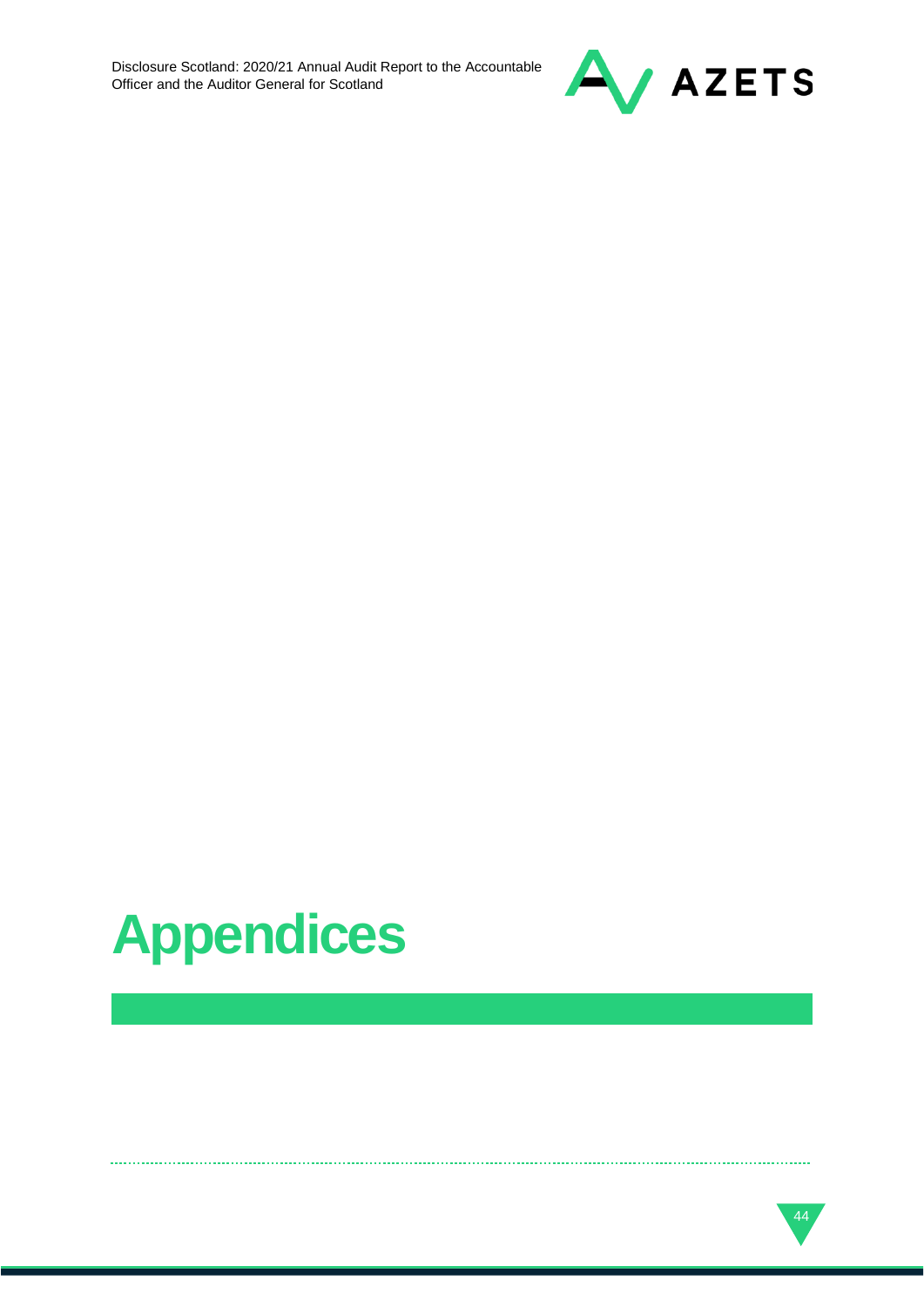

# **Appendix 1: Respective responsibilities of Disclosure Scotland and the Auditor**

The Code of Audit Practice (2016) sets out the responsibilities of both Disclosure Scotland and the auditor and are detailed below.

### Disclosure Scotland's responsibilities

Disclosure Scotland has primary responsibility for ensuring the proper financial stewardship of public funds, complying with relevant legislation and establishing effective arrangements for governance, propriety and regularity that enable them to successfully deliver their objectives.

| <b>Area</b>                     | <b>Disclosure Scotland responsibilities</b>                                                                                                                                                                                                                                                                                                                                                          |  |
|---------------------------------|------------------------------------------------------------------------------------------------------------------------------------------------------------------------------------------------------------------------------------------------------------------------------------------------------------------------------------------------------------------------------------------------------|--|
| Corporate<br>governance         | Disclosure Scotland, through its chief executive (as accountable officer) is<br>responsible for establishing arrangements to ensure the proper conduct of<br>its affairs including the legality of activities and transactions, and for<br>monitoring the adequacy and effectiveness of these arrangements. Those<br>charged with governance should be involved in monitoring these<br>arrangements. |  |
|                                 | Disclosure Scotland has responsibility for:                                                                                                                                                                                                                                                                                                                                                          |  |
| <b>Financial</b><br>statements. | preparing financial statements which give a true and fair view of its<br>financial position and their expenditure and income, in accordance with<br>the applicable financial reporting framework and relevant legislation;                                                                                                                                                                           |  |
|                                 | maintaining accounting records and working papers that have been<br>prepared to an acceptable professional standard and that support its<br>financial statements and related reports disclosures;                                                                                                                                                                                                    |  |
|                                 | ensuring the regularity of transactions, by putting in place systems of<br>internal control to ensure that they are in accordance with the<br>appropriate authority;                                                                                                                                                                                                                                 |  |
|                                 | maintaining proper accounting records; and                                                                                                                                                                                                                                                                                                                                                           |  |
|                                 | preparing and publishing, along with the financial statements, an annual<br>$\bullet$<br>governance statement, management commentary (or equivalent) and a<br>remuneration report that is consistent with the disclosures made in the<br>45<br>financial statements. Management commentary should be fair,                                                                                           |  |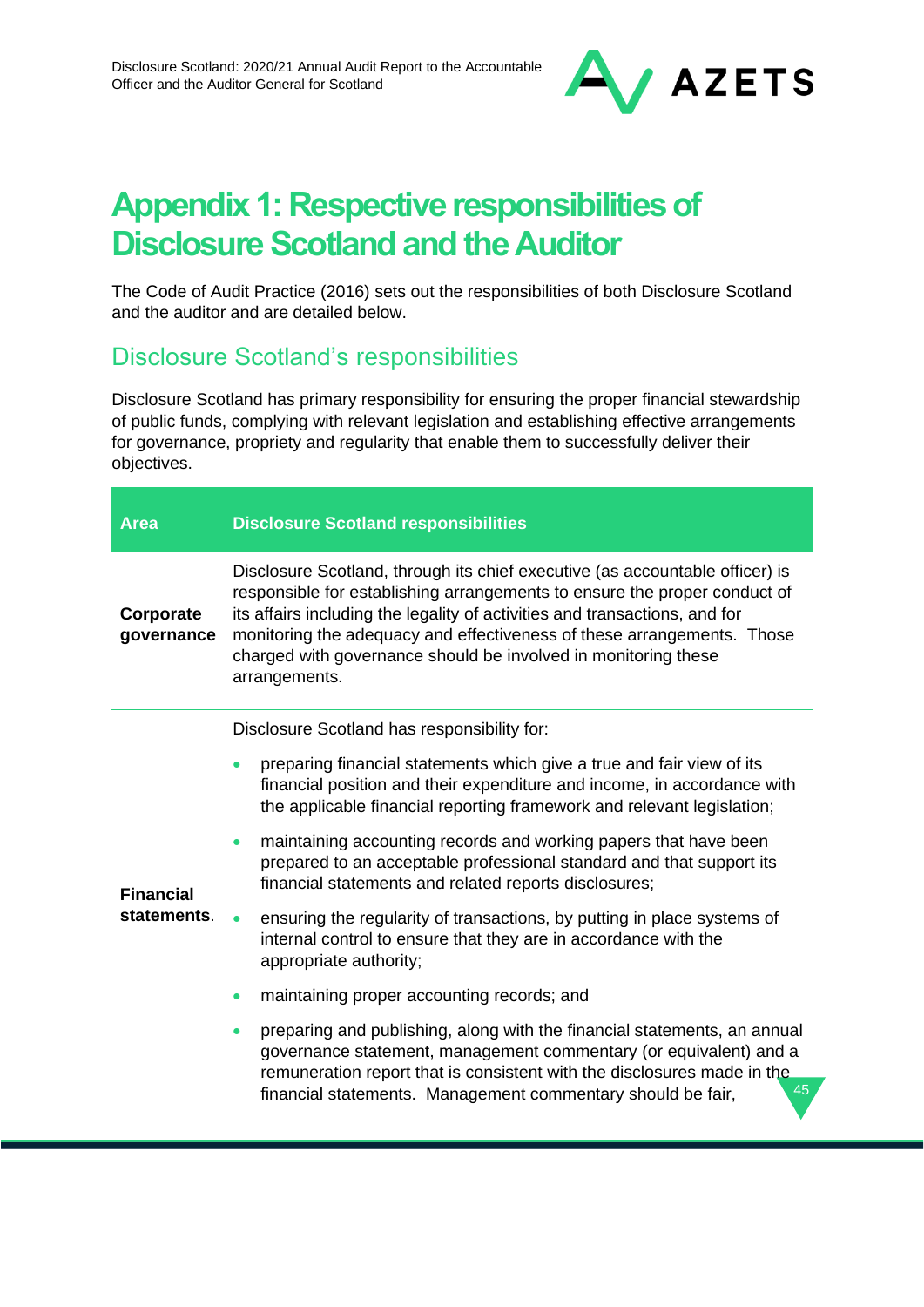

| <b>Area</b> | <b>Disclosure Scotland responsibilities</b> |  |
|-------------|---------------------------------------------|--|
|             |                                             |  |

balanced and understandable and also address the longer term financial sustainability of Disclosure Scotland.

Management is responsible, with the oversight of those charged with governance, for communicating relevant information to users about the entity and its financial performance, including providing adequate disclosures in accordance with the applicable financial reporting framework. The relevant information should be communicated clearly and concisely.

Disclosure Scotland is responsible for developing and implementing effective systems of internal control as well as financial, operational and compliance controls. These systems should support the achievement of its objectives and safeguard and secure value for money from the public funds at its disposal. They are also responsible for establishing effective and appropriate internal audit and risk-management functions.

| <b>Standards</b><br>of conduct<br>for<br>prevention<br>and<br>detection<br>of fraud<br>and error | Disclosure Scotland is responsible for establishing arrangements to prevent<br>and detect fraud, error and irregularities, bribery and corruption and also to<br>ensure that its affairs are managed in accordance with proper standards of<br>conduct. |
|--------------------------------------------------------------------------------------------------|---------------------------------------------------------------------------------------------------------------------------------------------------------------------------------------------------------------------------------------------------------|
|                                                                                                  | Disclosure Scotland is responsible for putting in place proper arrangements<br>to ensure the financial position is soundly based having regard to:                                                                                                      |
| <b>Financial</b><br>position                                                                     | Such financial monitoring and reporting arrangements as may be<br>specified;                                                                                                                                                                            |
|                                                                                                  | Compliance with statutory financial requirements and achievement of<br>financial targets;                                                                                                                                                               |
|                                                                                                  | Balances and reserves, including strategies about levels and their<br>$\bullet$<br>future use;                                                                                                                                                          |
|                                                                                                  | Plans to deal with uncertainty in the medium and long term; and                                                                                                                                                                                         |
|                                                                                                  | The impact of planned future policies and foreseeable developments on<br>$\bullet$<br>the financial position.                                                                                                                                           |
|                                                                                                  | 46                                                                                                                                                                                                                                                      |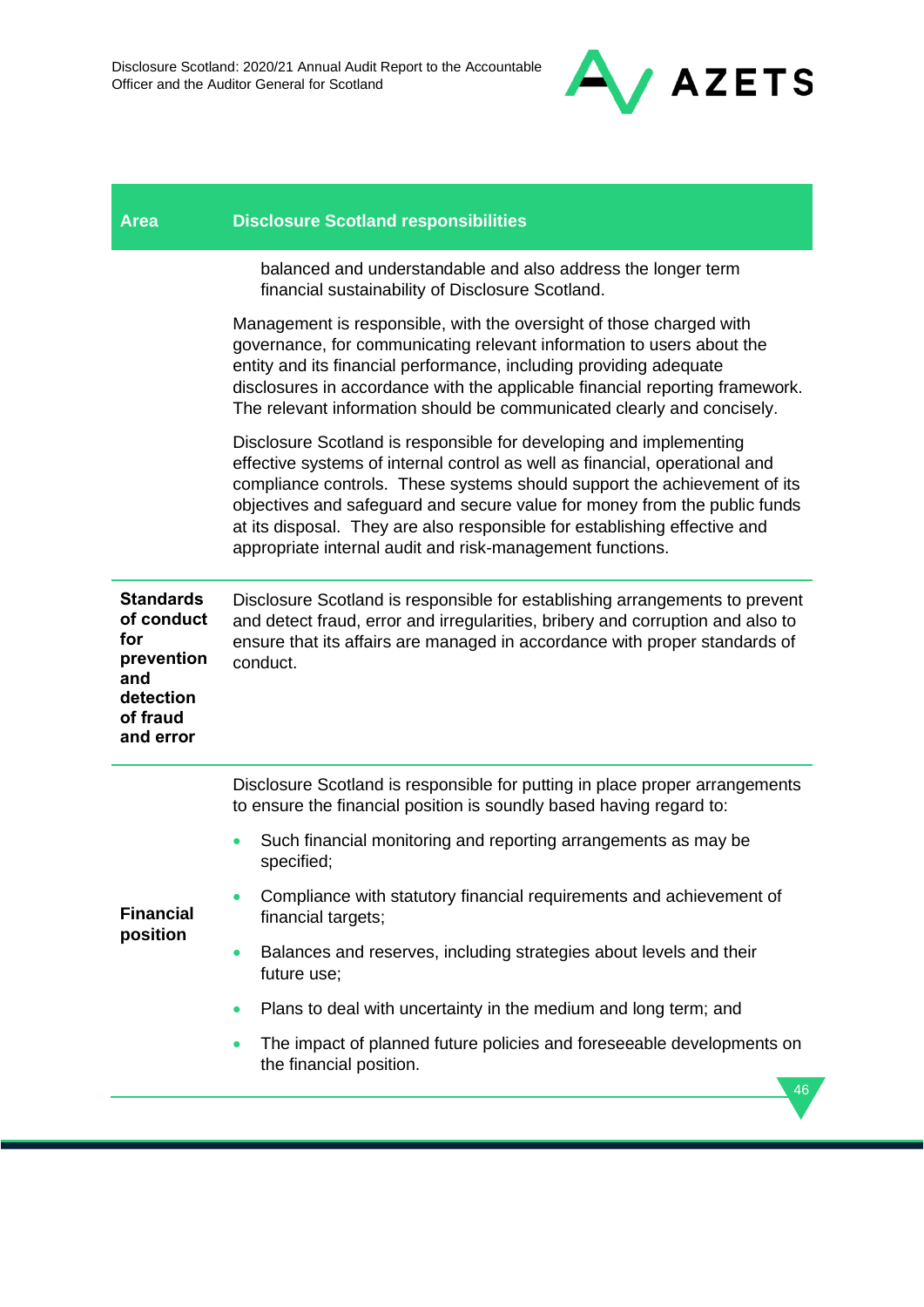

# **Area Disclosure Scotland responsibilities Best value** Accountable officers have a specific responsibility to ensure that arrangements have been made to secure best value.

# Auditor responsibilities

Auditor responsibilities are derived from statute, the Code of Audit Practice, International Standards on Auditing (UK), professional requirements and best practice. These are to:

- undertake statutory duties, and comply with professional engagement and ethical standards;
- provide an opinion on the financial statements and the regularity of transactions;
- review and report on, as appropriate, other information such as annual governance statements, management commentaries and remuneration reports;
- notify the Auditor General when circumstances indicate that a statutory report may be required; and
- demonstrate compliance with the wider scope of public audit.

### **Wider scope of audit**

The special accountabilities that attach to the conduct of public business, and the use of public money, mean that public sector audits must be planned and undertaken from a wider perspective than in the private sector. This means providing assurance, not only on the financial statements, but providing audit judgements and conclusions on the appropriateness, effectiveness and impact of corporate governance and performance management arrangements and financial sustainability.

The Code of Audit Practice frames a significant part of our wider scope responsibilities in terms of four audit dimensions: financial sustainability; financial management; governance and transparency; and value for money.

### Independence

47 In accordance with our profession's ethical guidance and further to our External Audit Annual Plan issued confirming audit arrangements there are no further matters to bring to your attention in relation to our integrity, objectivity and independence.

We confirm that Azets Audit Services and the engagement team complied with the FRC's Ethical Standard. We confirm that all threats to our independence have been properly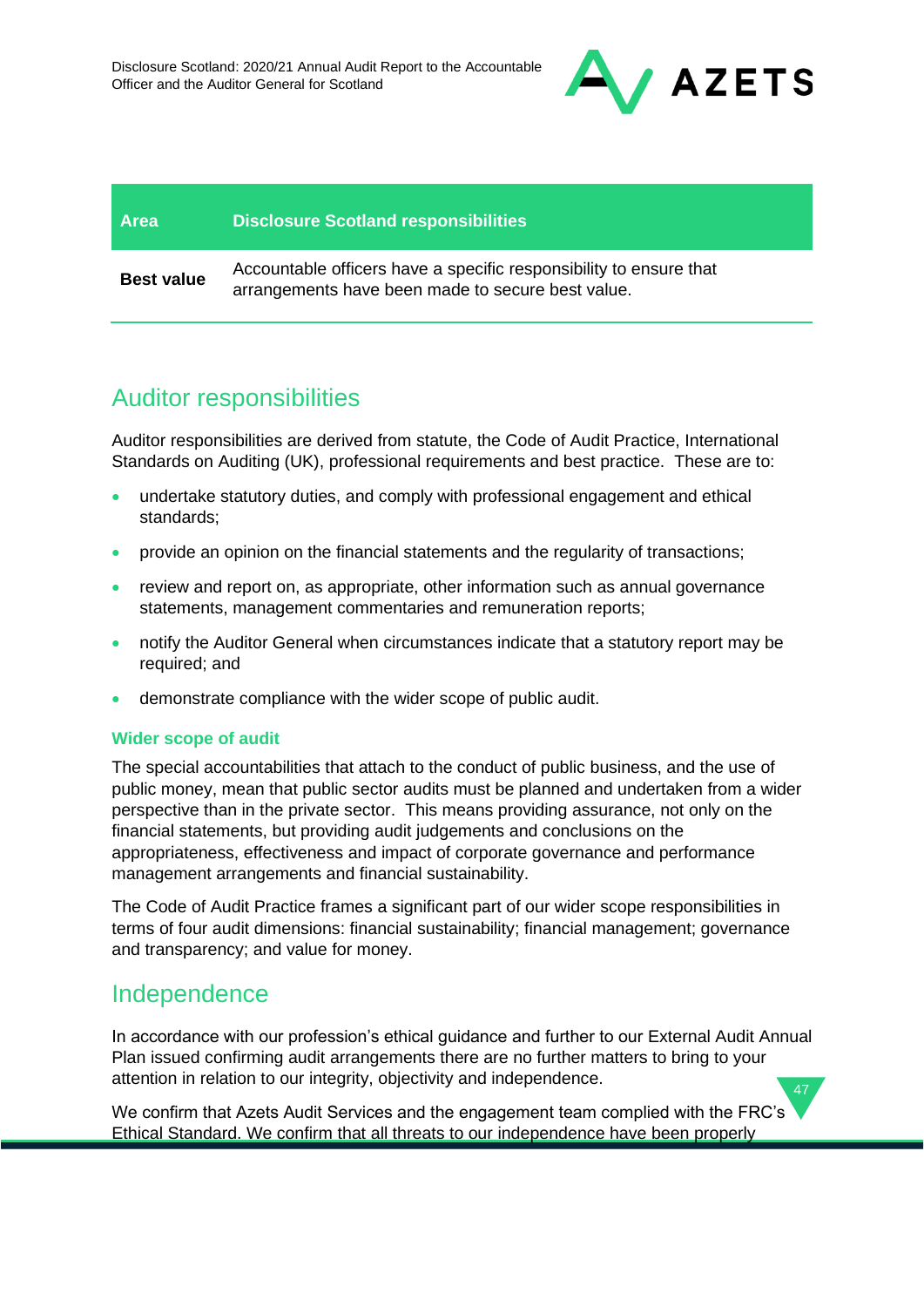

addressed through appropriate safeguards and that we are independent and able to express an objective opinion on the financial statements.

In October 2020, the Auditor General extended our audit appointment for one year through to the audit of the 2021/22 financial year to provide continuity and stability in the current challenging environment. The FRC's Ethical Standard states that careful consideration must be given once an audit engagement partner has held the role for a continuous period of ten years. Our period of total uninterrupted appointment as at the end of 31 March 2021 is six years. As such to mitigate the threat to auditor independence as result of long association, and in accordance with guidance from Audit Scotland, a new audit engagement partner will be appointed for the 2022/23 audit.

### **Audit and non-audit services**

The total fees charged to Disclosure Scotland for the provision of services in 2020/21 (with prior year comparators) is as follows:

|                                                     | <b>Current year</b> | Prior year |
|-----------------------------------------------------|---------------------|------------|
|                                                     | £                   | £          |
| Audit of Disclosure Scotland (Auditor remuneration) | 45,020              | 42,976     |
| <b>Total audit</b>                                  | 45,020              | 42,976     |
| Non-audit services                                  |                     |            |
| <b>Total fees</b>                                   | 45,020              | 42,976     |

FRC's Ethical Standard stipulates that where an auditor undertakes non audit work, appropriate safeguards must be applied to reduce or eliminate any threats to independence. No non-audit services were provided to Disclosure Scotland.

### Audit quality

The Auditor General and the Accounts Commission require assurance on the quality of public audit in Scotland through comprehensive audit quality arrangements that apply to all audit work and providers. The audit quality arrangements recognise the importance of audit quality to the Auditor General and the Accounts Commission and provide regular reporting on audit quality and performance.

Audit Scotland maintains and delivers an [Audit Quality Framework.](https://www.audit-scotland.gov.uk/report/audit-quality-framework-2019)

48 The most recent audit quality report which covers our work at the Board since appointment can be found at [https://www.audit-scotland.gov.uk/report/quality-of-public-audit-in-scotland](https://www.audit-scotland.gov.uk/report/quality-of-public-audit-in-scotland-annual-report-202021)[annual-report-202021](https://www.audit-scotland.gov.uk/report/quality-of-public-audit-in-scotland-annual-report-202021)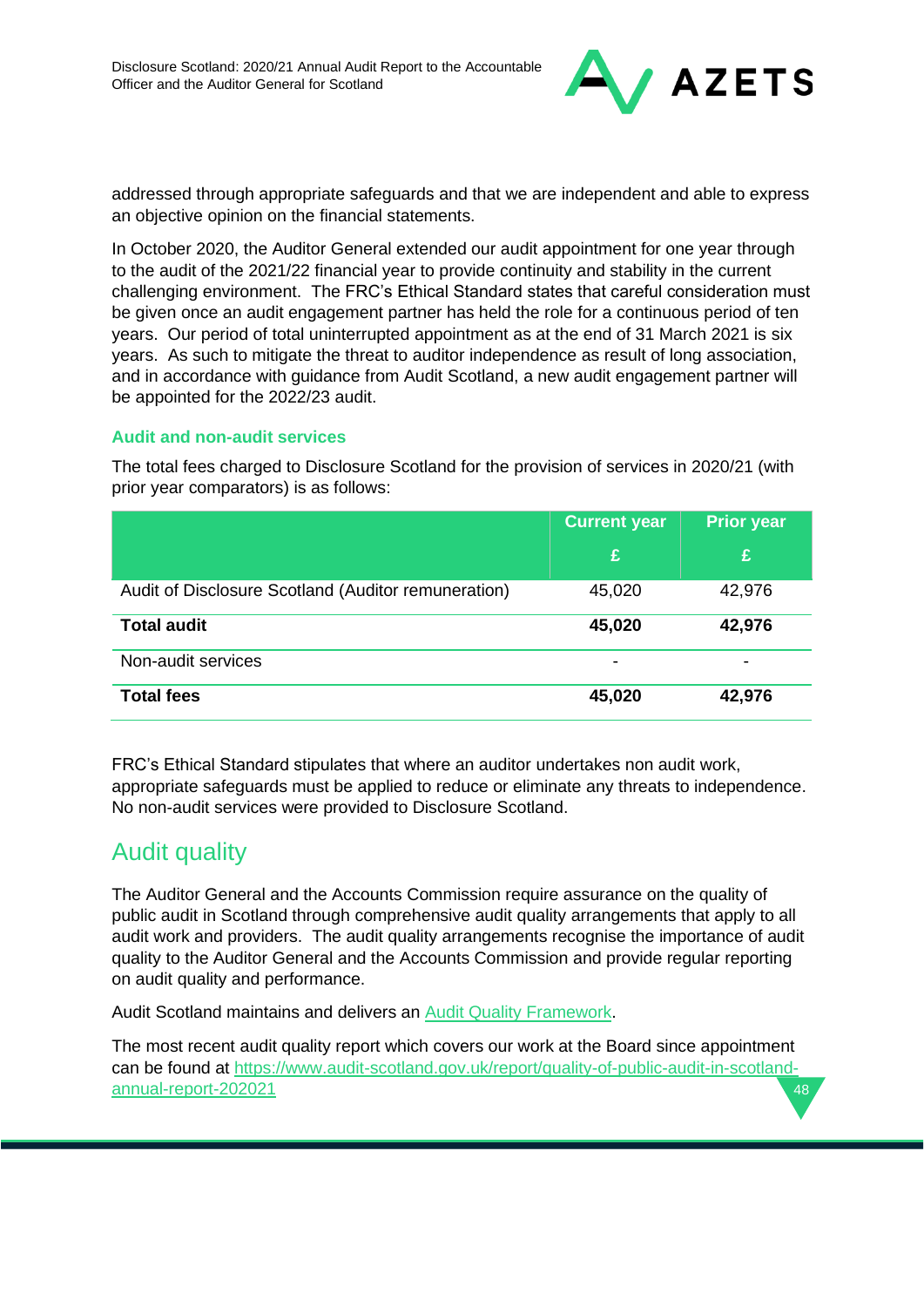

# **Appendix 2: Action Plan**

Our action plan details the weaknesses and opportunities for improvement that we have identified during our audit.

# Action plan grading structure

The recommendations have been rated to help Disclosure Scotland assess the significance of the issues and prioritise the actions required.

The recommendations are categorised into three risk ratings:

**Key:** 

**Significant deficiency**

**Other deficiency**

**Other observation**

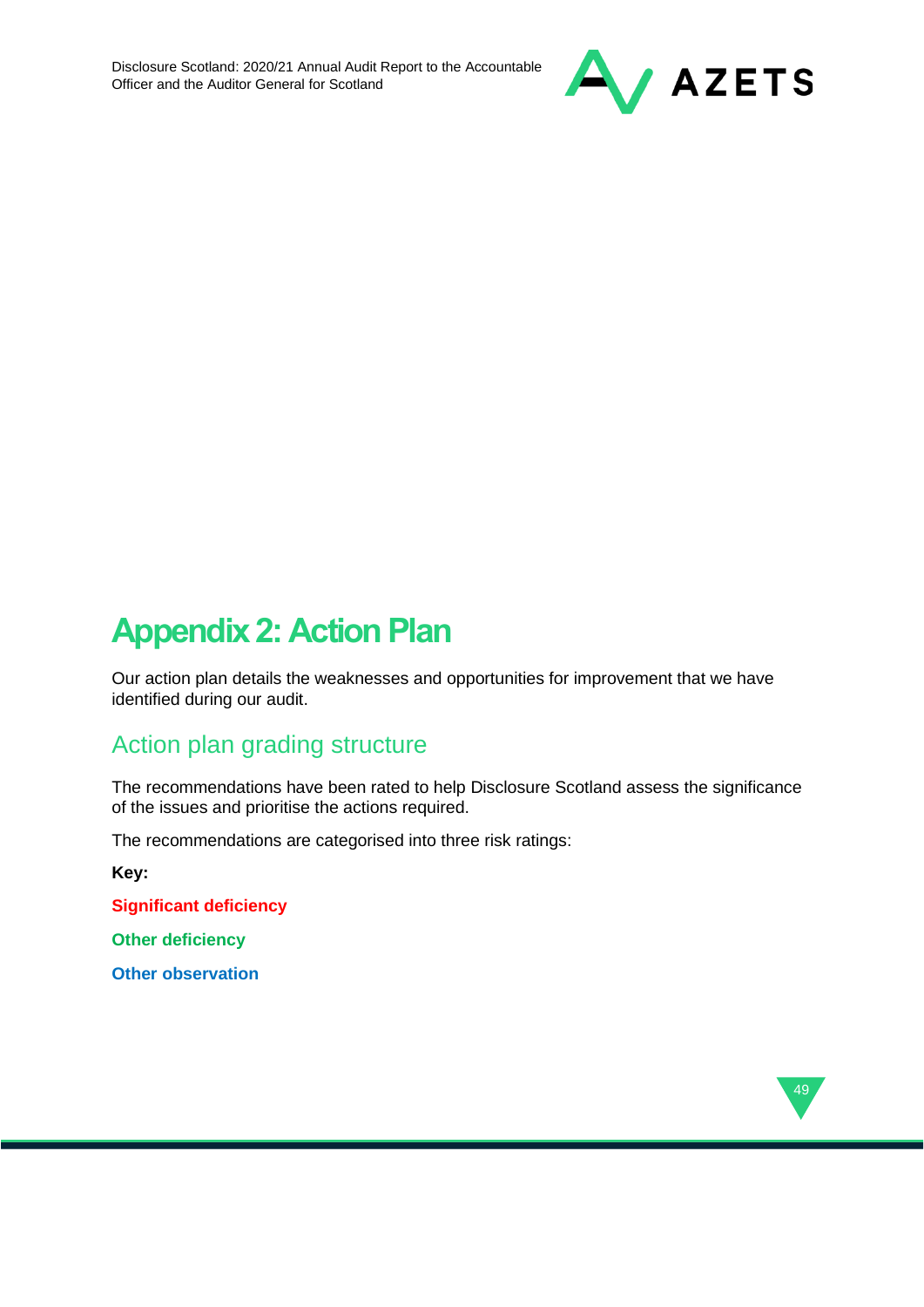

# Current year action plan Action Plan

| <b>Budget setting</b><br>1.   | <b>Other observation</b>                                                                                                                                                                                                                                                                                                                                                                                                                                                     |
|-------------------------------|------------------------------------------------------------------------------------------------------------------------------------------------------------------------------------------------------------------------------------------------------------------------------------------------------------------------------------------------------------------------------------------------------------------------------------------------------------------------------|
| <b>Observation</b>            | We note that in the last two years Disclosure Scotland had their<br>budget bid significantly higher than the SG initial allocation. The<br>shortfalls are covered ad hoc in the year through budget revisions<br>introducing an element of uncertainty into the Agency's financial<br>planning.                                                                                                                                                                              |
| <b>Implication</b>            | Lack of budget certainty can make in the year planning and financial<br>control inefficient.                                                                                                                                                                                                                                                                                                                                                                                 |
| <b>Recommendation</b>         | Management should consider revising their approach to budget<br>planning and coordinate this with the Scottish Government to limit the<br>uncertainty in their revenue and capital financing.                                                                                                                                                                                                                                                                                |
| <b>Management</b><br>response | Each year the Budget requirement for Disclosure Scotland is<br>prepared in detail based on the forecast models prepared in advance<br>and shared with the SG centre. The initial forecast models identify<br>Disclosure Scotland's budget requirement which is then included<br>within the Children and Families Directorate overall Budget<br>requirements, Scottish Ministers then allocate budget.                                                                        |
|                               | As Disclosure Scotland is an income earning Agency the SG centre<br>accept Disclosure Scotland's Budget requirements, however, they do<br>not always allocate the full budget requirement knowing that any<br>additional funding gap can possibly be filled by income. If this does<br>not happen then agreement is usually reached to fill the gap through<br>the Budget revision process. Disclosure Scotland's income is demand<br>led and therefore has to be estimated. |
|                               | Responsible Officer: Lynne McMinn                                                                                                                                                                                                                                                                                                                                                                                                                                            |
|                               | <b>Implementation Date: Winter 2021</b>                                                                                                                                                                                                                                                                                                                                                                                                                                      |

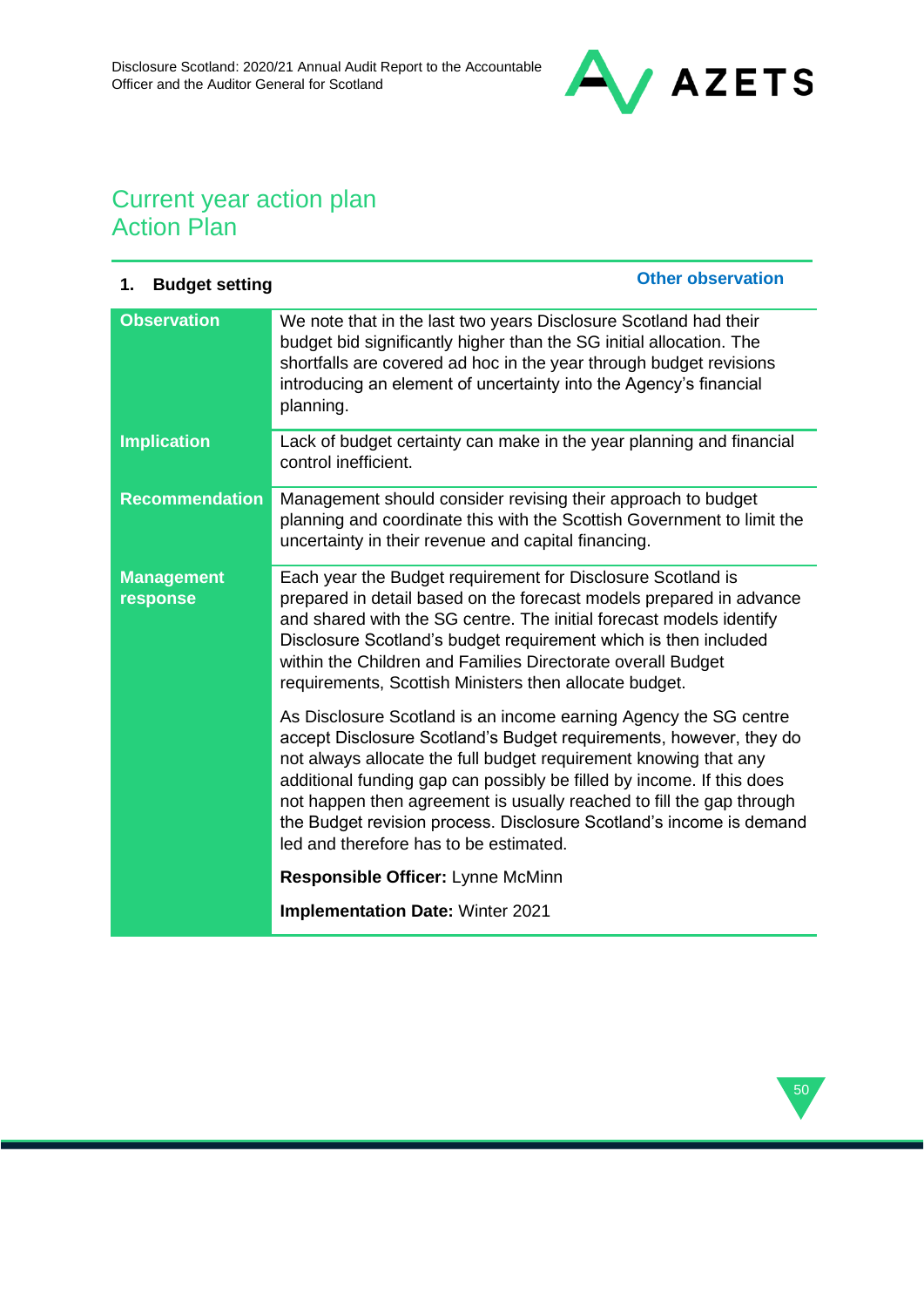

### **2. Strategic Finance long term plan CEL CONFINGUIST CONFIDENT CONFIDENT Other observation**

| <b>Observation</b>            | Financial sustainability remains a challenge and it is recognised that<br>work is required to further update the financial strategy to reflect the<br>emerging position taking cognisance of the impact of the above<br>factors and reflect dynamically changing circumstances.                                                                                                                                                                                                                                                                                                                                                                                                            |
|-------------------------------|--------------------------------------------------------------------------------------------------------------------------------------------------------------------------------------------------------------------------------------------------------------------------------------------------------------------------------------------------------------------------------------------------------------------------------------------------------------------------------------------------------------------------------------------------------------------------------------------------------------------------------------------------------------------------------------------|
| <b>Implication</b>            | Long term strategy is not reflecting current circumstances which<br>makes financial planning more challenging.                                                                                                                                                                                                                                                                                                                                                                                                                                                                                                                                                                             |
| <b>Recommendation</b>         | Management should revise the current Strategic Finance long term<br>plan to reflect impact of the pandemic and updated timetable for the<br>Disclosure (Scotland) Act implementation.                                                                                                                                                                                                                                                                                                                                                                                                                                                                                                      |
| <b>Management</b><br>response | The long term financial strategy will be reviewed as part of this year's<br>budget process. There is a strategic financial plan that seeks to<br>deliver real world savings whilst improving productivity and quality of<br>services. We will have three strategic investment priorities; to boost<br>the safeguarding capability for the vital PVG Scheme, to address<br>technical debt in the PASS system and ensure its long-term stability<br>and security and to digitise services and eliminate manual<br>workarounds and paper products. All of this must be consistent with<br>the path to implement the Disclosure (Scotland) Act 2020 as quickly<br>and effectively as possible. |
|                               | Income is already showing signs of an upturn as the country and the<br>economy emerges from the pandemic. Demand is continuing to<br>increase as companies get ready for new recruitment and growth.                                                                                                                                                                                                                                                                                                                                                                                                                                                                                       |
|                               | Disclosure Scotland's key focus is value for money, and through the<br>financial governance of the Act Delivery programme and other<br>projects, costs will continue to be challenged to ensure efficiencies<br>and value for money is delivered. With the introduction of clear and<br>quantifiable benefits realisation models, DS will be able to<br>demonstrate potential efficiencies and return on investment as it<br>moves through the next 3 years.                                                                                                                                                                                                                               |
|                               | Responsible Officer: Lynne McMinn                                                                                                                                                                                                                                                                                                                                                                                                                                                                                                                                                                                                                                                          |
|                               | <b>Implementation Date: Winter 2021</b>                                                                                                                                                                                                                                                                                                                                                                                                                                                                                                                                                                                                                                                    |

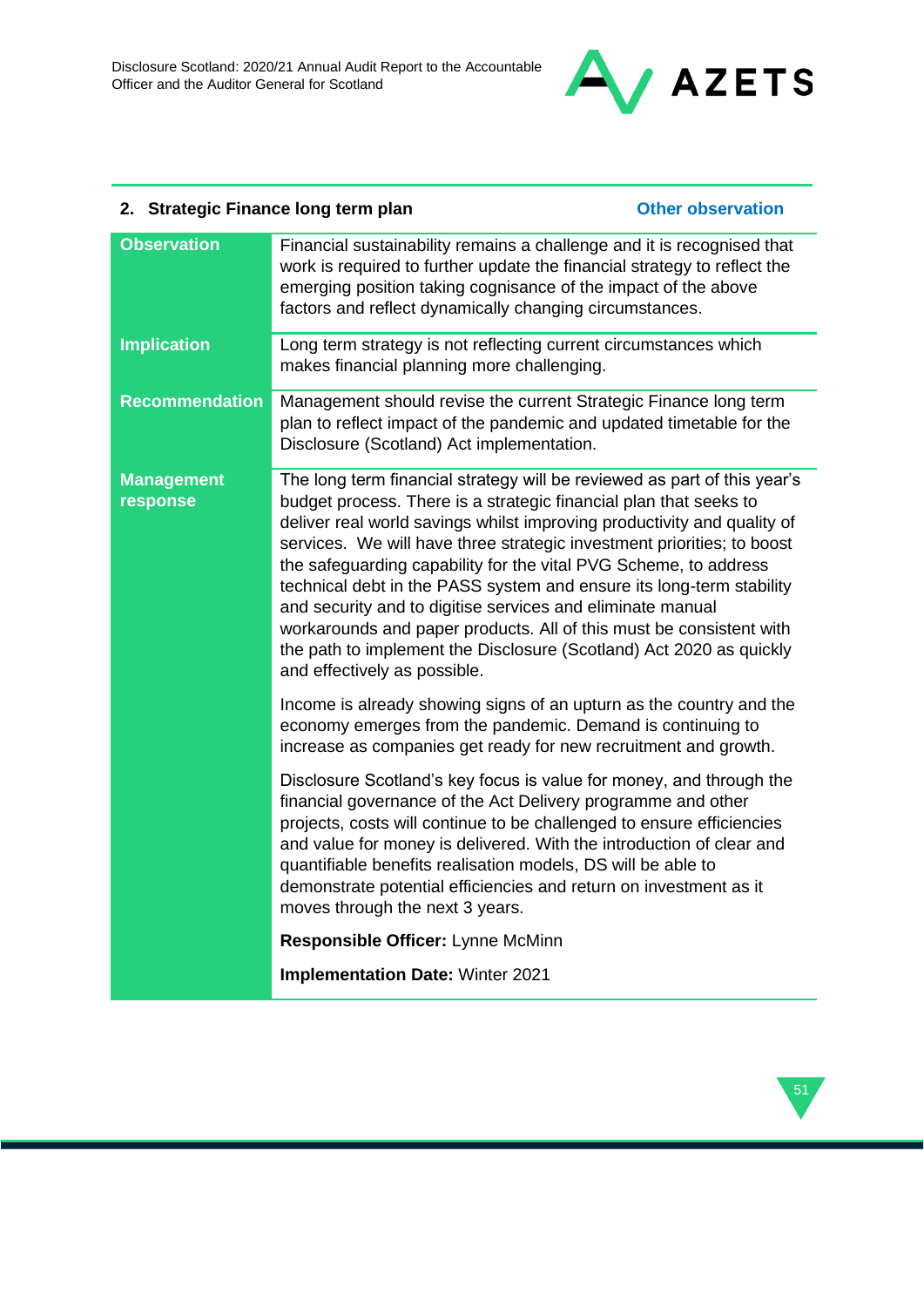

| 3. Capital plan               | <b>Other observation</b>                                                                                                                                                                                                                                                                                                                                                                                                                                                                                                                                                                                                                                                                                                                                                                           |
|-------------------------------|----------------------------------------------------------------------------------------------------------------------------------------------------------------------------------------------------------------------------------------------------------------------------------------------------------------------------------------------------------------------------------------------------------------------------------------------------------------------------------------------------------------------------------------------------------------------------------------------------------------------------------------------------------------------------------------------------------------------------------------------------------------------------------------------------|
| <b>Observation</b>            | The capital programme describes a high level roadmap for the next<br>five years, including development of enhanced minimum viable<br>product to meet the new Act requirements, continuation of platform<br>development and consolidation of the existing products which is<br>expected during 2023/24. Disclosure Scotland is yet to develop the<br>detail behind the capital plan, including individual business cases.                                                                                                                                                                                                                                                                                                                                                                           |
| <b>Implication</b>            | Lack of detail behind the capital plan can make implementing it and<br>securing budget more challenging.                                                                                                                                                                                                                                                                                                                                                                                                                                                                                                                                                                                                                                                                                           |
| <b>Recommendation</b>         | Capital projects in relation to IT and software tend to be difficult to<br>manage and should be supported by a detailed business plans or<br>cases.                                                                                                                                                                                                                                                                                                                                                                                                                                                                                                                                                                                                                                                |
| <b>Management</b><br>response | The Capital requirements over the long term programme are difficult<br>to predict in granular detail. However, Disclosure Scotland will plan<br>delivery to the available budget ceilings for each year and will work to<br>deliver the most essential projects within that envelope. This will<br>ensure that there are strong controls over total spend but retain<br>sufficient agility in the process to allow for agile build methodologies<br>to remain effective.                                                                                                                                                                                                                                                                                                                           |
|                               | Our approach will be to have a budget envelope for the next 12<br>months. That will be based on an estimate of work to be completed<br>over that period. Detailed scoping work would be carried out in a just<br>in time manner planning out the next 2-3 months of work in detail.<br>That would draw down against the estimated budget. Outline plans<br>out to 24 months and high level outcome targets for years 3,4 and 5<br>of the budget cycle. Each period will have a budget ceiling. As year<br>one of the 5 completes, year 2 will have a more detailed plan and so<br>on through to the completion of the cycle and the beginning of a new<br>one.                                                                                                                                     |
|                               | During course of the next 5 years the Agency will undertake<br>development activity to attain our target operating model, which<br>includes stabilising and securing PASS, driving digital innovation and<br>efficiencies into our production process and the National Barring<br>Service and to implement the Disclosure (Scotland) act 2020. All of<br>these require significant IT investment to successfully complete.<br>Capital estimations across this period are based on a best estimate of<br>likely skills and resource required to deliver the intended products,<br>however are difficult to predict with absolute certainty prior to the<br>52<br>discovery and options appraisal process associated with product<br>design and development. Each known project will be subject to a |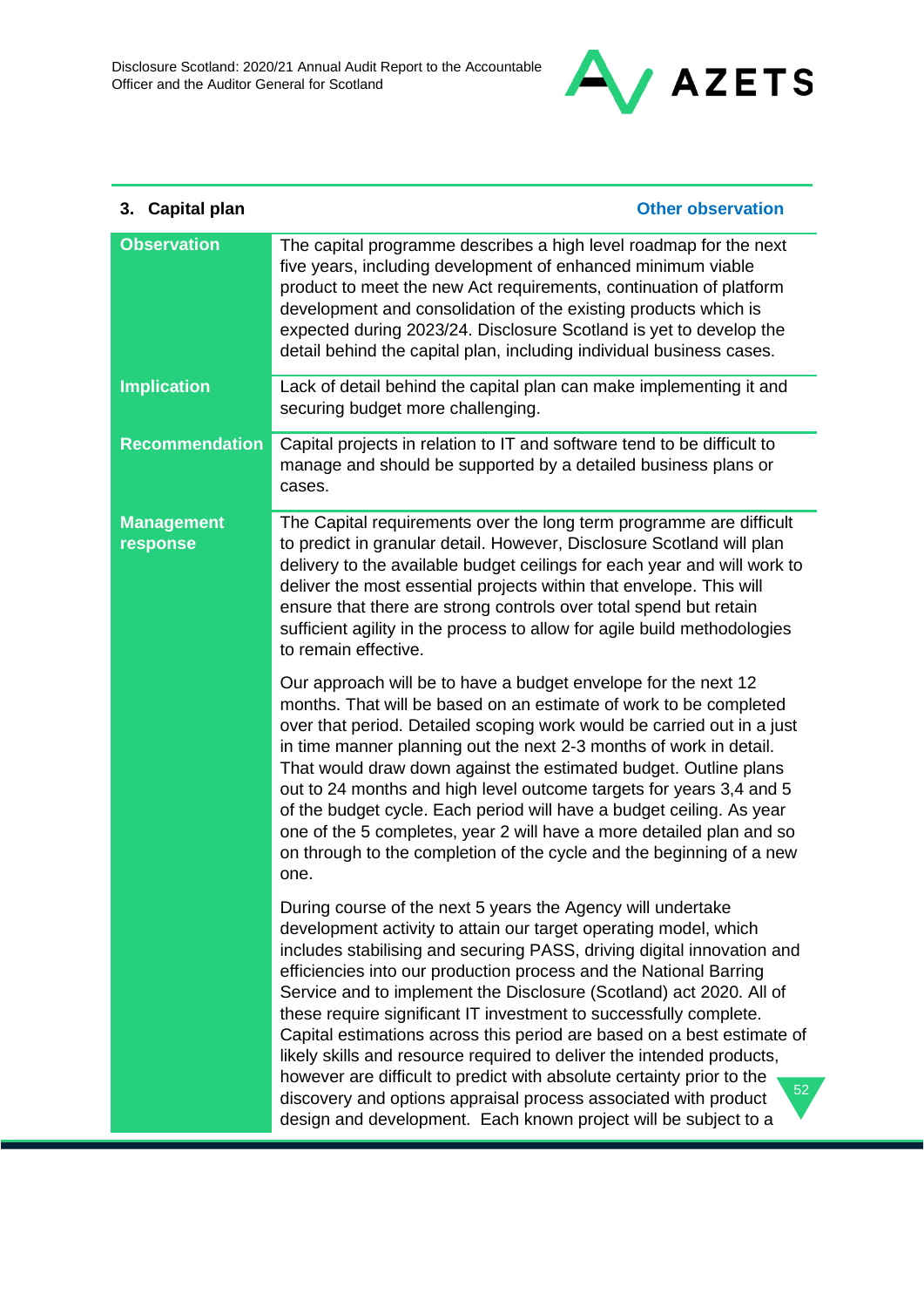

business case, which will develop more financial certainty as projects move through the agile phases of delivery.

The current planning assumption also includes replacement of the Alfresco Activiti software and functionality, introduction of new search and update functionality, introduction of new contact centre services as well as reduction of the technical debt that will improve services around performance, security and data management of the service. There will also be a requirement to transfer the current finance service to a cloud based solution, providing additional resilience to this aspect of the service. The Capital forecast allows for additional scope for emerging change and gives Disclosure Scotland a level of contingency as the programme of work develops.

A review of the overall plan is underway to build greater strategic insight into the ordering and execution of this work, with safeguarding, security, efficiency (including financial efficiency) and strategic coherence with the goal of delivering the 2020 Act paramount. The aim is to support this work with a range of business cases that will provide the Agency Leadership Team with confidence that the proposed spend has been targeted appropriately to our corporate strategy. This is also in line with external governance needs of the Gateway and Technology Reviews.

**Responsible Officer:** Neill Kemp

**Implementation Date:** Winter 2021